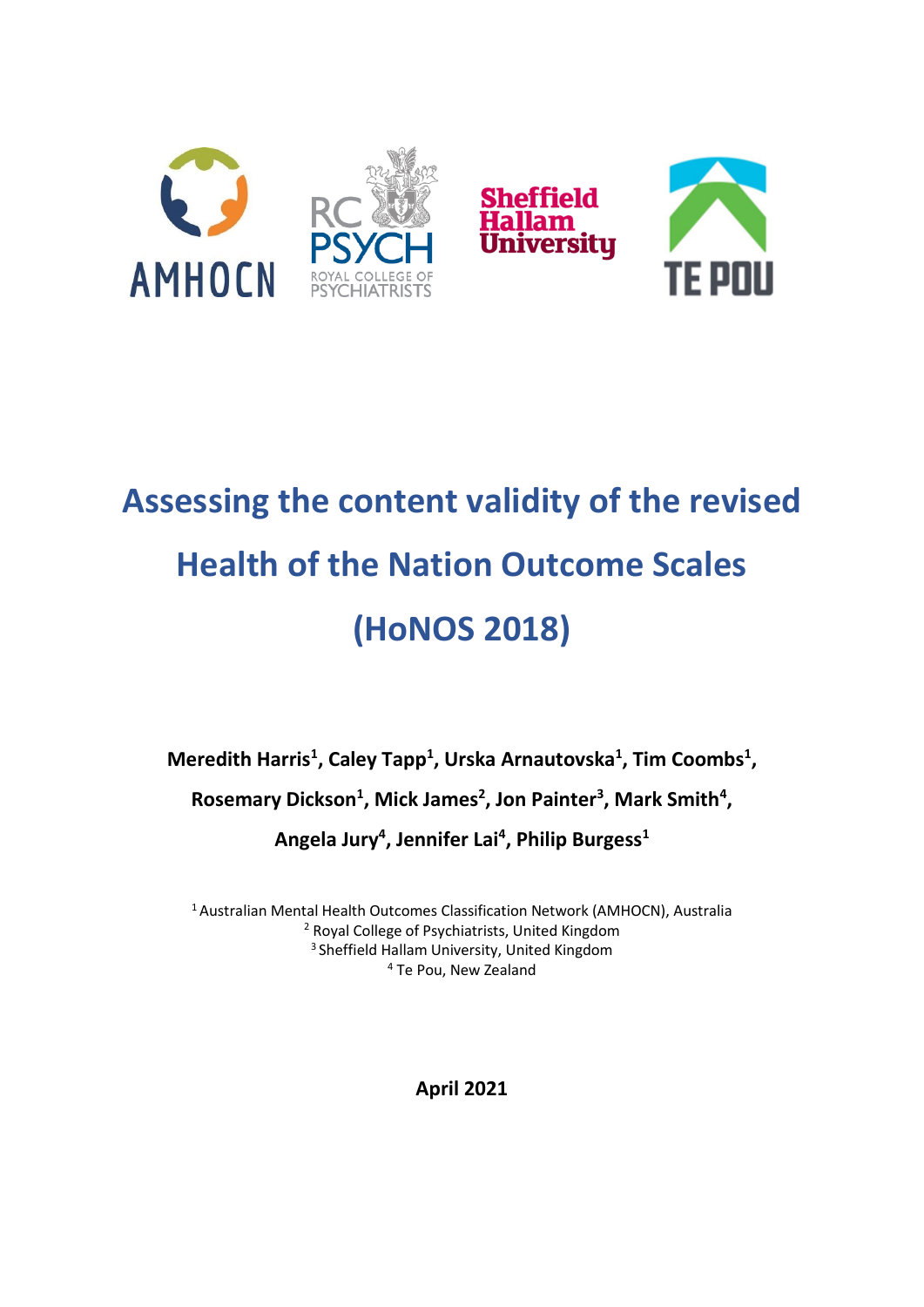# **Acknowledgements**

The authors gratefully acknowledge the time and effort contributed by the experts who participated in this study. We are grateful to the National Mental Health Information Development Expert Advisory Panel (NMHIDEAP) in Australia for their advice and review over previous iterations of the study methodology and survey instrument. We thank the NMHIDEAP and other colleagues for assisting with the nomination of experts in Australia. We thank the General Adult Faculty of the Royal College of Psychiatrists (RCPsych), the College's Centre for Advanced Learning and Conferences and other colleagues for assisting with the nomination of experts in England. We acknowledge the national stakeholder group for the Programme for the Integration of Mental Health Data (PRIMHD) for assisting with participant recruitment in New Zealand.

This project was led by the Australian Mental Health Outcomes and Classification Network (AMHOCN). AMHOCN managed the collection of data in Australia. AMHOCN received funding from the Australian Government Department of Health to support the implementation, training and public reporting of the National Outcomes and Casemix collection, which includes the HoNOS. In England, this work was conducted by the RCPsych in partnership with Sheffield Hallam University. Te Pou managed the collection of New Zealand data. Te Pou is currently funded by the Ministry of Health to deliver HoNOS training and reporting of HoNOS data in New Zealand.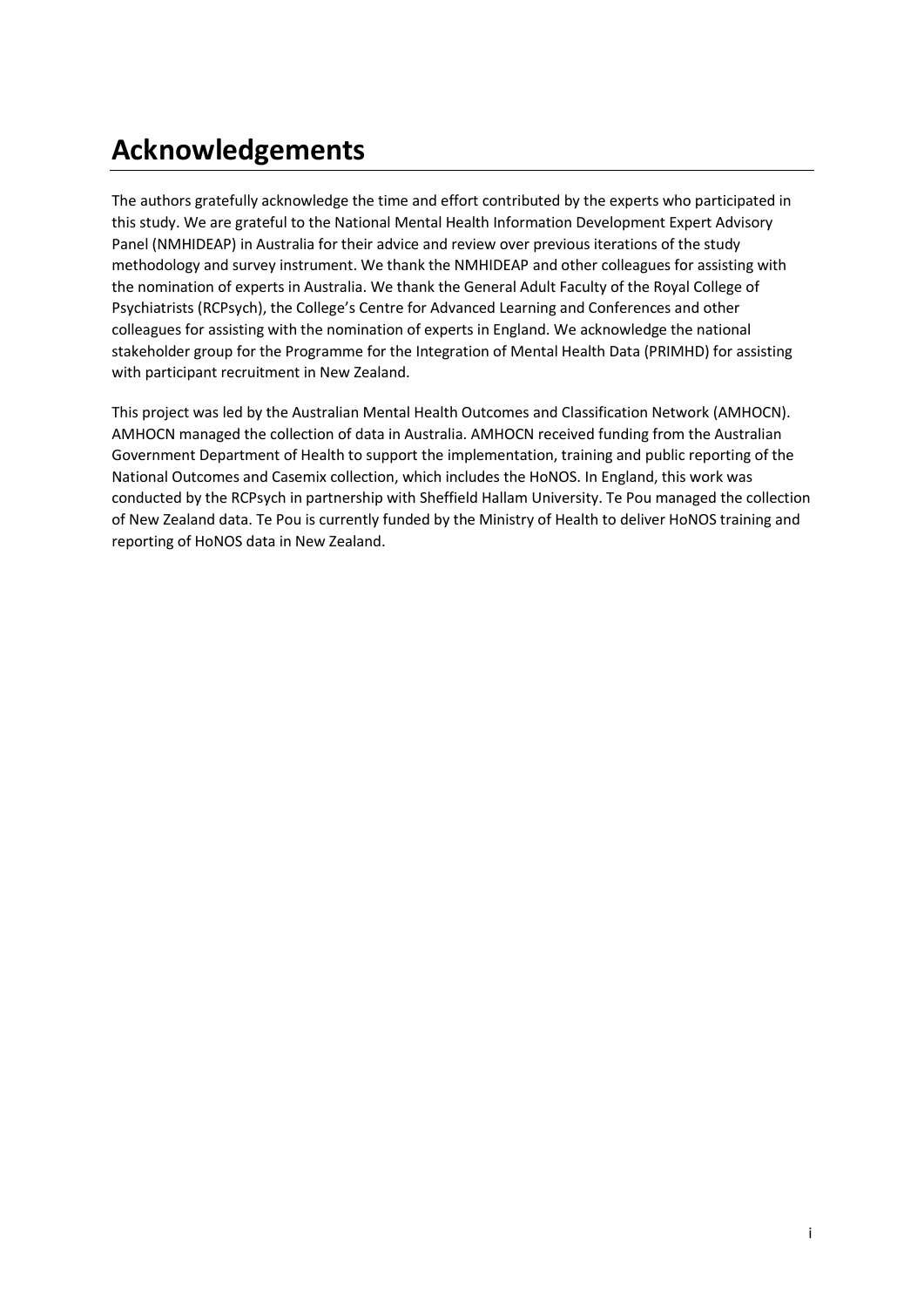# **Abbreviations**

| AD                | Average deviation                                                             |
|-------------------|-------------------------------------------------------------------------------|
| <b>AMHOCN</b>     | Australian Mental Health Outcomes and Classification Network                  |
| <b>COSMIN</b>     | COnsensus-based Standards for the selection of health Measurement INstruments |
| <b>HONOS</b>      | Health of the Nation Outcome Scales                                           |
| HONOSCA           | Health of the Nation Outcome Scales for Children and Adolescents              |
| <b>HONOS OA</b>   | Health of the Nation Outcome Scales for Older Adults                          |
| <b>HONOS 2018</b> | Health of the Nation Outcome Scales (2018 version)                            |
| HoNOS 65+         | Health of the Nation Outcome Scales for people aged 65 years and over         |
| I-CVI             | Item-level content validity index                                             |
| <b>ISPOR</b>      | International Society for Pharmacoeconomics and Outcomes Research             |
| М                 | Mean                                                                          |
| <b>MHCT</b>       | Mental Health Clustering Tool                                                 |
| N, n              | Number (sample size)                                                          |
| <b>NMHIDEAP</b>   | National Mental Health Information Development Expert Advisory Panel          |
| PRIMHD            | Programme for the Integration of Mental Health Data                           |
| <b>SD</b>         | Standard deviation                                                            |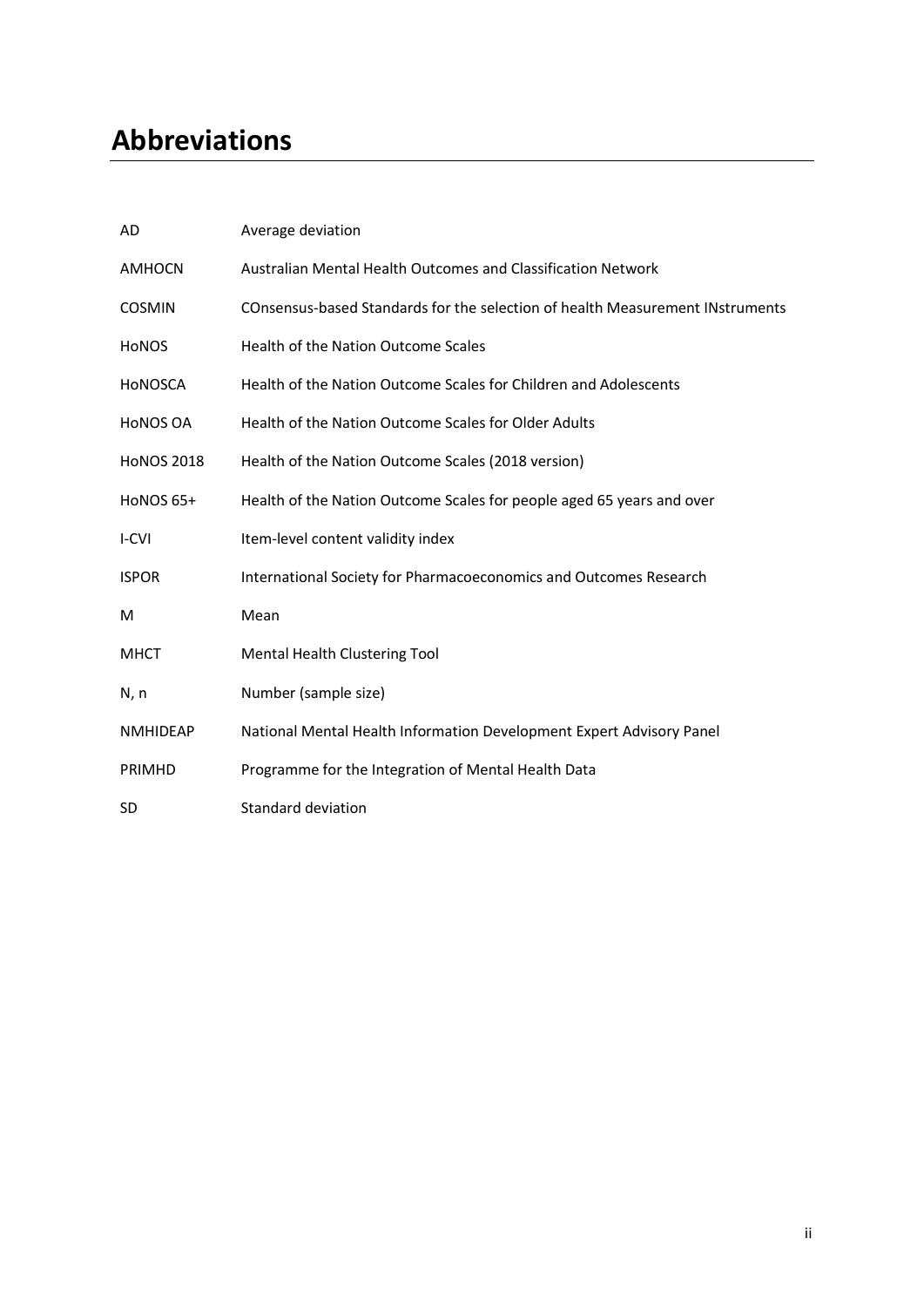# **Contents**

| $\label{lem:1} \mbox{Introduction} \,\, \ldots \,\, \ldots \,\, \ldots \,\, \ldots \,\, \ldots \,\, \ldots \,\, \ldots \,\, \ldots \,\, \ldots \,\, \ldots \,\, \ldots \,\, \ldots \,\, \ldots \,\, \ldots \,\, \ldots \,\, \ldots \,\, \ldots \,\, \ldots \,\, \ldots \,\, \ldots \,\, \ldots \,\, \ldots \,\, \ldots \,\, \ldots \,\, \ldots \,\, \ldots \,\, \ldots \,\, \ldots \,\, \ldots \,\, \ldots \,\, \ldots \,\, \ldots \,\, \ldots \,\, \ldots \,\,$<br>1. |  |
|------------------------------------------------------------------------------------------------------------------------------------------------------------------------------------------------------------------------------------------------------------------------------------------------------------------------------------------------------------------------------------------------------------------------------------------------------------------------|--|
| 1.1                                                                                                                                                                                                                                                                                                                                                                                                                                                                    |  |
| 1.2                                                                                                                                                                                                                                                                                                                                                                                                                                                                    |  |
| 1.3                                                                                                                                                                                                                                                                                                                                                                                                                                                                    |  |
| 1.4                                                                                                                                                                                                                                                                                                                                                                                                                                                                    |  |
|                                                                                                                                                                                                                                                                                                                                                                                                                                                                        |  |
| 2.1                                                                                                                                                                                                                                                                                                                                                                                                                                                                    |  |
| 2.2                                                                                                                                                                                                                                                                                                                                                                                                                                                                    |  |
| 2.3                                                                                                                                                                                                                                                                                                                                                                                                                                                                    |  |
| 2.4                                                                                                                                                                                                                                                                                                                                                                                                                                                                    |  |
|                                                                                                                                                                                                                                                                                                                                                                                                                                                                        |  |
| 3.1                                                                                                                                                                                                                                                                                                                                                                                                                                                                    |  |
| 3.2                                                                                                                                                                                                                                                                                                                                                                                                                                                                    |  |
| 3.3                                                                                                                                                                                                                                                                                                                                                                                                                                                                    |  |
| 3.4                                                                                                                                                                                                                                                                                                                                                                                                                                                                    |  |
|                                                                                                                                                                                                                                                                                                                                                                                                                                                                        |  |
| 4.1                                                                                                                                                                                                                                                                                                                                                                                                                                                                    |  |
| 4.2                                                                                                                                                                                                                                                                                                                                                                                                                                                                    |  |
| 4.3                                                                                                                                                                                                                                                                                                                                                                                                                                                                    |  |
| 4.4                                                                                                                                                                                                                                                                                                                                                                                                                                                                    |  |
|                                                                                                                                                                                                                                                                                                                                                                                                                                                                        |  |
|                                                                                                                                                                                                                                                                                                                                                                                                                                                                        |  |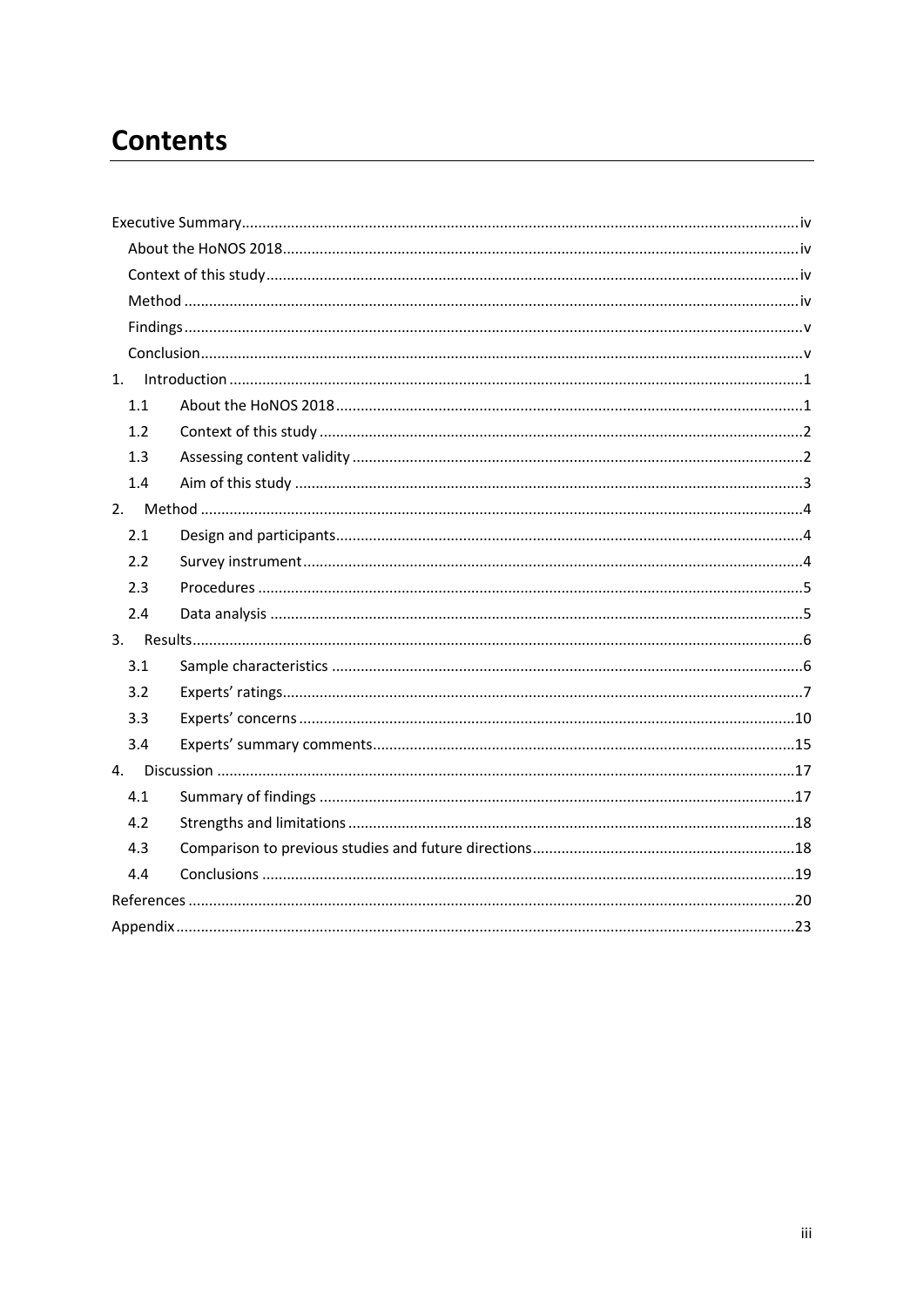# <span id="page-4-1"></span><span id="page-4-0"></span>**About the HoNOS 2018**

The Health of the Nation Outcome Scales (HoNOS) were developed in the 1990s as a means for clinicians to measure the outcomes of working-age adults in contact with specialised mental health services. The HoNOS comprises 12 scales that cover the kinds of problems that may be experienced by this group. In 2014, a collaborative project was commenced to review the HoNOS. This project was led by the Royal College of Psychiatrists, as the copyright holder, with the participation of representatives from Australia and New Zealand. As a result of the review, an updated version was published in 2018 and is known as the HoNOS 2018. The revisions were intended to reduce ambiguity and inconsistency in the glossary, and to promote rating consistency and clinical utility, without changing the measure's structure. Whether these benefits have been achieved is unknown.

# <span id="page-4-2"></span>**Context of this study**

The HoNOS 2018 has already been taken up in some mental health services in England. In Australia and New Zealand, empirical evidence regarding its measurement properties and utility is needed to inform decisions about implementation. To this end, the Australian Mental Health Outcomes and Classification Network (AMHOCN) was tasked by the Australian Government Department of Health to investigate key measurement properties of the HoNOS 2018. Content validity was identified as a priority because deficits in content validity can affect all other measurement properties. With guidance from the National Mental Health Information Development Expert Advisory Panel (NMHIDEAP) and input from colleagues in England and New Zealand, AMHOCN designed a study to evaluate the content validity of the HoNOS 2018 scales. England and New Zealand expressed an interest in undertaking the study locally; AMHOCN supported the content validity studies in each country by providing relevant study documentation.

# <span id="page-4-3"></span>**Method**

This descriptive study involved the completion of an anonymous, web-based survey by HoNOS experts in Australia, England and New Zealand. At least 10 participants were sought from each country with expertise in: making or supervising HoNOS ratings, psychometric or clinical effectiveness research involving the HoNOS, or use of HoNOS ratings at a macro level (e.g., staff training, monitoring service quality). Experts were identified through nomination by national bodies, bibliographic database searches, and professional networks.

The identified experts were emailed an invitation to complete the survey. The survey gathered basic information about their professional backgrounds. Six 'core' questions were developed to measure the relevance, comprehensiveness and comprehensibility of each HoNOS 2018 scale (giving a total of 72 'core' questions). In response to these questions, experts indicated their opinion on a 4-point ordinal Likert scale ranging from negative to positive (e.g., 1=Not important, 2=Somewhat important, 3=Important, 4=Very important). Experts were asked to elaborate on their reasons for any 'negative' ratings they made. At the end of the survey, they were invited to provide additional comments about the content of the HoNOS 2018.

An item-level content validity index (I-CVI) was calculated from experts' ratings on each core question. An I-CVI value of ≥0.75 indicated 'excellent' content validity. An average deviation (AD) index was calculated to show the dispersion of responses around the median. An AD value of ≤0.68 indicated 'acceptable and statistically significant agreement' between experts. Open-ended comments were analysed thematically.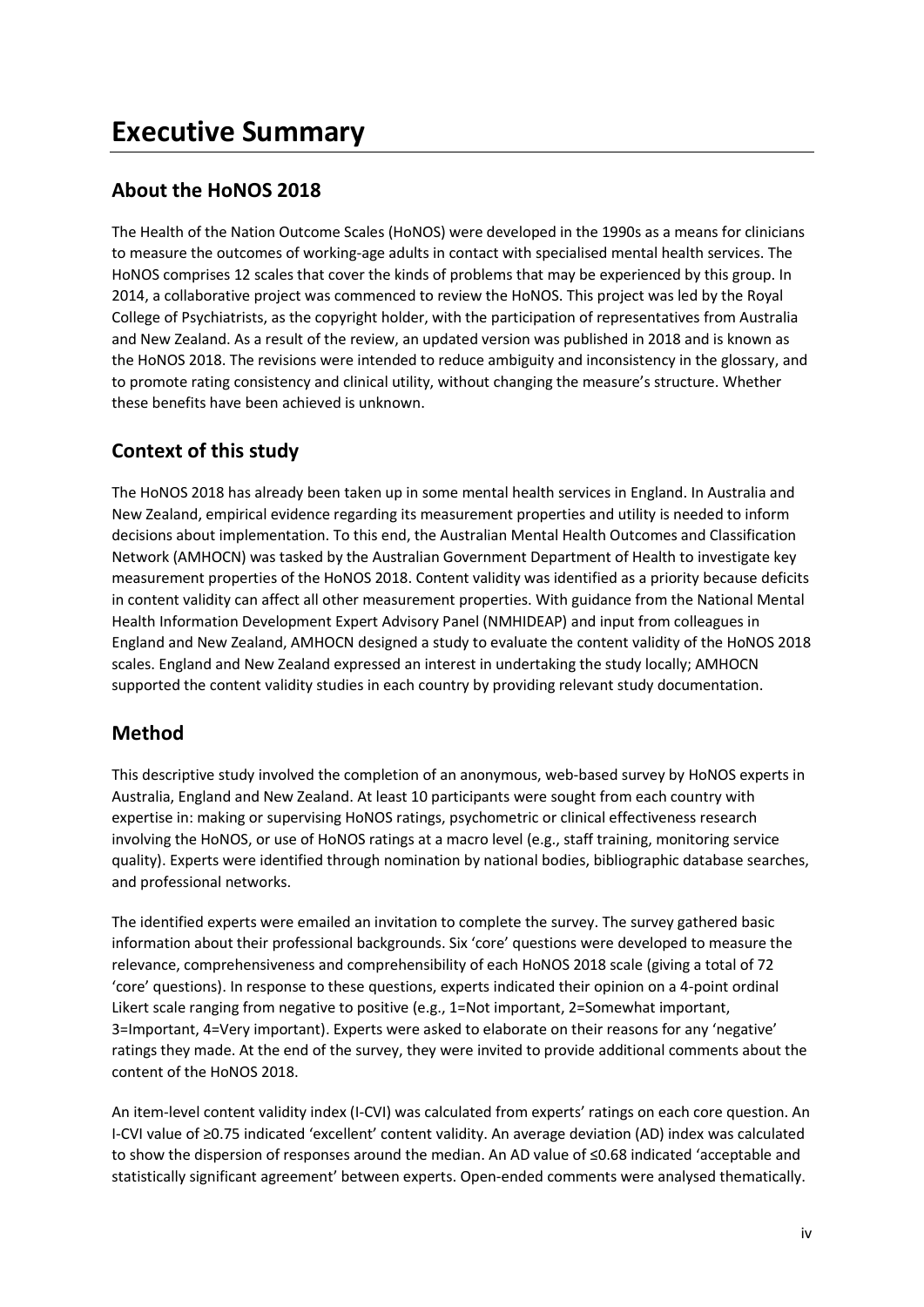# <span id="page-5-0"></span>**Findings**

Of 43 invited experts, 32 completed the survey (74% response rate). Experts comprised a mix of professional groups, although psychiatrists (52%) and nurses (23%) accounted for the majority. Experts reported a mean of 15 years (SD 5 years) working with the HoNOS. Few (9%) had used the HoNOS 2018 in their work.

The I-CVI values show that 'positive' ratings were made by at least 50% (i.e., I-CVI ≥0.5) of experts on all but one of the 72 core questions. The number of scales that met the *a priori* criterion for excellent content validity (I-CVI ≥0.75) varied according to the question asked. For example, on the question assessing *importance for determining overall clinical significance* (an indicator of relevance), 11 of the 12 scales met the criterion. In contrast, on the question assessing *coverage of problems typically seen among adult mental health service consumers/patients* (an indicator of comprehensiveness), 5 scales met the criterion.

Several scales met the criterion for excellent content validity on all questions; these were Scale 6 (Problems associated with hallucinations and /or delusions), Scale 7 (Problems with depressed mood), and Scale 9 (Problems with relationships). In contrast, Scale 5 (Physical illness or disability problems) only met the criterion on the question assessing *importance for determining overall clinical significance*.

Almost all AD index values were equal to or below the critical 0.68 threshold, indicating acceptable and statistically significant agreement between experts.

Thematic analysis of experts' concerns provided insights into the variability in ratings for different aspects of content validity across scales. For example, one concern was that some scales combine multiple phenomena, which may have resulted in ambiguity in item wording or inadequate descriptions of severity levels, in turn creating challenges for raters. Another concern was a perceived lack of fit between the intention of the ratings and usual clinical thinking about certain types of problems (e.g., the desire to rate future physical health risks). Other comments pointed to areas of clarification that could be a focus for training and support materials (e.g., incorporating cultural and contextual factors into ratings).

In their final comments, several experts said they expected the revisions to result in improved reliability, validity and sensitivity to change. Conversely, others perceived lack of clinical utility as a greater concern, regardless of any benefits due to the revisions.

### <span id="page-5-1"></span>**Conclusion**

Findings indicate that the HoNOS 2018 scales remain important for determining clinical severity of adults in contact with specialised mental health services, and that the revisions have not altered this core aspect of content validity. Although evidence on other aspects of content validity was more variable, the majority of experts who participated in this study rated the relevance, comprehensiveness and comprehensibility of the HoNOS 2018 scales positively. Finding from this study have the potential to inform the refinement of training and support materials in contexts where the HoNOS 2018 has already been implemented, and to inform decisions about the implementation of the HoNOS 2018 in contexts where this is being considered. They may also assist in the interpretation of results from future studies of the measurement properties of the HoNOS 2018. Given the breadth of content covered by the HoNOS 2018, training and support materials remain critical for ensuring the scales are rated as intended. Progression to testing of inter-rater reliability, utility and other measurement properties is now indicated.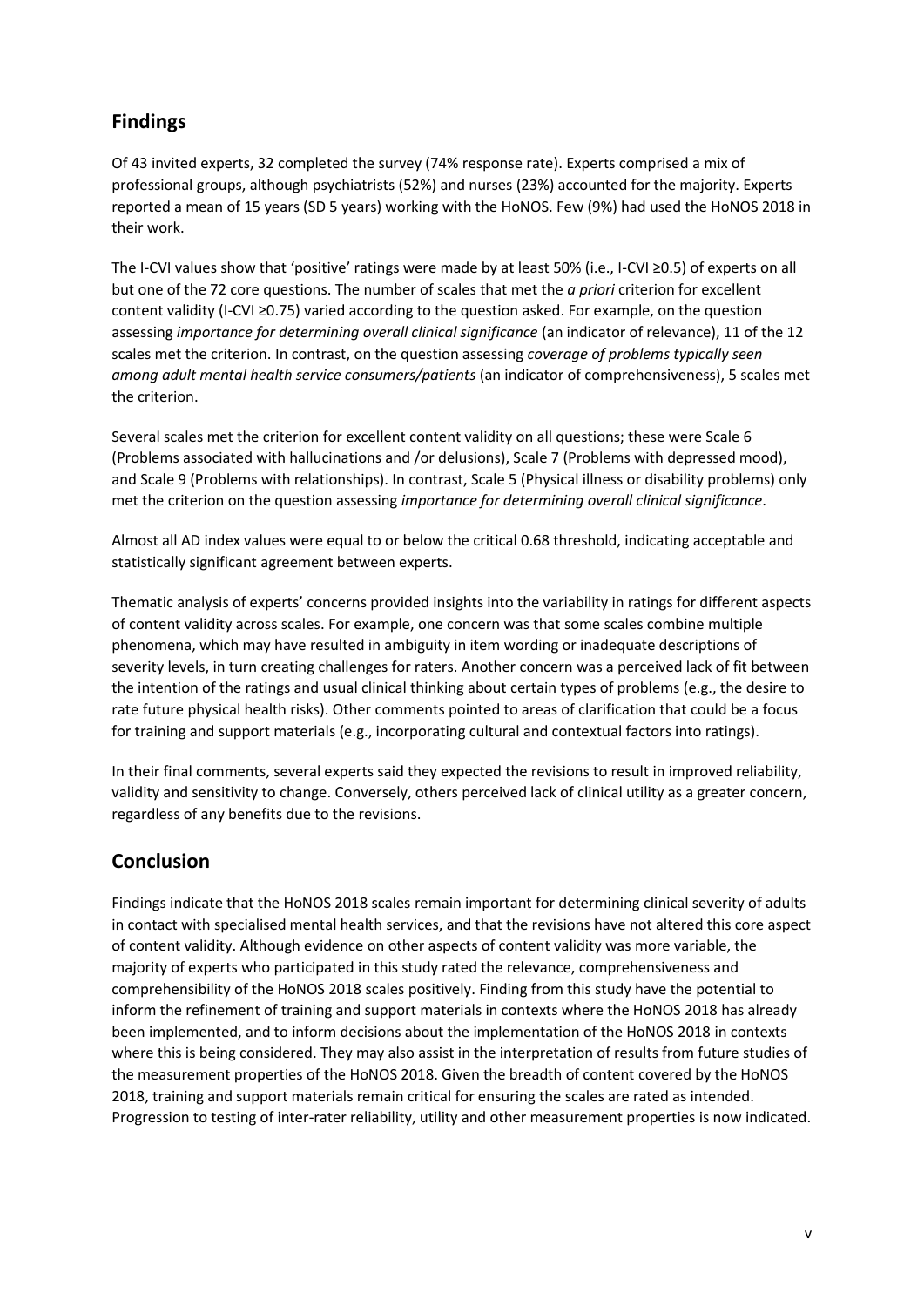# <span id="page-6-0"></span>**1. Introduction**

# <span id="page-6-1"></span>**1.1 About the HoNOS 2018**

In mental health services, routinely collected measures of clinical status and functioning are necessary tools for monitoring individual consumer/patient<sup>a</sup> progress and evaluating service effectiveness. The Health of the Nation Outcome Scales (HoNOS)<sup>1</sup> was developed as a means for clinicians to measure the outcomes of adults in contact with specialised mental health services. Since its development in the 1990s, the HoNOS has become one of the most widely implemented clinician-rated outcome measures in mental healthcare. It forms part of a coordinated national approach to outcome measurement for adults (usually, those aged 18 through 64 or 65 years) in several countries. For example, in Australia, the HoNOS has been mandated for collection in all specialised public sector mental health services as part of the National Outcomes and Casemix Collection (NOCC) which was implemented from 2001. The HoNOS is also used to monitor outcomes in private hospitals with psychiatric beds.<sup>2</sup> In England, the collection of HoNOS data was initially mandated for all National Health Service (NHS) funded specialist mental health care services in 2003 as part of the Mental Health Minimum Data Set (MHMDS).<sup>3, 4</sup> In New Zealand, the HoNOS has been mandated for collection by mental health services since 2008 and is part of the Programme for the Integration of Mental Health Data (PRIMHD) national data collection. <sup>5</sup> The HoNOS is also used extensively in service evaluation studies.<sup>6</sup>

In addition to measuring and monitoring outcomes at the individual and service level, the HoNOS is used in classification models for funding services. In Australia, the HoNOS is an important component of the Australian Mental Health Care Classification,<sup>7</sup> which will eventually be used for activity-based funding in the public mental health service sector. In England, the HoNOS is currently used within the Mental Health Clustering Tool (MHCT) as part of on-going development of the National Tariff Payment system. The MHCT is used to allocate consumers/patients to a cluster which can then be used to allocate a fixed price for that consumer/patient's care, for a set period of time.<sup>8</sup>

There is now 25 years of accumulated evidence about the measurement properties of the HoNOS. Over this time several reviews have found the HoNOS to have acceptable reliability, validity, sensitivity to change, clinical utility and interpretability.<sup>9-11</sup> However, the glossary had not been updated to reflect clinicians' experiences or advances in mental health service provision.<sup>12</sup> To that end, a collaborative international review of the HoNOS<sup>b</sup> commenced in 2014, led by the Royal College of Psychiatrists in the United Kingdom (the copyright holder). An advisory board was established, comprising members from England, Australia and New Zealand experienced in using the HoNOS for staff training, clinical practice, service monitoring and governance purposes. The advisory board, in turn, sought the opinions of clinicians' in their networks regarding aspects of the HoNOS that required refinement.<sup>12</sup> As a result of the review, the glossary was revised with the aim of reducing ambiguity and inconsistency in the glossary, thereby promoting rating consistency and clinical utility, while maintaining the fundamental structure. Most of the 12 HoNOS scales underwent a degree of revision. The nature of the revisions varied across scales and included: linguistic changes to existing scale wording and/or rating descriptions to improve clarity or relevance to the target population; the inclusion of new examples in the descriptors; and

<sup>&</sup>lt;sup>a</sup> The term 'consumer' is more commonly used in Australia and New Zealand, while 'patient' is more commonly used in England.

<sup>&</sup>lt;sup>b</sup> The HoNOS for people aged 65 years and over (HoNOS 65+) was also revised through this process, resulting in the HoNOS for Older Adults (HoNOS OA). The Health of the Nation Outcome Scales for Children and Adolescents (HoNOSCA) was not in scope for revision.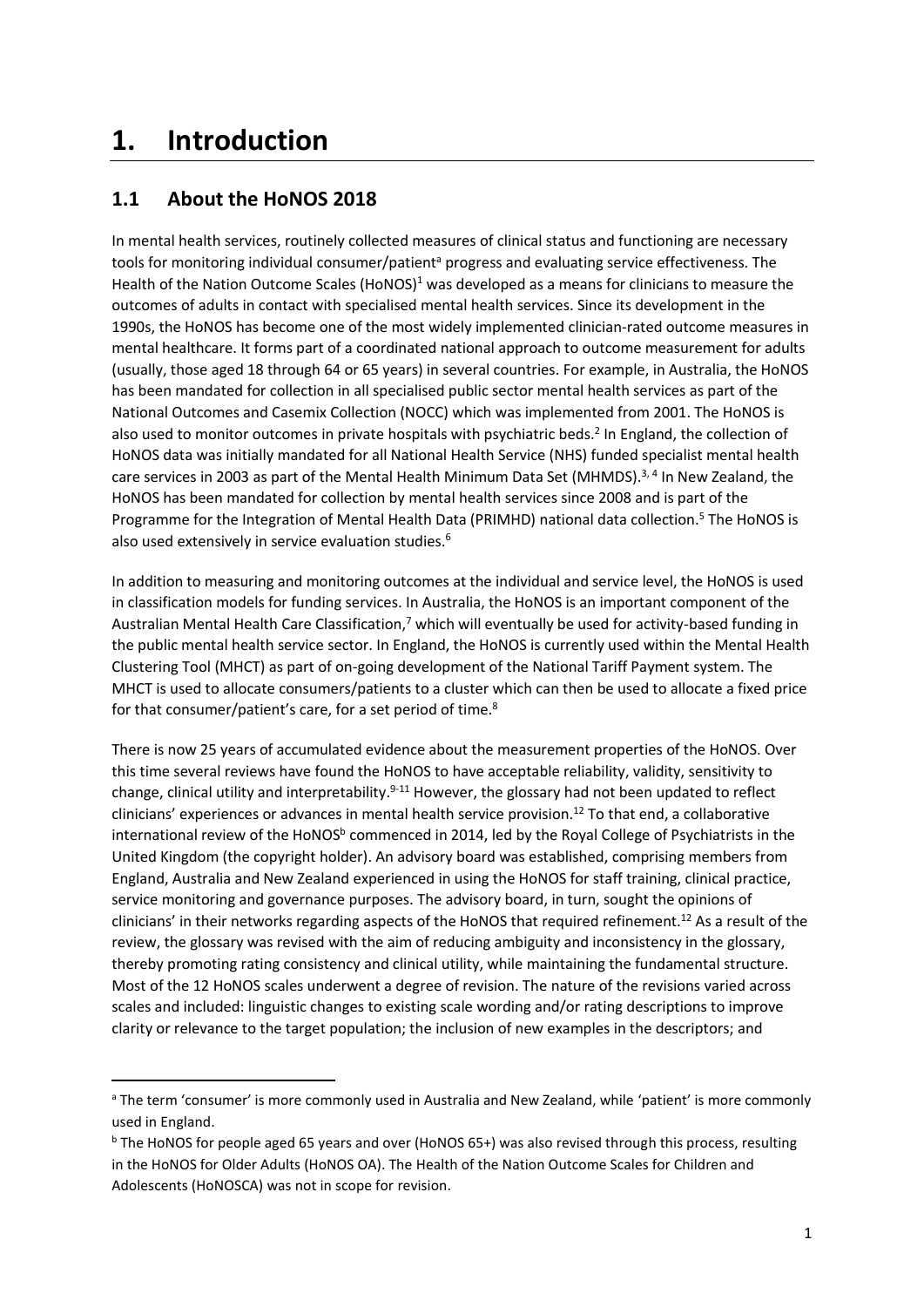changes to the scope of what is to be rated or included. However, the overall structure of the measure was not changed. The revised measure was published in 2018 and is known as the HoNOS 2018.<sup>13</sup>

Like its predecessor, the HoNOS 2018 consists of 12 scales that cover the types of problems experienced by adults in contact with specialised mental health services (see Table 1). Each scale is rated on 1 of 5 severity levels (from 0 = no problem to 4 = severe to very severe problem), representing the maximum severity over the rating period, usually the previous two weeks. In assigning ratings, the clinician makes use of a glossary that provides summary rating instructions (general guidance that applies to all scales) as well as scale-specific guidance about what to include when making ratings, and descriptors that explain the meaning of each rating level. Once the clinician is trained and familiar with the HoNOS glossary, ratings take approximately 5 minutes to complete. No special interviews or procedures are required. Rather, the clinician should draw on all available information (e.g., case notes, interviews with the consumer/patient and family, and team meetings).

| Table 1. The HoNOS/HoNOS 2018 scales |  |  |  |  |  |
|--------------------------------------|--|--|--|--|--|
|--------------------------------------|--|--|--|--|--|

| <b>Scale titles</b>                                                  | Range of scale scores a |
|----------------------------------------------------------------------|-------------------------|
| Overactive or aggressive or disruptive or agitated behaviour b<br>1. | $0 - 4$                 |
| Non-accidental self-injury<br>2.                                     | $0 - 4$                 |
| Problem drinking or drug-taking<br>3.                                | $0 - 4$                 |
| Cognitive problems<br>4.                                             | $0 - 4$                 |
| Physical illness or disability problems<br>5.                        | $0 - 4$                 |
| Problems associated with hallucinations and /or delusions c<br>6.    | $0 - 4$                 |
| Problems with depressed mood<br>7.                                   | $0 - 4$                 |
| Other mental and behavioural problems<br>8.                          | $0 - 4$                 |
| Problems with relationships<br>9.                                    | $0 - 4$                 |
| 10. Problems with activities of daily living                         | $0 - 4$                 |
| 11. Problems with housing and living conditions $d$                  | $0 - 4$                 |
| 12. Problems with occupation and activities                          | $0 - 4$                 |

Notes.<sup>a</sup> Scales are rated on a 5-point scale: 0 = no problem; 1 = minor problem requiring no action; 2 = mild problem but definitely present; 3 = moderately severe problem; 4 = severe to very severe problem. <sup>b</sup> In the original HoNOS, the title for Scale 1 is 'Overactive, aggressive, disruptive or agitated behaviour'. <sup>c</sup> In the original HoNOS, the title for Scale 6 is 'Problems associated with hallucinations and delusions'. <sup>d</sup> In the original HoNOS, the title for Scale 11 is 'Problems with living conditions'.

### <span id="page-7-0"></span>**1.2 Context of this study**

The HoNOS 2018 has been taken up in some mental health services in England; in Australia and New Zealand, it was identified that empirical evidence regarding its measurement properties and utility is needed to inform decisions about implementation. To this end, the Australian Mental Health Outcomes and Classification Network (AMHOCN) was tasked by the Australian Government Department of Health to investigate key measurement properties of the HoNOS 2018. Content validity was identified as a priority for investigation, as it can affect all other measurement properties.<sup>14, 15</sup> With guidance from the National Mental Health Information Development Expert Advisory Panel (NMHIDEAP), AMHOCN designed a study to evaluate the content validity of the HoNOS 2018 scales. England and New Zealand expressed an interest in undertaking the study locally; AMHOCN supported the content validity studies in each country by providing relevant study documentation.

### <span id="page-7-1"></span>**1.3 Assessing content validity**

According to the COnsensus-based Standards for the selection of health Measurement INstruments (COSMIN) initiative, when a measure is modified its measurement properties must be re-assessed.<sup>15</sup> The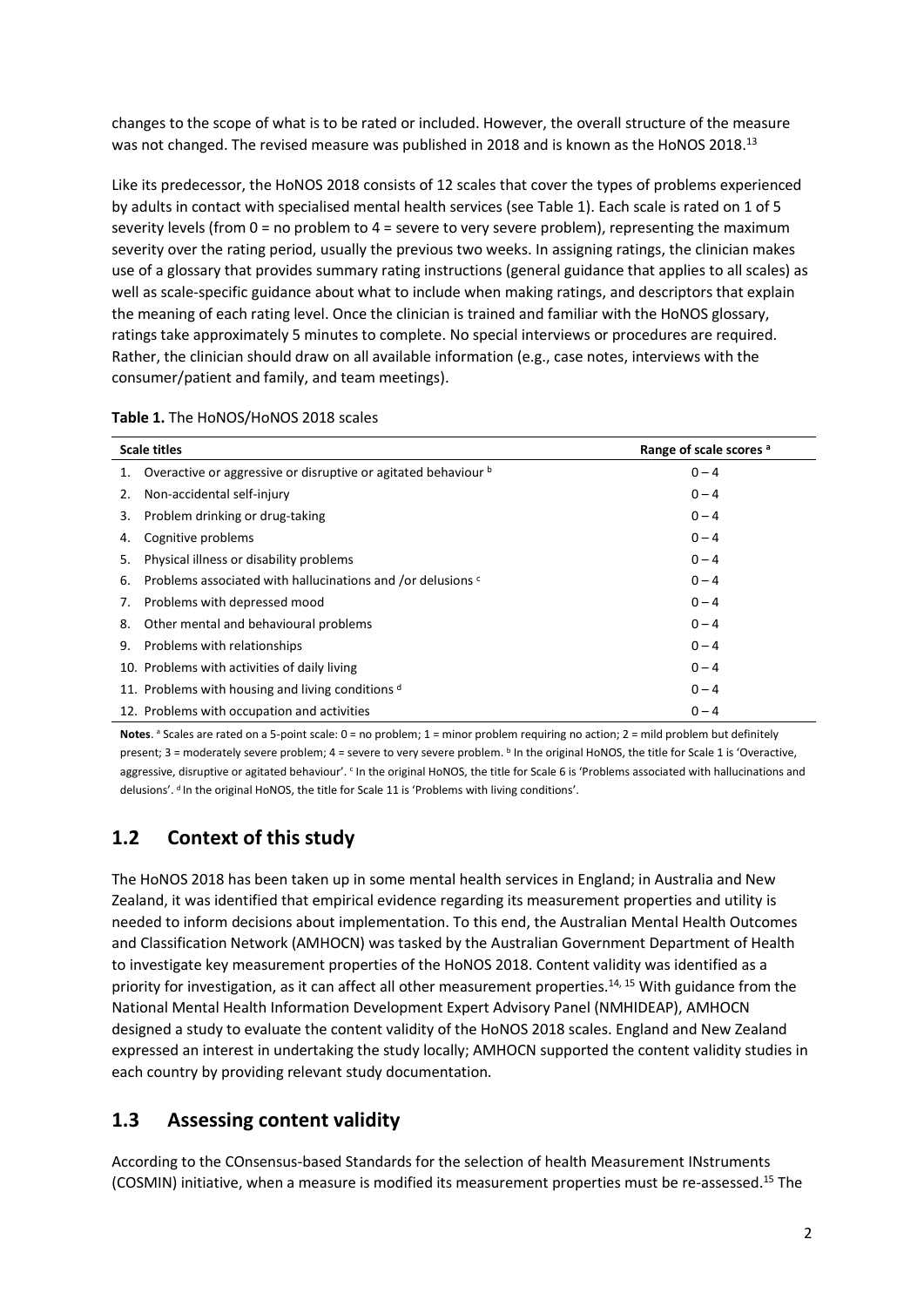assessment of content validity (i.e., the degree to which the content of a measure adequately reflects the construct(s) of interest) is a priority because deficits in content validity can affect all other measurement properties.<sup>14, 15</sup> The assessment of content validity should take into account the construct(s) being assessed, target population and context of use.<sup>15</sup> Importantly, for multi-dimensional measures such as the HoNOS 2018, each scale should be considered separately. COSMIN provides a set of 10 criteria for evaluating 'good' content validity, covering the 3 aspects of:

- relevance (the item(s) are consistent with and specific to the construct(s) of interest);
- comprehensiveness (the item(s) measure all facets of the construct(s) of interest); and
- comprehensibility (the item(s) can be understood as intended).<sup>15</sup>

The assessment of content validity requires the collection of information from individuals deemed to hold 'expert' knowledge in relation to the constructs being measured and their application.<sup>15</sup> There are 2 key considerations relating to experts; how they are chosen, and the task they are asked to complete. Experts should have training, experience, and qualifications relevant to the construct. Other types of expertise also include clinical expertise and experience conducting research on the phenomenon of interest.<sup>16, 17</sup> Careful specification of criteria to guide the selection of experts is a crucial aspect of the study design, as bias can easily be introduced through incorrect expert selection. 16, 18 Once experts are selected, the experts should be provided with guidance to ensure their task is clear. For example, it is critical that experts are provided with both the conceptual and operational definitions of the construct and, in survey methods, the use of bolding and underlining can help to emphasise important parts of the survey instructions and focus experts on key parts of the questions.<sup>7, 17</sup> If experts are unclear about the concepts or what is to be rated, this can in turn lead to unclear results in the data analysis phase.<sup>17</sup>

Information about content validity can be gathered using qualitative and/or quantitative methods. On one hand, qualitative methods such as interviews and focus groups may enable more in-depth information to be obtained via inter-personal interaction, and saturation can often be reached with relatively few experts.<sup>14, 19</sup> On the other hand, quantitative methods are frequently used, in part due to the comparative ease by which data can be gathered. In addition, statistics summarising the level of interrater agreement among experts can be calculated taking into account agreement occurring due to chance, and these can be interpreted against established thresholds. This provides a standardised way of determining whether an excellent level of content validity has been reached.<sup>20, 21</sup>

# <span id="page-8-0"></span>**1.4 Aim of this study**

With these requirements in mind, the purpose of this study was to gather empirical evidence regarding the content validity of the 12 HoNOS 2018 scales.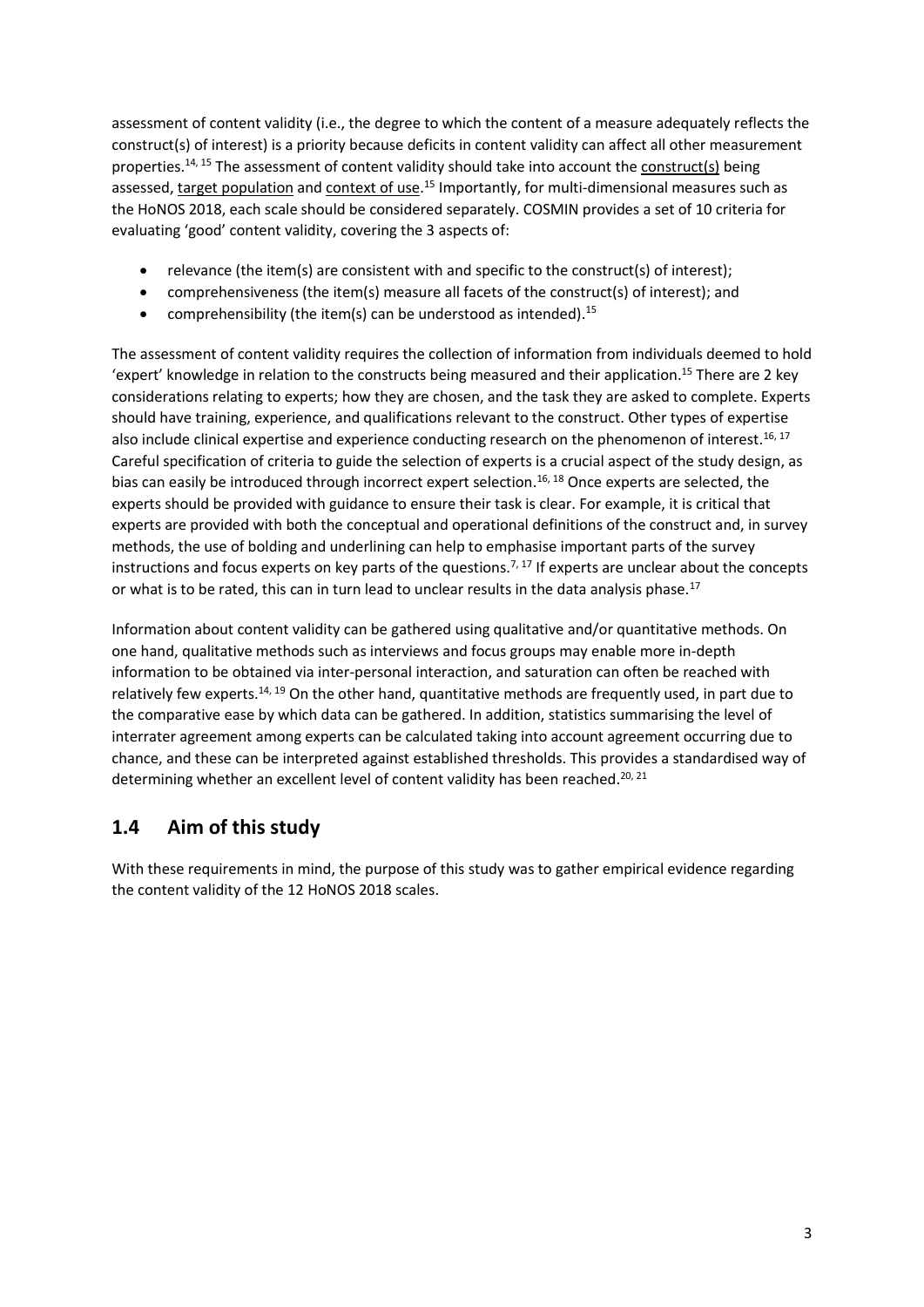# <span id="page-9-0"></span>**2. Method**

# <span id="page-9-1"></span>**2.1 Design and participants**

This study used a descriptive design involving the completion of an anonymous, web-based survey by individuals with HoNOS-related expertise from 3 countries – Australia, England and New Zealand. In order to obtain survey data from a range of contexts in which the HoNOS is used, we sought at least 10 experts from each country with expertise in one or more of the following: making or supervising HoNOS ratings; psychometric or clinical effectiveness research involving the HoNOS; or HoNOS training or use of HoNOS ratings at a macro level (e.g., to monitor service quality).

Each site received approval to conduct the study and to pool data for analysis - Australia (University of Queensland Medicine, Low & Negligible Risk Ethics Sub-Committee, 2019/HE002824; Research Ethics and Integrity, 2021/HE000113), England (Sheffield Hallam University Research Ethics Committee, ID ER21666298) and New Zealand (ethics review not required; Ministry of Health, Health and Disability Ethics Committees, 20/STH/109). Written (online) informed consent was obtained from all participants.

# <span id="page-9-2"></span>**2.2 Survey instrument**

A purpose-designed, web-based content validity survey was developed for this study. The survey gathered basic information about experts' professional backgrounds and areas of HoNOS expertise. A series of 'pages' presented each section of the HoNOS 2018 along with a corresponding set of content validity questions. This meant that the questions could be answered even if the expert was not familiar with the HoNOS 2018.

Six 'core' questions were developed to measure the relevance, comprehensiveness and comprehensibility of each HoNOS 2018 scale (giving a total of 72 'core' questions). The questions focused on aspects of content validity potentially impacted by the revisions (see Appendix Table A.1). The content of the questions was informed by the COSMIN criteria for content validity<sup>14, 15</sup> and other relevant literature including the International Society for Pharmacoeconomics and Outcomes Research (ISPOR) guidance on assessing content validity.<sup>19, 22, 23</sup> The 'core' questions were:

- 1. How important is this scale for determining overall clinical severity for adult mental health service patients? *(relevance)*
- 2. How likely are repeat ratings on this scale to capture change in [scale-specific problems] during a period of mental health care? *(relevance)*
- 3. How well do the descriptors for each rating of 0-4 cover the range of [scale-specific problems] typically seen among adult mental health service patients? *(comprehensiveness)*
- 4. How helpful is the glossary for determining what to include when rating [scale-specific problems]? *(comprehensibility)*
- 5. How well do the descriptors for each rating of 0-4 correspond to the different levels of severity of [scale-specific problems]? *(comprehensibility)*
- 6. How consistent is the wording of the glossary with language used in contemporary mental health practice? *(comprehensibility)*

Additional questions focused on the summary of rating instructions (4 questions) and about scale-specific changes to the glossary (1 question each for Scales 3, 4, 7, 8, 11, 12). As per best practice recommendations, key phrases within each question were underlined to focus experts' attention on the rating task and, as necessary, the population and context of use were explicitly stated in the question.<sup>7, 17</sup>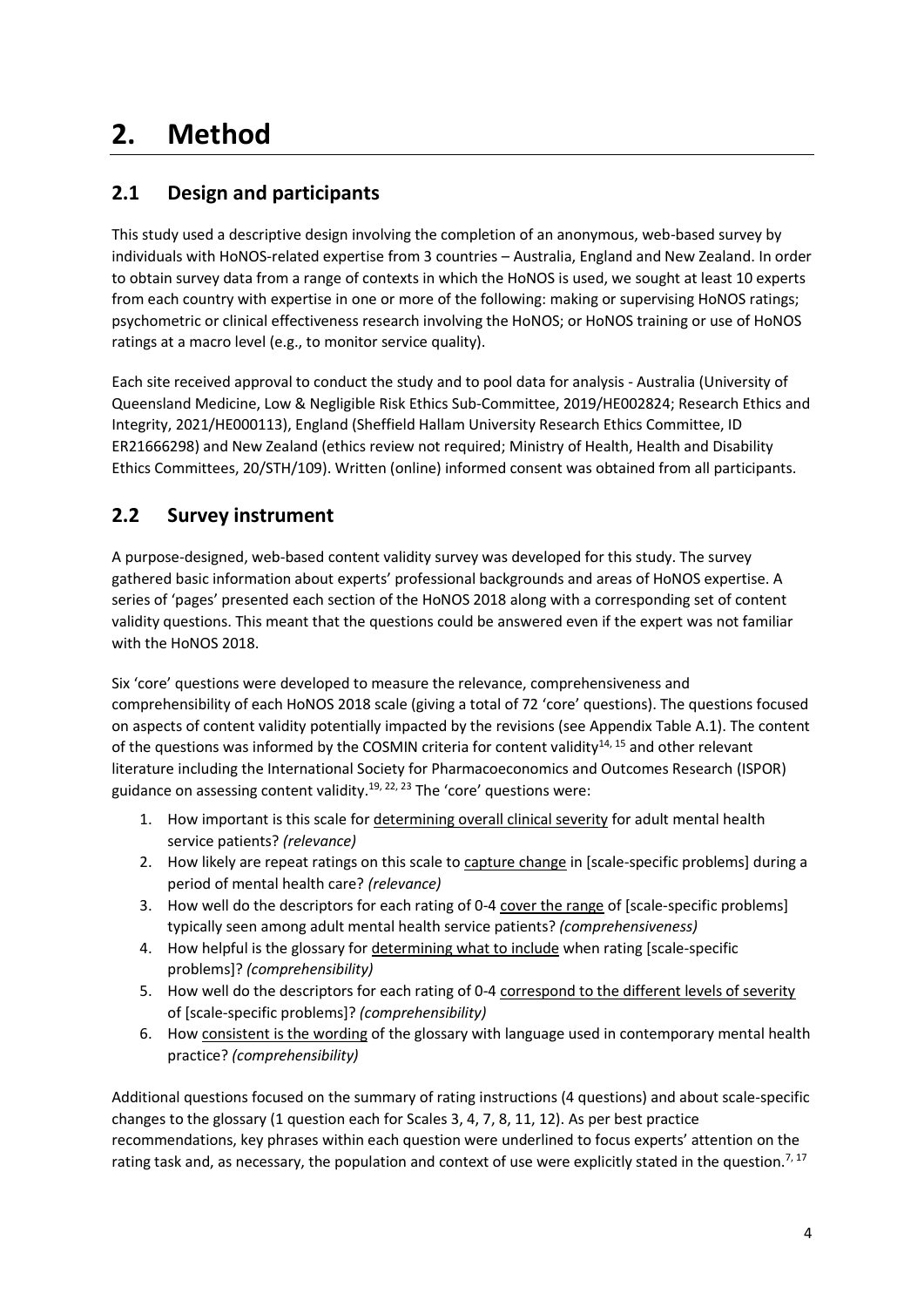In response to these questions, experts indicated their opinion on a 4-point Likert scale (e.g., 1=Not important, 2=Somewhat important, 3=Important, 4=Very important). A 4-point ordinal scale was used as it is recommended there are no ambivalent middle ratings when calculating agreement among experts.<sup>20,</sup> <sup>24</sup> For each scale an open-ended question invited experts to elaborate on their reasons for any 'negative' ratings (i.e., ratings of 1 or 2). At the end of the survey, experts were invited to make final comments about the content of the HoNOS 2018.

The survey content for each country was identical except that locally-relevant response options were provided when asking experts about the service settings in which they had used the HoNOS.

# <span id="page-10-0"></span>**2.3 Procedures**

Potential participants (experts) were identified through multiple methods including nomination by national bodies, bibliographic database searches, and professional networks. In some cases, experts were initially contacted by telephone to confirm their eligibility or, because of the anonymous nature of the survey responses, to confirm their correct email contact details. Experts were invited to participate via an email which contained a link to the survey. The survey commenced with a 'page' displaying the information sheet/consent form. Upon providing informed consent, participants entered the survey (described above), which took approximately 30 minutes to complete. Each country identified and recruited local experts and hosted the survey on their own platform.

# <span id="page-10-1"></span>**2.4 Data analysis**

The main body of this report presents results for the total sample. Country-level results are provided in Appendix Tables A.2 through A.9.

An item-level content validity index (I-CVI)<sup>20, 25</sup> shows the proportion of experts who rated each scale positively on each core question. The I-CVI was calculated as the sum of the number of 'positive' ratings (i.e., ratings of 3 or 4), divided by the number of raters. At the 5% significance level, an I-CVI value ≥0.75 indicates 'excellent' content validity when there are ≥16 raters.<sup>25</sup> This method of determining the I-CVI threshold takes sample size into account, which addresses concerns about the inflation of agreement merely by chance.<sup>7, 24</sup>

We also calculated an average deviation (AD) index. The AD index measures the dispersion of responses around the median, with lower values indicating less dispersion and therefore better agreement.<sup>26</sup> It is calculated by summing the absolute differences in individual ratings from the median and dividing by the number of experts. The AD index value is then compared to a threshold for acceptable and statistically significant agreement, determined by the number of response categories and number of experts. At the 5% significance level with a 4-point response scale, AD index values ≤0.68 indicate 'acceptable and statistically significant agreement' when there ≥15 raters.<sup>26, 27</sup> Statistical analyses were conducted in Stata version 16.0 (StataCorp, College Station, TX, USA).

Open-ended comments were analysed thematically using NVivo 12 plus (QSR International, 2018).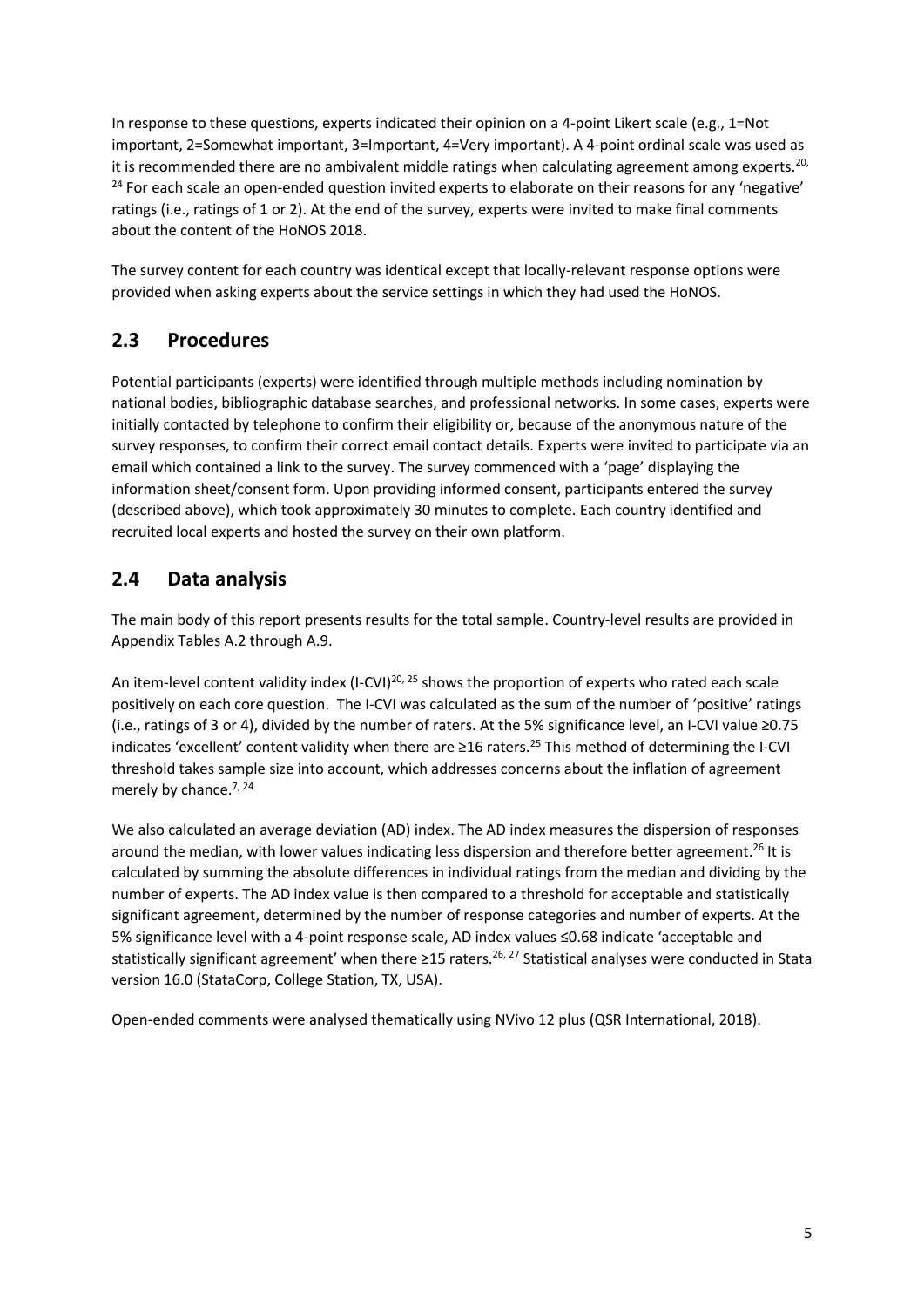# <span id="page-11-0"></span>**3. Results**

# <span id="page-11-1"></span>**3.1 Sample characteristics**

Of 43 invited experts, 32 completed the survey (74% response rate). Table 2 presents the characteristics of the participating experts. Three-quarters were psychiatrists or nurses, the remaining one-quarter represented a range of disciplines including psychology and social work. Most experts reported having HoNOS experience in at least 2 areas – more than 80% in making or reviewing HoNOS ratings, more than 60% in research involving the HoNOS and more than 60% in macro-level use of the HoNOS. Collectively, the experts had used the HoNOS across a mix of clinical settings as well as in non-clinical settings. On average, they had worked in mental health for 28 years and with the HoNOS for 15 years. More than half knew of the HoNOS 2018, but few (9%) had used it in their work.

|                                                                               | n              | %         |
|-------------------------------------------------------------------------------|----------------|-----------|
| Main professional background <sup>a</sup>                                     |                |           |
| <b>Nurse</b>                                                                  | 7              | 23        |
| Psychologist                                                                  | 3              | 10        |
| Clinical psychologist                                                         | 2              | 6         |
| Social worker                                                                 | $\mathbf{1}$   | 3         |
| Psychiatrist                                                                  | 16             | 52        |
| Psychiatric registrar                                                         | 0              | 0         |
| Occupational therapist                                                        | 0              | 0         |
| Other                                                                         | 2 <sup>b</sup> | 6         |
| <b>Expertise with HoNOS</b> <sup>c</sup>                                      |                |           |
| Rating HoNOS or reviewing HoNOS ratings made by others                        | 27             | 84        |
| Research in the measurement properties of the HoNOS and/or measuring clinical | 20             | 63        |
| effectiveness                                                                 |                |           |
| HoNOS staff training and/or using HoNOS results at a macro level              | 20             | 63        |
| Mental health settings worked with HoNOS <sup>c</sup>                         |                |           |
| Inpatient                                                                     | 22             | 69        |
| Residential <sup>d</sup>                                                      | 7              | 22        |
| Community                                                                     | 30             | 94        |
| Other, non-clinical setting                                                   | 4              | 13        |
| Aware of HoNOS 2018 prior to survey                                           |                |           |
| No, I was not aware of the HoNOS 2018 at all                                  | 12             | 38        |
| Yes, I was aware of the HoNOS 2018, but have not used it in my work           | 16             | 50        |
| Yes, I have used the HoNOS 2018 in my work                                    | 3              | 9         |
| Not sure                                                                      | $\Omega$       | 0         |
| Other                                                                         | 1 <sup>e</sup> | 3         |
|                                                                               | M (SD)         | Range     |
| Years worked in mental health f                                               | 28(9)          | $10 - 43$ |
| <b>Years worked with the HoNOS</b>                                            | 15(5)          | $5 - 28$  |

**Table 2.** Characteristics of experts who completed the survey (N = 32)

HoNOS, Health of the Nation Outcome Scales. M, mean. SD, standard deviation.

 $^{\rm a}$  Missing data for one respondent (n = 31).  $^{\rm b}$  "Clinical epidemiologist", "Consumer and Family Leader". <code>Categories</code> not mutually exclusive. <sup>d</sup>'Residential' category included only in the Australian version of the survey. <sup>e</sup> "I have not seen the revised HoNOS 2018". <sup>1</sup> Missing data for two respondents (n = 30).

 $c$  Response rates were 87% (13/15) in Australia, 83% (10/12) in England, and 56% (9/16) in New Zealand.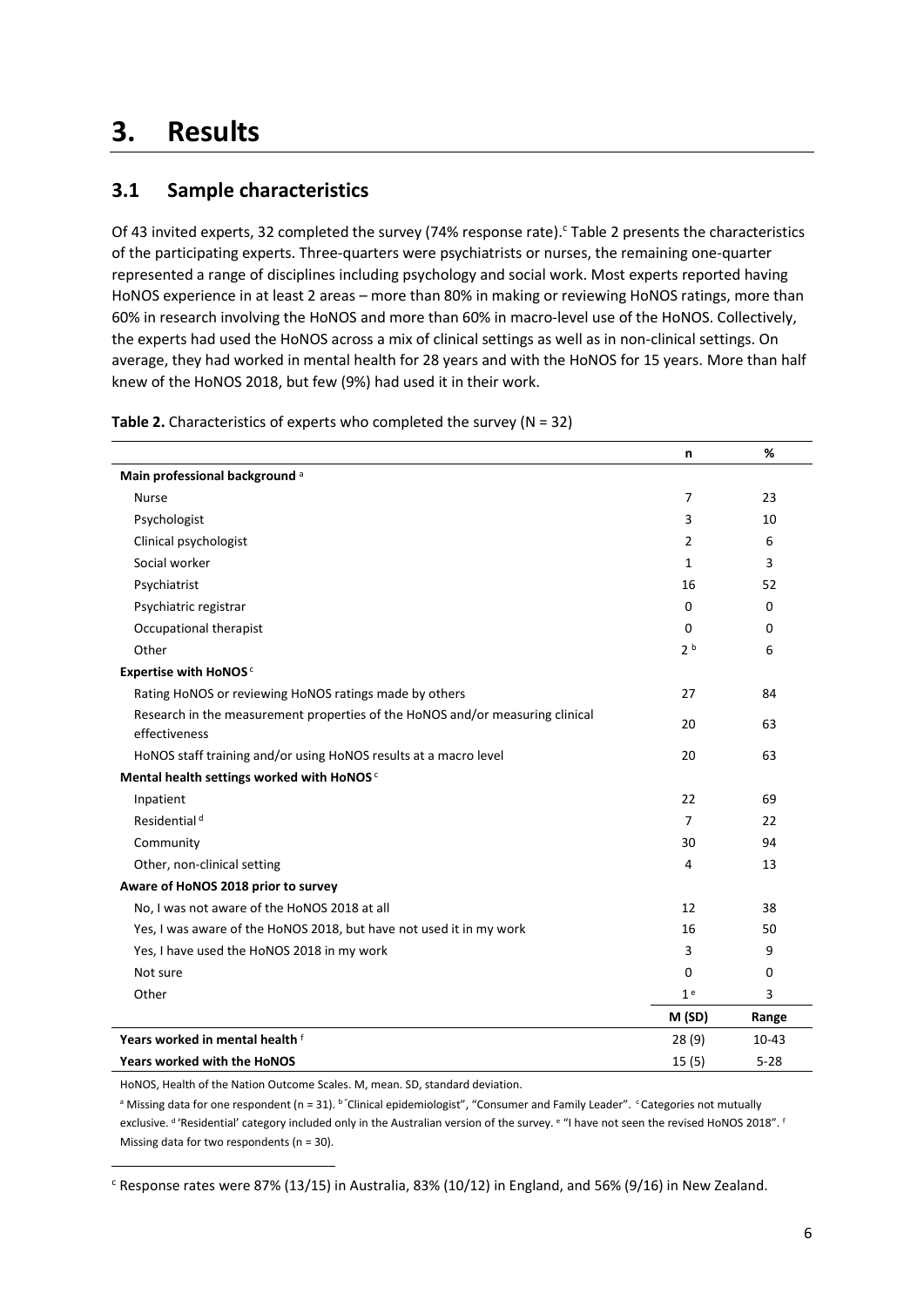# <span id="page-12-0"></span>**3.2 Experts' ratings**

Tables 3 and 4 show summary statistics including the I-CVI and AD index values derived from experts' responses to the core questions about the relevance, comprehensiveness and comprehensibility of the HoNOS 2018 scales.

The I-CVI values show that 'positive' ratings were made by at least 50% (i.e., I-CVI ≥0.5) of experts on all but one of the total of 72 core questions, and by 70% of experts (i.e., I-CVI ≥0.7) on nearly 70% of core questions.

The number of scales that met the *a priori* criterion for excellent content validity (I-CVI ≥0.75) varied according to the question asked. On the question assessing *importance for determining overall clinical significance* (relevance), 11 of the 12 scales met the criterion. On the question assessing *the helpfulness of the glossary for determining what to rate and/or include* (comprehensibility), 9 scales met the criterion. On the questions assessing *likelihood of capturing change during a period of mental health care* (relevance), and *correspondence between descriptors and levels of severity* (comprehensibility) and *consistency of wording with contemporary mental health practice* (comprehensibility), 6 scales met the criterion. On the question assessing *coverage of problems typically seen among adult mental health service consumers/patients* (comprehensiveness), 5 scales met the criterion.

Several scales met the criterion for excellent content validity on all questions; these were Scale 6 (Problems associated with hallucinations and /or delusions), Scale 7 (Problems with depressed mood), and Scale 9 (Problems with relationships). Scale 4 (Cognitive problems) and Scale 10 (Problems with activities of daily living) met the criterion on all questions except the *likelihood of capturing change during a period of mental health care* question. At the other end of the spectrum, Scale 5 (Physical illness or disability problems) only met the criterion on the question assessing *importance for determining overall clinical significance*.

Almost all AD index values were equal to or below the critical 0.68 threshold, indicating acceptable and statistically significant agreement between experts, with 2 exceptions. For the question about correspondence between the descriptors and the severity of scale-specific problems, Scale 2 (Nonaccidental self-injury) and Scale 5 (Physical illness or disability problems) had an AD index values of 0.75 and 0.69, respectively. Inspection of the distribution of ratings showed this was due to equal numbers of experts holding 'positive' and 'negative' views. This pattern of responses also contributed to the relatively low I-CVI values of 0.50 for these two scales.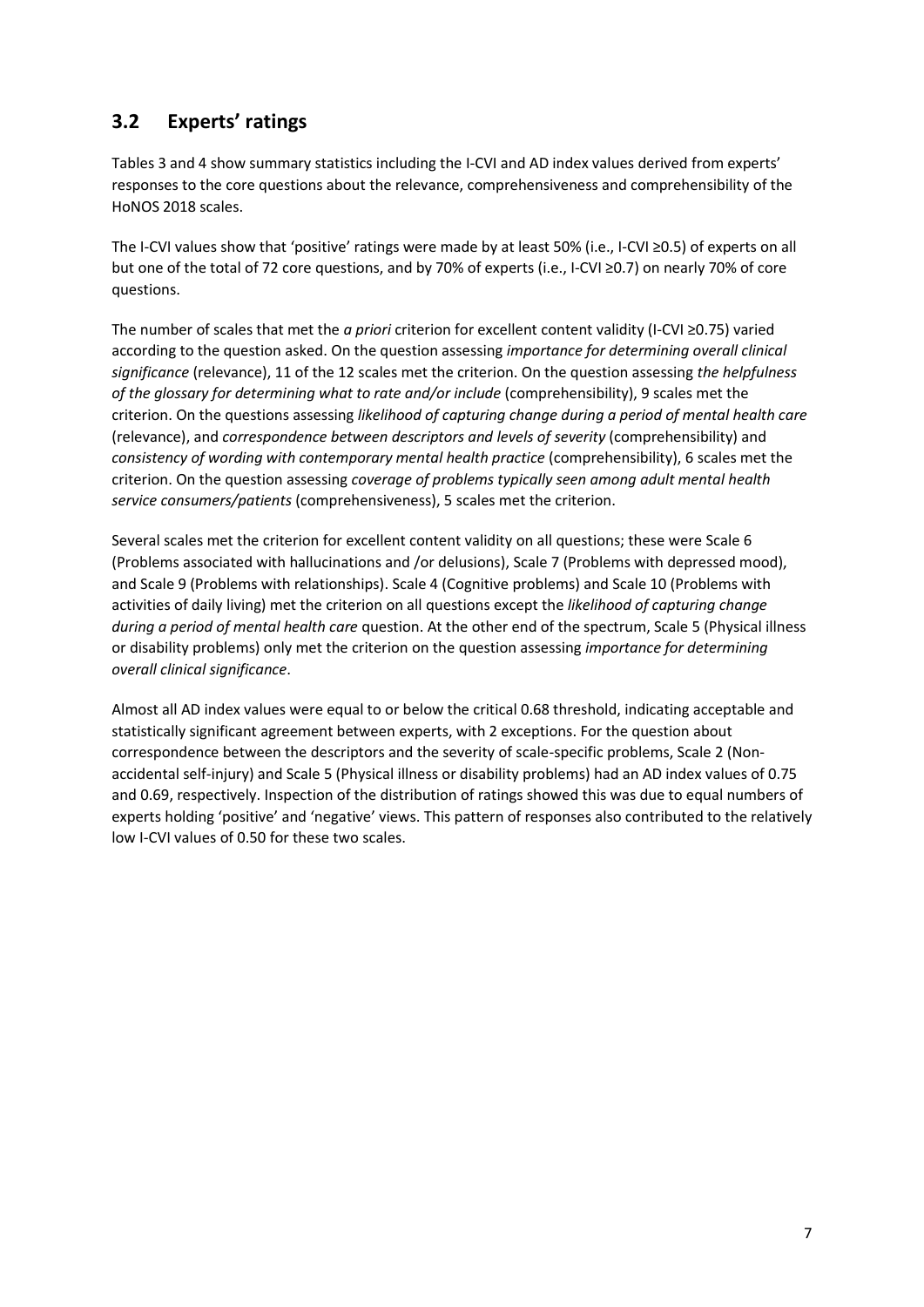|                                                                       | Relevance                                                                                                                          |         |              |           |    |                                                                                                                                             |              |      |    | <b>Comprehensiveness</b>                                                                                                                                                            |              |      |  |  |
|-----------------------------------------------------------------------|------------------------------------------------------------------------------------------------------------------------------------|---------|--------------|-----------|----|---------------------------------------------------------------------------------------------------------------------------------------------|--------------|------|----|-------------------------------------------------------------------------------------------------------------------------------------------------------------------------------------|--------------|------|--|--|
|                                                                       | How important is this scale for<br>determining overall clinical severity for<br>adult mental health service<br>consumers/patients? |         |              |           |    | How likely are repeat ratings on this<br>scale to capture change in [scale-<br>specific problems] during a period of<br>mental health care? |              |      |    | How well do the descriptors for each<br>rating of 0-4 cover the range of [scale-<br>specific problems] typically seen<br>among adult mental health service<br>consumers/patients? a |              |      |  |  |
| HoNOS 2018 scale                                                      | n                                                                                                                                  | Range   | <b>I-CVI</b> | <b>AD</b> | n  | Range                                                                                                                                       | <b>I-CVI</b> | AD   | n  | Range                                                                                                                                                                               | <b>I-CVI</b> | AD   |  |  |
| Scale 1. Overactive or aggressive or disruptive or agitated behaviour | 31                                                                                                                                 | $2 - 4$ | 0.81         | 0.48      | 30 | $1 - 4$                                                                                                                                     | 0.67         | 0.53 | 32 | $1 - 4$                                                                                                                                                                             | 0.72         | 0.50 |  |  |
| Scale 2. Non-accidental self-injury                                   | 31                                                                                                                                 | $2 - 4$ | 0.90         | 0.55      | 32 | $2 - 4$                                                                                                                                     | 0.66         | 0.47 | 31 | $1 - 4$                                                                                                                                                                             | 0.65         | 0.48 |  |  |
| Scale 3. Problem drinking or drug-taking                              | 32                                                                                                                                 | $2 - 4$ | 0.94         | 0.38      | 31 | $1 - 4$                                                                                                                                     | 0.55         | 0.61 | 31 | $1 - 4$                                                                                                                                                                             | 0.65         | 0.61 |  |  |
| Scale 4. Cognitive problems                                           | 32                                                                                                                                 | $2 - 4$ | 0.91         | 0.41      | 32 | $1 - 4$                                                                                                                                     | 0.66         | 0.63 | 32 | $1 - 4$                                                                                                                                                                             | 0.88         | 0.31 |  |  |
| Scale 5. Physical illness or disability problems                      | 30                                                                                                                                 | $1 - 4$ | 0.77         | 0.40      | 32 | $1 - 4$                                                                                                                                     | 0.56         | 0.66 | 31 | $1 - 4$                                                                                                                                                                             | 0.71         | 0.55 |  |  |
| Scale 6. Problems associated with hallucinations and /or delusions    | 31                                                                                                                                 | $2 - 4$ | 0.97         | 0.52      | 32 | $2 - 4$                                                                                                                                     | 0.88         | 0.50 | 32 | $1 - 4$                                                                                                                                                                             | 0.81         | 0.56 |  |  |
| Scale 7. Problems with depressed mood                                 | 32                                                                                                                                 | $2 - 4$ | 0.97         | 0.50      | 32 | $2 - 4$                                                                                                                                     | 0.81         | 0.50 | 32 | $1 - 4$                                                                                                                                                                             | 0.88         | 0.41 |  |  |
| Scale 8. Other mental and behavioural problems                        | 32                                                                                                                                 | $2 - 4$ | 0.88         | 0.44      | 32 | $1 - 4$                                                                                                                                     | 0.69         | 0.44 | 32 | $1 - 4$                                                                                                                                                                             | 0.69         | 0.50 |  |  |
| Scale 9. Problems with relationships                                  | 31                                                                                                                                 | $2 - 4$ | 0.87         | 0.39      | 32 | $1 - 4$                                                                                                                                     | 0.81         | 0.31 | 32 | $1 - 4$                                                                                                                                                                             | 0.78         | 0.34 |  |  |
| Scale 10. Problems with activities of daily living                    | 32                                                                                                                                 | $2 - 4$ | 0.91         | 0.25      | 31 | $1 - 4$                                                                                                                                     | 0.74         | 0.39 | 31 | $1 - 4$                                                                                                                                                                             | 0.81         | 0.39 |  |  |
| Scale 11. Problems with housing and living conditions                 | 31                                                                                                                                 | $1 - 4$ | 0.71         | 0.45      | 29 | $1 - 4$                                                                                                                                     | 0.79         | 0.45 | 32 | $1 - 4$                                                                                                                                                                             | 0.66         | 0.50 |  |  |
| Scale 12. Problems with occupation and activities                     | 30                                                                                                                                 | $1 - 4$ | 0.77         | 0.47      | 32 | $1 - 4$                                                                                                                                     | 0.75         | 0.34 | 32 | $1 - 4$                                                                                                                                                                             | 0.66         | 0.56 |  |  |

**Table 3.** Experts' ratings of the content validity of the HoNOS 2018 scales: relevance and comprehensiveness

AD, average deviation. I-CVI, item-level content validity index. n, number. Bold I-CVI values meet the criterion for excellent content validity (i.e., I-CVI ≥ 0.75). <sup>a</sup> To fit the wording of Scale 8, the equivalent question for Scale 8 was: How well do problems A-O cover the range of other mental and behavioural problems typically seen among adult mental health service consumers/patients?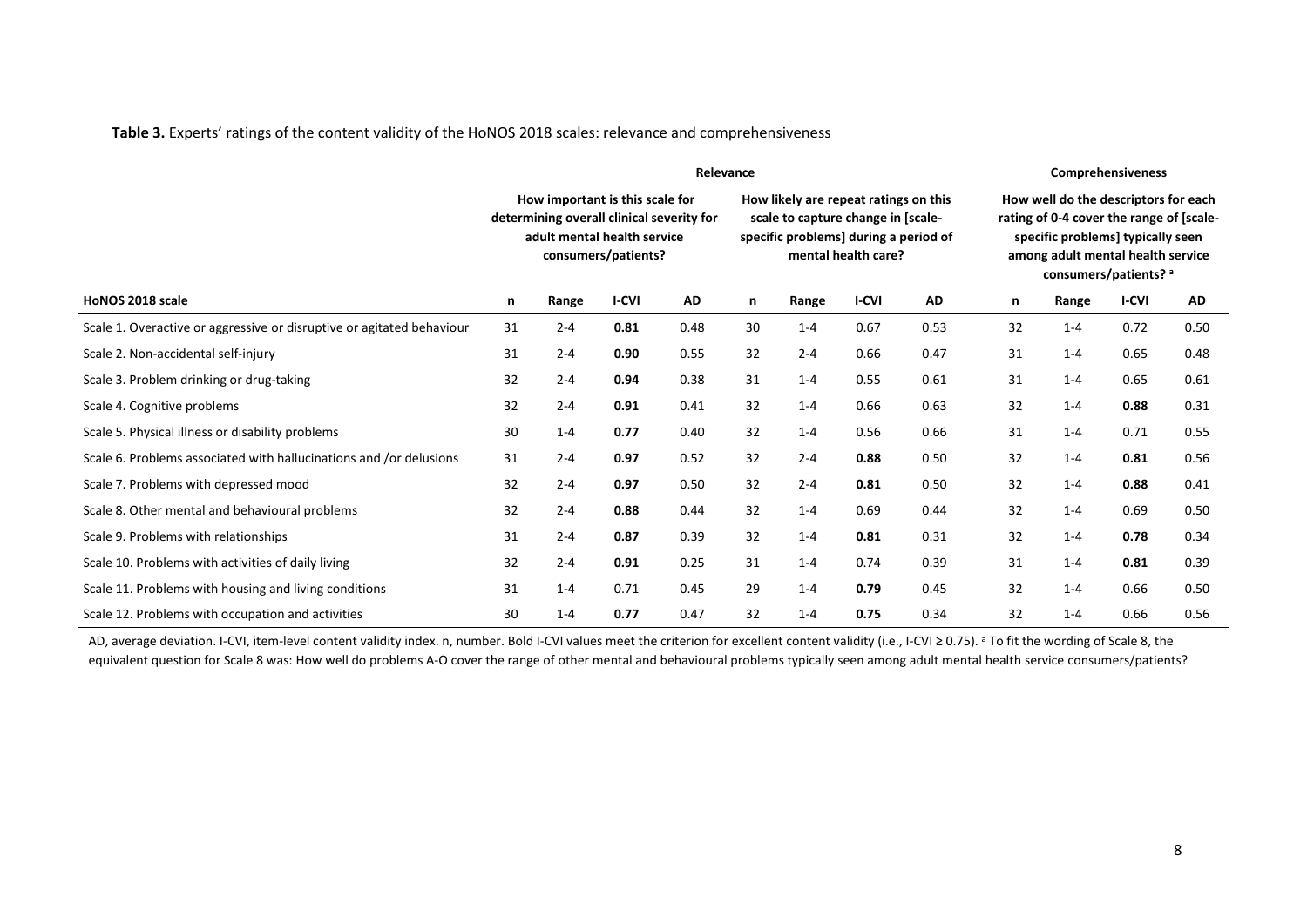**Table 4.** Experts' ratings of the content validity of the HoNOS 2018 scales: comprehensibility

|                                                                       |                                                                                                               |         |              |                                                                                                                                           |    | Comprehensibility |              |                                                                                                                |    |         |              |      |
|-----------------------------------------------------------------------|---------------------------------------------------------------------------------------------------------------|---------|--------------|-------------------------------------------------------------------------------------------------------------------------------------------|----|-------------------|--------------|----------------------------------------------------------------------------------------------------------------|----|---------|--------------|------|
|                                                                       | How helpful is the glossary for<br>determining what to include when<br>rating [scale-specific problems]? a, b |         |              | How well do the descriptors for each<br>rating of 0-4 correspond to the<br>different levels of severity of [scale-<br>specific problems]? |    |                   |              | How consistent is the wording of the<br>glossary with language used in<br>contemporary mental health practice? |    |         |              |      |
| HoNOS 2018 scale                                                      | n                                                                                                             | Range   | <b>I-CVI</b> | AD                                                                                                                                        | n  | Range             | <b>I-CVI</b> | AD                                                                                                             | n  | Range   | <b>I-CVI</b> | AD   |
| Scale 1. Overactive or aggressive or disruptive or agitated behaviour | 32                                                                                                            | $2 - 4$ | 0.78         | 0.44                                                                                                                                      | 32 | $1 - 4$           | 0.59         | 0.50                                                                                                           | 30 | $1 - 4$ | 0.80         | 0.33 |
| Scale 2. Non-accidental self-injury                                   | 31                                                                                                            | $2 - 4$ | 0.81         | 0.35                                                                                                                                      | 32 | $1 - 4$           | 0.50         | 0.75                                                                                                           | 32 | $1 - 4$ | 0.75         | 0.38 |
| Scale 3. Problem drinking or drug-taking                              | 32                                                                                                            | $1 - 4$ | 0.75         | 0.50                                                                                                                                      | 31 | $1 - 4$           | 0.65         | 0.58                                                                                                           | 32 | $1 - 4$ | 0.69         | 0.53 |
| Scale 4. Cognitive problems                                           | 31                                                                                                            | $2 - 4$ | 0.84         | 0.42                                                                                                                                      | 30 | $1 - 4$           | 0.87         | 0.27                                                                                                           | 30 | $1 - 4$ | 0.83         | 0.27 |
| Scale 5. Physical illness or disability problems                      | 22c                                                                                                           | $1 - 4$ | 0.45         | 0.64                                                                                                                                      | 32 | $1 - 4$           | 0.50         | 0.69                                                                                                           | 30 | $1 - 4$ | 0.67         | 0.50 |
| Scale 6. Problems associated with hallucinations and /or delusions    | 32                                                                                                            | $2 - 4$ | 0.88         | 0.44                                                                                                                                      | 32 | $2 - 4$           | 0.88         | 0.41                                                                                                           | 32 | $2 - 4$ | 0.88         | 0.28 |
| Scale 7. Problems with depressed mood                                 | 32                                                                                                            | $1 - 4$ | 0.78         | 0.66                                                                                                                                      | 31 | $2 - 4$           | 0.81         | 0.45                                                                                                           | 32 | $1 - 4$ | 0.81         | 0.34 |
| Scale 8. Other mental and behavioural problems                        | 32                                                                                                            | $2 - 4$ | 0.78         | 0.47                                                                                                                                      | 31 | $2 - 4$           | 0.68         | 0.42                                                                                                           | 32 | $1 - 3$ | 0.81         | 0.22 |
| Scale 9. Problems with relationships                                  | 32                                                                                                            | $2 - 4$ | 0.75         | 0.31                                                                                                                                      | 32 | $2 - 4$           | 0.78         | 0.38                                                                                                           | 31 | $1 - 4$ | 0.77         | 0.35 |
| Scale 10. Problems with activities of daily living                    | 32                                                                                                            | $2 - 4$ | 0.88         | 0.28                                                                                                                                      | 32 | $1 - 4$           | 0.91         | 0.22                                                                                                           | 32 | $2 - 4$ | 0.88         | 0.22 |
| Scale 11. Problems with housing and living conditions                 | 32                                                                                                            | $1 - 4$ | 0.69         | 0.50                                                                                                                                      | 31 | $1 - 4$           | 0.74         | 0.42                                                                                                           | 31 | $1 - 4$ | 0.77         | 0.29 |
| Scale 12. Problems with occupation and activities                     | 32                                                                                                            | $1 - 4$ | 0.59         | 0.53                                                                                                                                      | 32 | $1 - 4$           | 0.75         | 0.38                                                                                                           | 32 | $1 - 4$ | 0.69         | 0.50 |

AD, average deviation. I-CVI, item-level content validity index. n, number. Bold I-CVI values meet the criterion for excellent content validity (i.e., I-CVI ≥ 0.75). <sup>a</sup> Question text differed across scales; depending on the glossary, "what to rate and include" or "what to rate and consider" was substituted for the phrase "what to include". <sup>b</sup> To fit the wording of Scale 8, the equivalent question for Scale 8 was: How helpful is the glossary for determining which other mental and behavioural problem to rate on this scale? This question was inadvertently omitted from the England survey.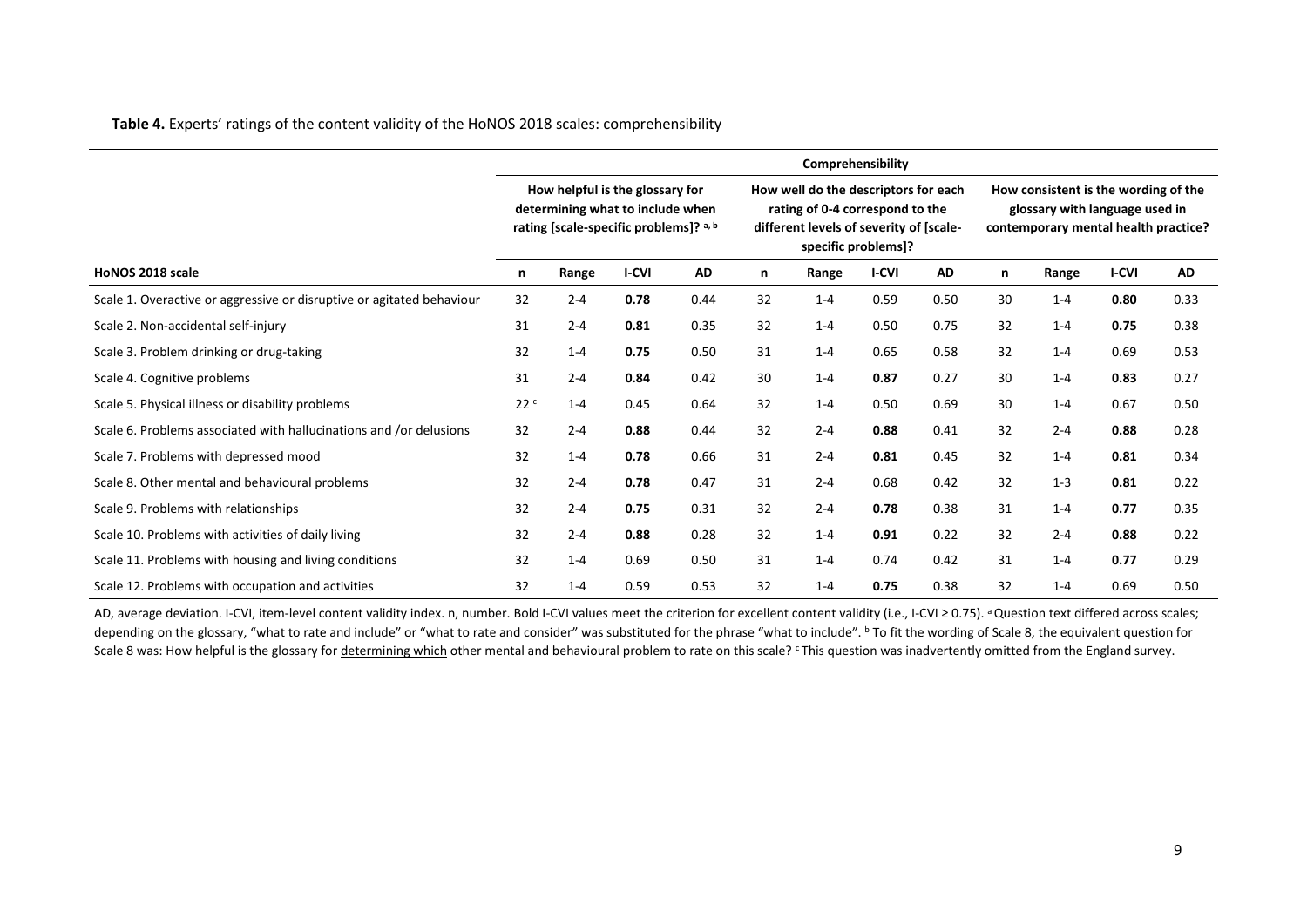### <span id="page-15-0"></span>**3.3 Experts' concerns**

For each scale, experts were invited to elaborate on their reasons for giving a 'negative' rating (i.e., a rating of 1 or 2) on any question. Analysis of these open-ended comments revealed nine themes that corresponded to one of the three aspects of content validity defined in the COSMIN framework. Most (six) of these themes related to comprehensibility, with two themes relating to relevance, and one theme relating to comprehensiveness. An additional theme highlighted the important role of HoNOS training. The themes are summarised in this order below, with illustrative quotations.

#### **3.3.1 Themes related to comprehensibility**

#### **3.3.1.1 Too many phenomena**

A recurring concern from the experts was that some scales combine too many different phenomena together.

"The item confuses and conflates a number of different clinical symptoms. What is it trying to capture? Overactive behaviour is not the same as aggressive behaviour and both cannot be sensibly combined into a single rating" (*Scale 1. Overactive or aggressive or disruptive or agitated behaviour*)*.*

"The item conflates two independent behaviours and assumes an equivalence" (*Scale 2. Nonaccidental self-injury*).

"The wording asks scorer to rate excessive, harmful, craving, dependence and adverse consequences all on one scale too many variables" (*Scale 3. Problem drinking or drug-taking*).

"Conflating iatrogenic or highly transitory states with long term and enduring disability is problematic" (*Scale 5. Physical illness or disability problems*).

This merging of a variety of phenomena into one scale has several consequences, as illustrated in the following themes of ambiguity, need for more description or examples, assessment challenges, and incomplete coverage.

#### **3.3.1.2 Ambiguity**

The HoNOS review project aimed to increase the clarity and reduce the ambiguity of the measure. However, the experts continued to identify sources of ambiguity in terminology and instructions for some scales.

"More serious overactivity is open to interpretation" (*Scale 1. Overactive or aggressive or disruptive or agitated behaviour*).

"'D' is labelled 'Reactions to stressful events and trauma.' - however, the descriptor seems much more specific in linking this to an acute stress reaction and/or response to traumatic events. It is not clear whether only acute stressors and traumas are to be coded (and if so how recent the event [might] have been). This is ambiguous" (*Scale 8. Other mental and behavioural problems*).

Some comments identified ambiguity relating to the problem of 'too many phenomena'.

"Craving, dependence, level of use and subsequent harm are all potentially important but they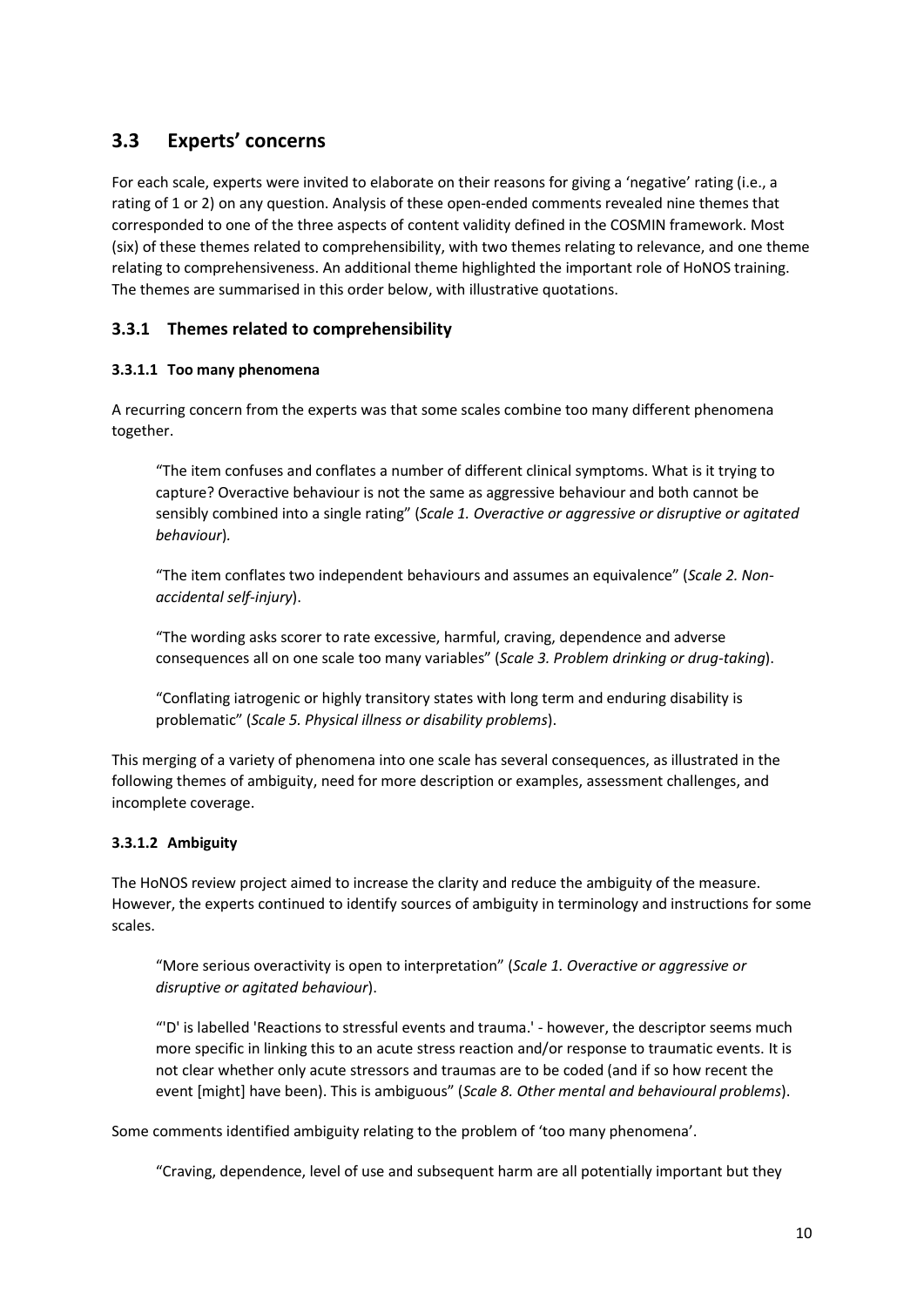don't co-vary in a linear fashion. Suppose I have no craving or dependence but get very drunk, fall and sustain a serious head injury? Or develop psychosis from a one off use of amphetamines? The descriptors don't always correlate." (*Scale 3. Problem drinking or drug taking*).

Other comments identified that ambiguity can arise when a rating requires a comparison to cultural or contextual norms.

"It is not clear, and is open to subjectivity, what is meant by cultural and contextual factors or how these may alter ratings" (*Summary rating instructions*).

"What does "Excessive" mean. More than the rater? This needs better anchors. Would any Ice use be excessive?" (*Scale 3. Problem drinking or drug-taking*).

#### **3.3.1.3 Need for more description or examples**

Given concerns about rating too many phenomena and ambiguity it is not surprising that there were calls for more descriptions or examples to be added to the glossary to guide ratings.

"Descriptors would be far more useful if they [simply] gave examples of the types of acts one would expect at each rating level. Examples are only given for a minority of the descriptors" (*Scale 1. Overactive or aggressive or disruptive or agitated behaviour*).

""Adverse consequences" and "severe adverse consequences" would benefit from definition/examples" (*Scale 3. Problem drinking or drug-taking*).

"Whatever descriptor is used [for non-accidental self-injury], it would be better to elaborate what is intended in this rating (to exclude clearly accidental self-injury, by giving a few more examples of these)" (*Scale 2. Non-accidental self-injury*).

#### **3.3.1.4 Assessment challenges**

Given the variety of phenomena to be considered, discriminating between these phenomena across and within scales for the purposes of rating can be an assessment challenge.

"Making a distinction between behavioural aspects of drug/alcohol use (rated here) and aggressive/destructive behaviour rated in scale 1 can be problematic" (*Scale 3. Problem drinking or drug-taking*).

"The anchors for [rating level] two are challenging... excessive drinking but no craving... this distinction will be hard to judge" (*Scale 3. Problem drinking or drug-taking*).

This is particularly the case at Scale 8:

"It can be difficult to decide what to capture on this scale when a service user has multiple things they find problematic" (*Scale 8. Other mental and behavioural problems*).

These discrimination challenges are not limited to the disentanglement of multiple phenomena but also the context within which the assessment may be taking place. Not having access to certain information can make rating a challenge.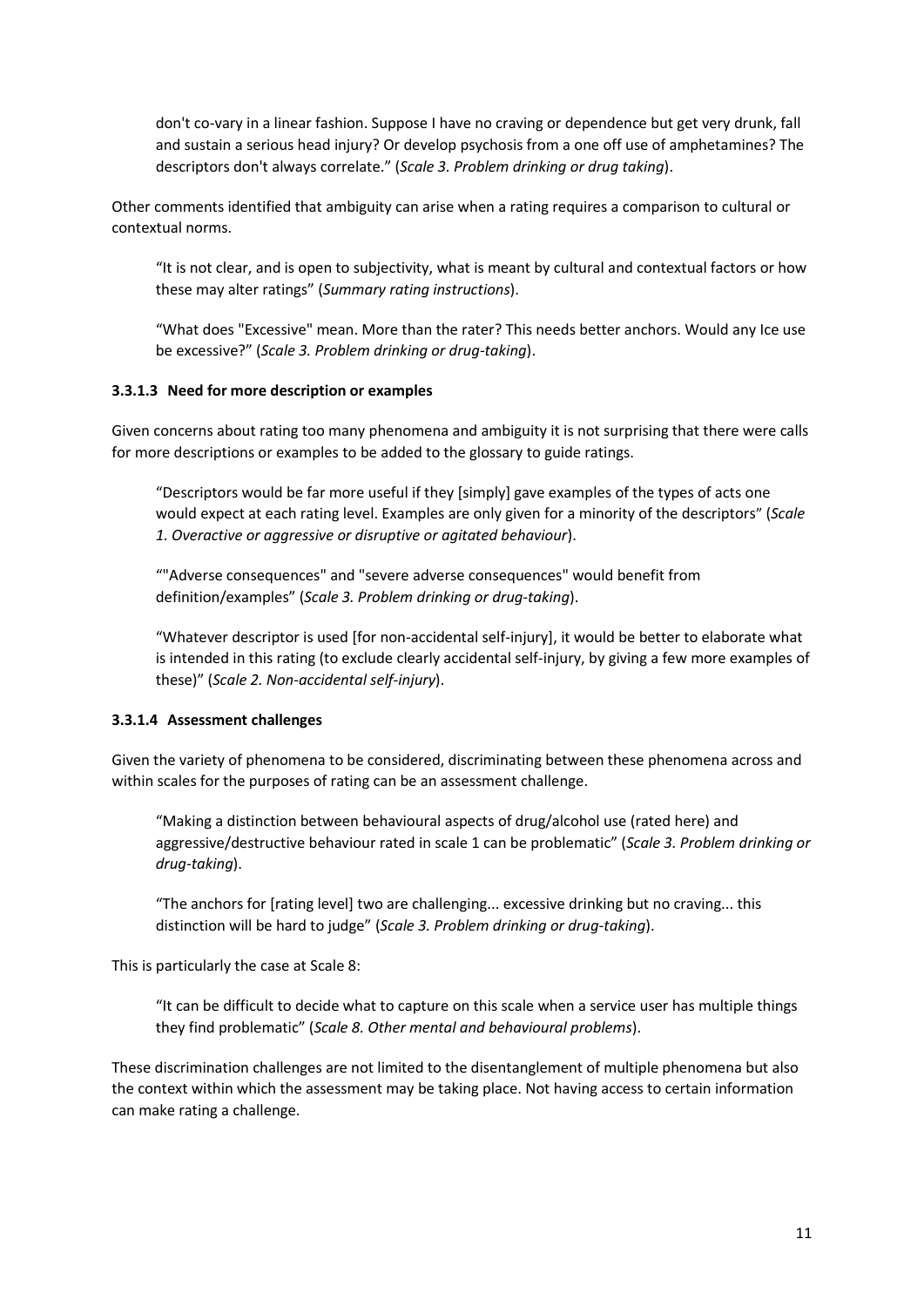"The glossary seems entirely focussed on community patients and does not describe how to approach this scale if a patient is being treated in a residential setting e.g. inpatient ward in hospital" (*Scale 11. Problems with housing and living conditions*).

"Knowledge of patients usual occupation / activities is required - may be difficult for inpatient staff" (*Scale 12. Problems with occupation and activities*).

#### **3.3.1.5 Lack of fit with clinical thinking**

Although the glossary's instructions regarding what to rate and/or include were generally wellunderstood, experts identified a lack of fit with their thinking about certain clinical problems.

"Self-harm often occurs independently of suicidal intent and has quite a different clinical meaning and significance. A confused and incoherent item" (*Scale 2. Non-accidental self-injury*).

"Considering cognitive issues from wide variety of causes which clinically does not fit well & is confusing to the rater" (*Scale 4. Cognitive problems*).

"People with serious mental disorders are at risk of (or may have actually been diagnosed with) metabolic disorders have a reduced life expectancy of 15 to 20 years - they can be under-rated here as the illness may not yet effect their mobility or activity - I think the risk of metabolic disorders causing early and avoidable death is not well identified by HoNOS, but it is a massive risk for people" (*Scale 5. Physical illness or disability problems*).

"The difficulty I have with this catch-all item is that it contains the most common presentations […] in one question. In an ideal world, there would be an optional drop-box that permits these to be rated separately" (*Scale 8. Other mental and behavioural problems*).

The primacy of "clinical thinking" is exemplified by this comment:

"Staff may continue to think in terms of depression rather than depressed mood irrespective of how it is worded" (*Scale 7. Problems with depressed mood*).

#### **3.3.1.6 Problems with language**

There was feedback that some of the wording used in the glossary does not align with clinical language or constructs:

"I don't like the 'ending it all' phrase - it is inconsistent with the other ratings wordings and I don't think it is precise or related to clinical practice wording" (*Scale 2. Non-accidental self-injury*).

"Language again does not align with clinical work that well" (*Scale 12. Problems with occupation and activities*).

"Occupation is a bit narrow (both the language as well as the construct)" (*Scale 12. Problems with occupation and activities*).

or could be viewed as pejorative:

"The language used is quite accusatory and not client-focused" (*Scale 1. Overactive or aggressive or disruptive or agitated behaviour*).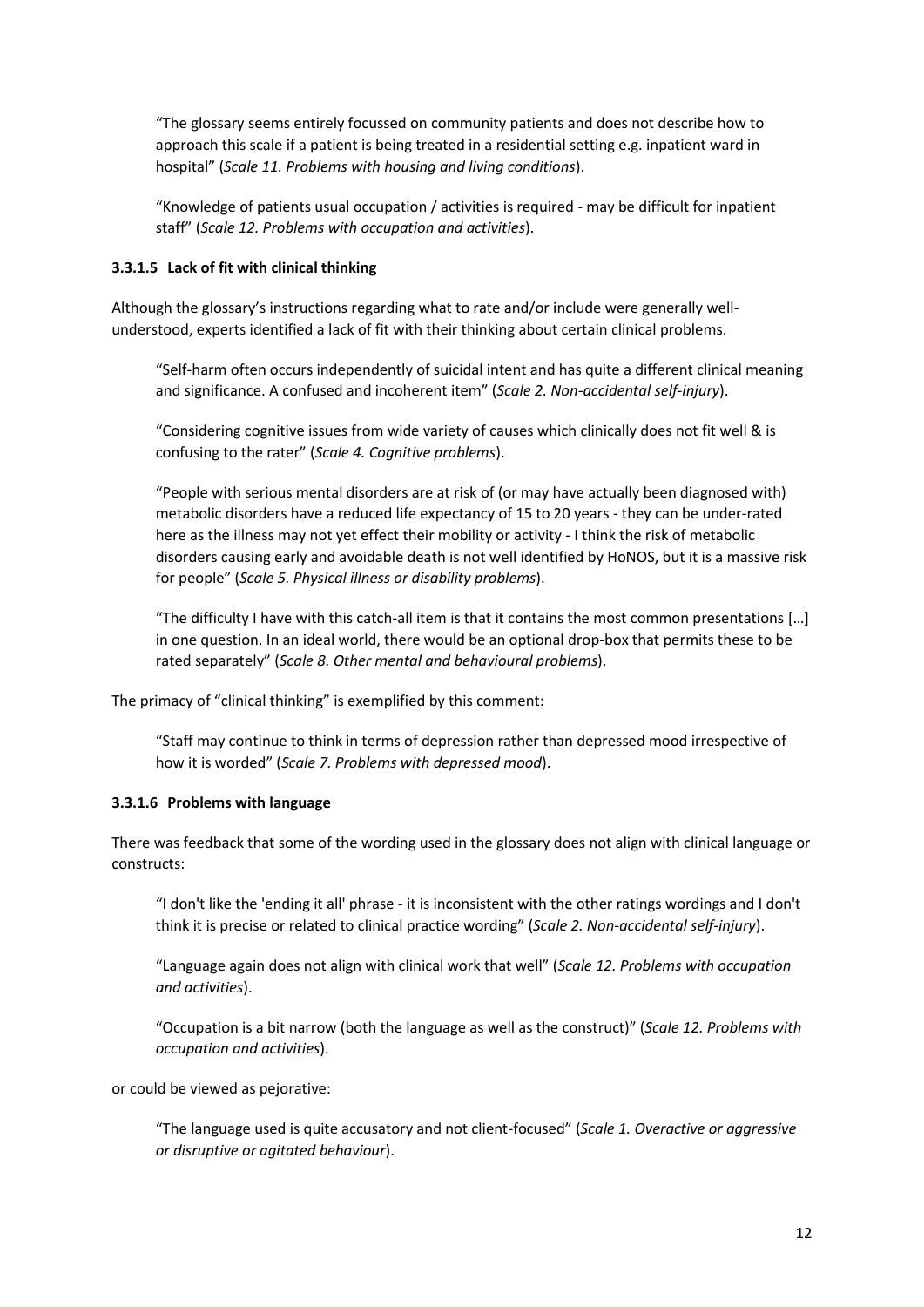""Passive" is not an ideal term - requires a judgement which is not easily made and is potentially pejorative" (*Scale 2. Non-accidental self-injury*).

"Patient could be replaced with consumer or person" (*Scale 8. Other mental and behavioural problems*).

#### **3.3.2 Themes related to relevance**

#### **3.3.2.1 Importance**

There were few concerns about the importance of the scales in determining clinical severity. However, some noted that Scale 11 (Problems with housing and living conditions) does not directly involve rating patient need and questioned its relevance to some assessment contexts.

"Housing is not part of the clinical formulation but part of the contextual background" (S*cale 11. Problems with housing and living conditions*).

"Not sure of the value of rating inpatient setting" (S*cale 11. Problems with housing and living conditions*).

#### **3.3.2.2 Challenges to capturing change**

The experts had various concerns about the idea of change and its measurement in clinical practice. The most common concern was perceived lack of sensitivity to detect frequent, delayed or subtle changes during an episode of care.

"Difficult to capture patients with emotionally unstable personality disorder who can have daily ideas suicide & frequent self-harm attempts" (*Scale 2. Non-accidental self-injury*).

"These difficulties can be longstanding issues so small changes unlikely to be captured within scale" (*Scale 9. Problems with relationships*).

"May be less likely to pick up change in capacity in an episode of care compared with most other scales, as there is often a lag in these resuming as clinical state improves" (*Scale 10. Problems with activities of daily living*).

Some commented that the cause of the behaviour is an important consideration:

"Depending on the cause of the problem, change may be slow/absent/minor" (*Scale 4. Cognitive problems*).

Another concern was whether the HoNOS should be measuring disability and distress compared to a norm for the individual or a societal norm:

"If we were to rate the severity of the condition based on 'change' from what is 'normal' for a person it may provide a more valid picture of the condition and its impact" (*Summary rating instructions*).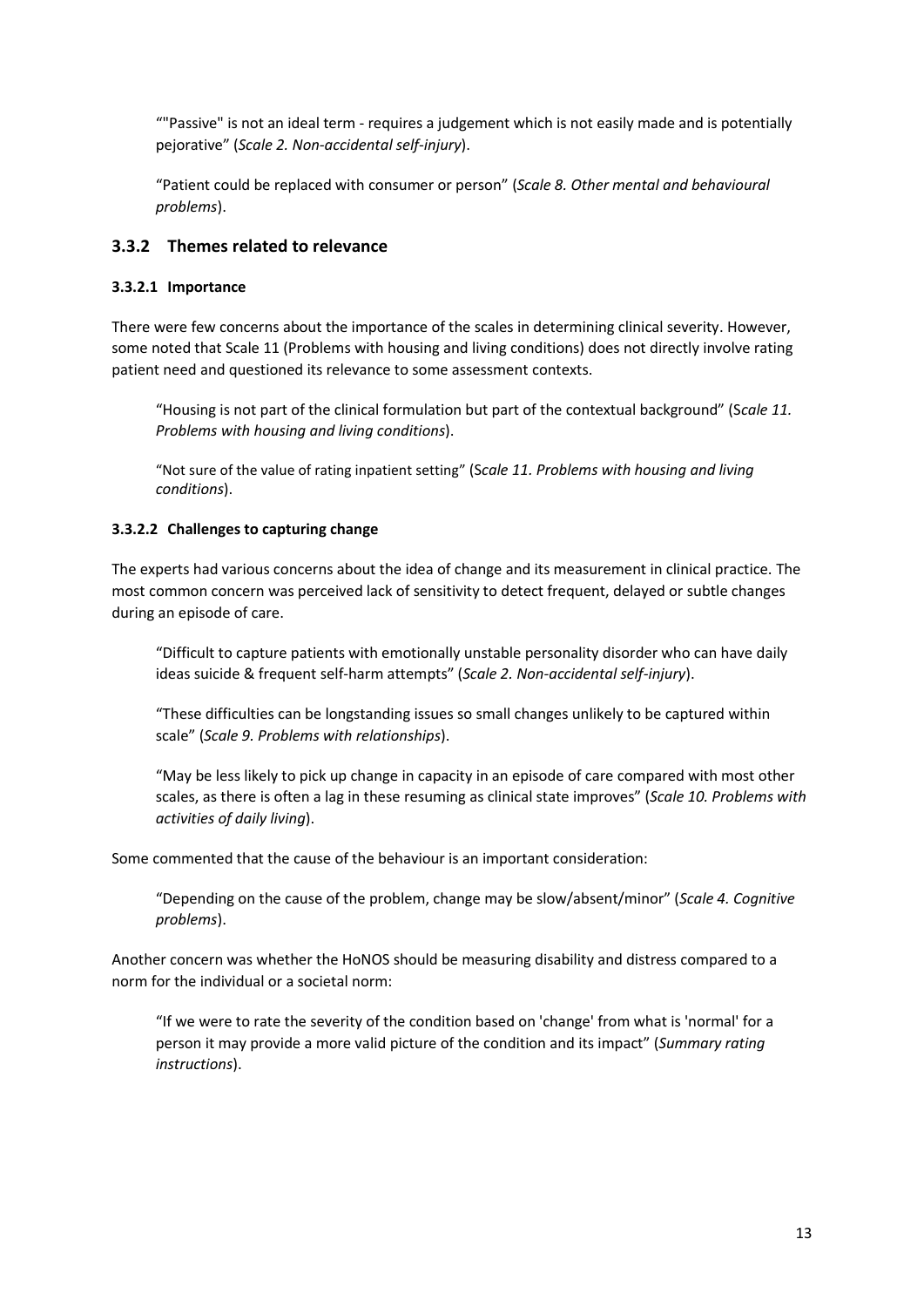#### **3.3.3 Themes related to comprehensiveness**

#### **3.3.3.1 Incomplete coverage**

For a few scales, experts suggested specific behaviours or problems that should be included in the descriptors:

"Self-harming behaviour, e.g. cutting, skin picking / hair pulling/ head banging/ burning (cigarette burns) without suicidal thoughts especially when these present as longer term chronic maladaptive behaviour aimed at self-management of emotions are not included in descriptors. e.g. 2 or 3" (*Scale 2. Non-accidental self-injury*).

or changes to the scope of the descriptors:

"Scale appears to be useful for the most seriously impaired, but not fine grained enough, doesn't include wider range of roles - parenting, caregiving, training, cultural" (*Scale 12. Problems with occupation and activities*)*.*

#### **3.3.4 Need for training**

Some comments pointed to areas of clarification that could be a focus for training.

"I am somewhat uneasy about the incorporation of cultural aspects into the HoNOS tools. I do not consider myself qualified to judge other cultures other than the one I was born into." (*Summary rating instructions*).

"Instructions regarding the need to incorporate cultural and contextual factors into ratings? minimal guidance is provided as to how such factors may need to be considered, hopefully this would be addressed in any training package." (*Summary rating instructions*).

This highlights that cultural competence is a broader framework guiding clinical practice. HoNOS training needs to fit within this framework.

"Whether we are asking for a rating of existence of symptoms (such as hallucinations, physical illness) and the effects on behaviour of those symptoms ('Problems associated with ...') causes a great deal of confusion" (*Scale 6. Problems associated with hallucinations and /or delusions*).

Training reinforces that rating involves the need to consider degree of distress and impact on behaviour.

"Again, it would be good to clarify if this is to be rated from the clinician's perspective or, more consistent with a recovery approach, the patient's perspective?" (*Scale 12. Problems with occupation and activities*).

Training reinforces that the HoNOS is a measure of the clinician's perspective, taking the consumer's/patient's cultural context into account.

Although described in the glossary, the subtlety that motivation is measured on Scale 10, while Scales 11 and 12 are availability and suitability of living conditions and occupational activities is often missed. These scales are important for determining severity, but less directly so than others.

"Is this item attempting to capture the availability of occupation/activity or the patient's ability and or motivation to engage in activity?" (*Scale 12. Problems with occupation and activities*).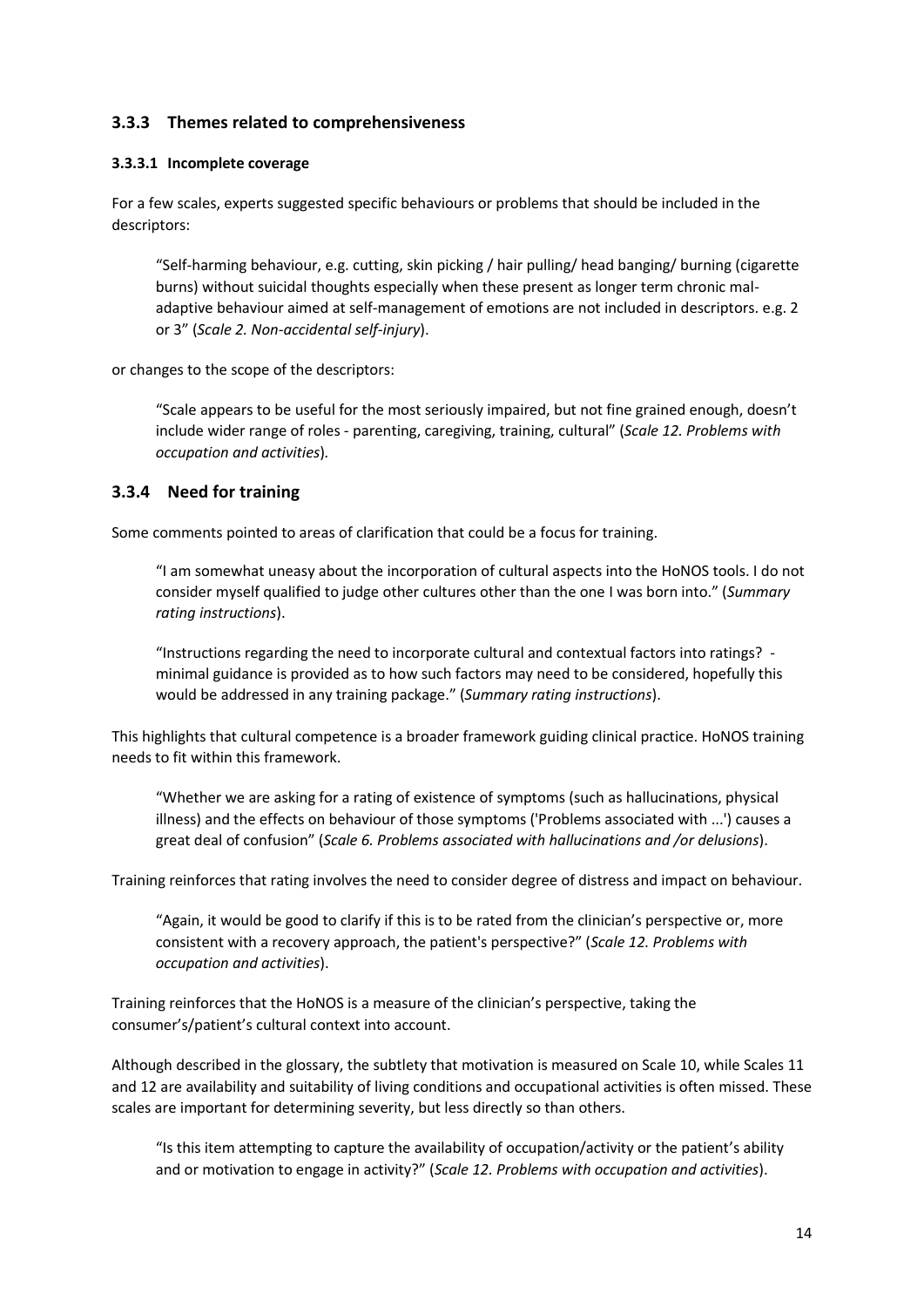### <span id="page-20-0"></span>**3.4 Experts' summary comments**

At the end of the survey, experts were provided with the opportunity to make final comments about the HoNOS 2018. The survey tasks did not involve comparing the original HoNOS to the HoNOS 2018. Nonetheless, several experts favoured the HoNOS 2018 over the original HoNOS.

"Prefer 2018 version."

"Useful clarifications in the glossaries compared to HoNOS (4) and in changes to specific items including inclusion of thought disorder. Item 8 now more relevant to today's presenting difficulties and clarification of stress/ trauma is a significant improvement, as is separating anxiety and phobia."

Some went on to say that they expect the revisions will improve validity, reliability and the ability to detect change.

"The revisions in HoNOS 2018 brings more clarity to the scales within HoNOS which is likely to improve the overall validity and reliability of the scale. The revisions are well thought through as they maintain the integrity of the original measure."

"Overall I think this is an improvement and will lead to more accurate information and detection of change. It is "somewhat useful" as a broad "brush" stroke instrument""

Some experts endorsed the HoNOS as a measure but did not indicate a specific preference for one version over the other.

"I have always believed that HoNOS is a credible baseline assessment that captures necessary aspects of mental health."

There were some negative comments regarding practical issues that limit utility of the measure. A frequent comment was that the value of the HoNOS is limited, as it is not used to guide clinical decision making and care.

"It remains a flawed tool that has little relevance to clinicians and patients, and consequently is not widely used in clinical practice. It is too broad in scope to enable it to be sensitive enough to change to be clinically useful, it takes too long to complete relative to its value; the purpose of the scale has never been clearly articulated, and many of the items are confused and unclear."

"Key issue is clinicians using these rating scales to guide care provision. This will drive up accuracy & consistency. Unfortunately scales are seen as performance measure to be completed not one of range of tools to help with assessment of patient's needs."

"It's not greatly different. Convenient and quick but I am ambivalent about it being useful clinically. More for research."

Other experts noted implementation issues that need to be addressed, including gaps in completion rates and rating consistency.

"The key practical issue is of course the variable of 'raters' ...time, habit vs reading the rules, brain space, stereotyping, lack of information required..."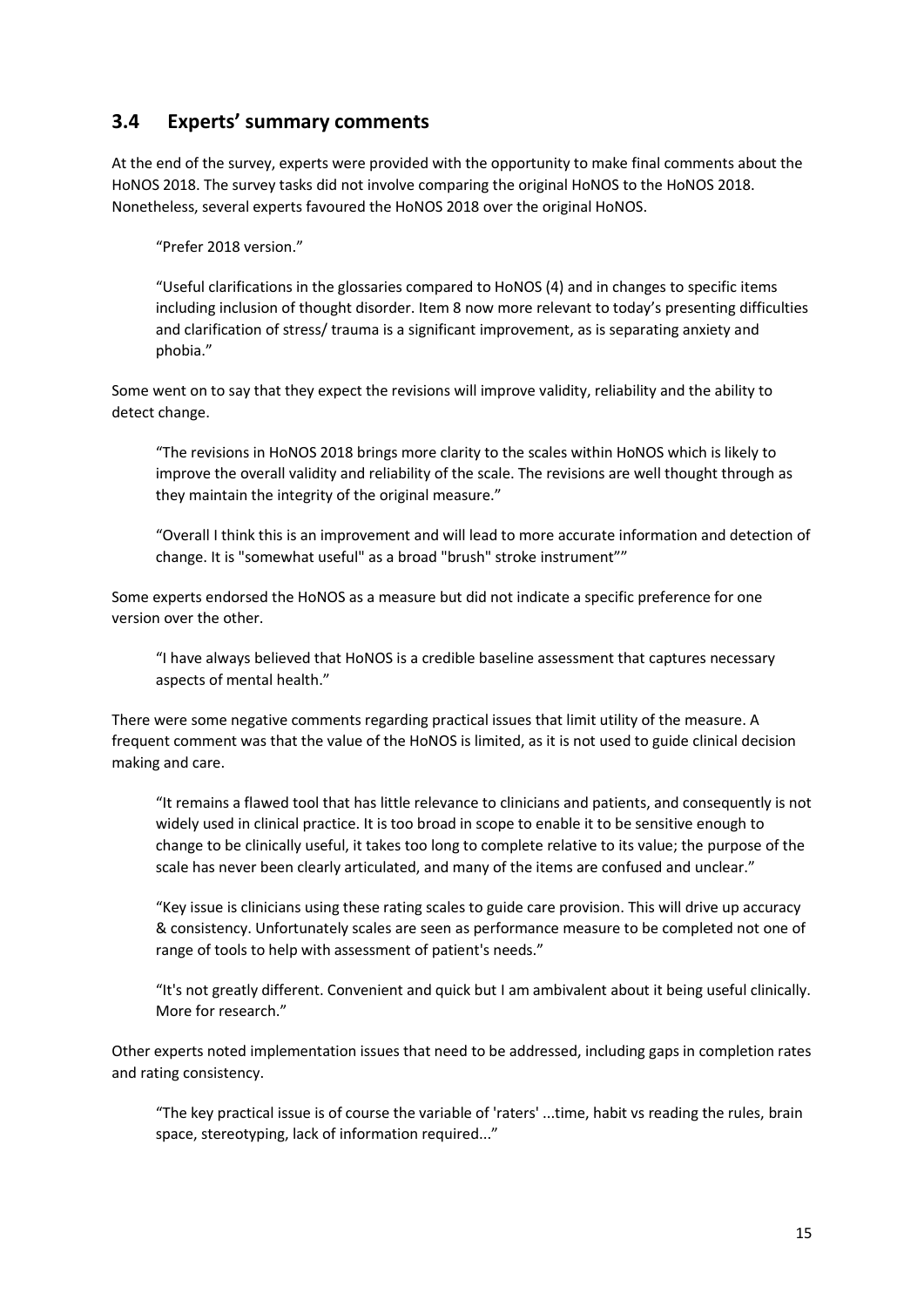"Mental health services need to be informed by science and outcome measures. Response rates poor and need to be addressed."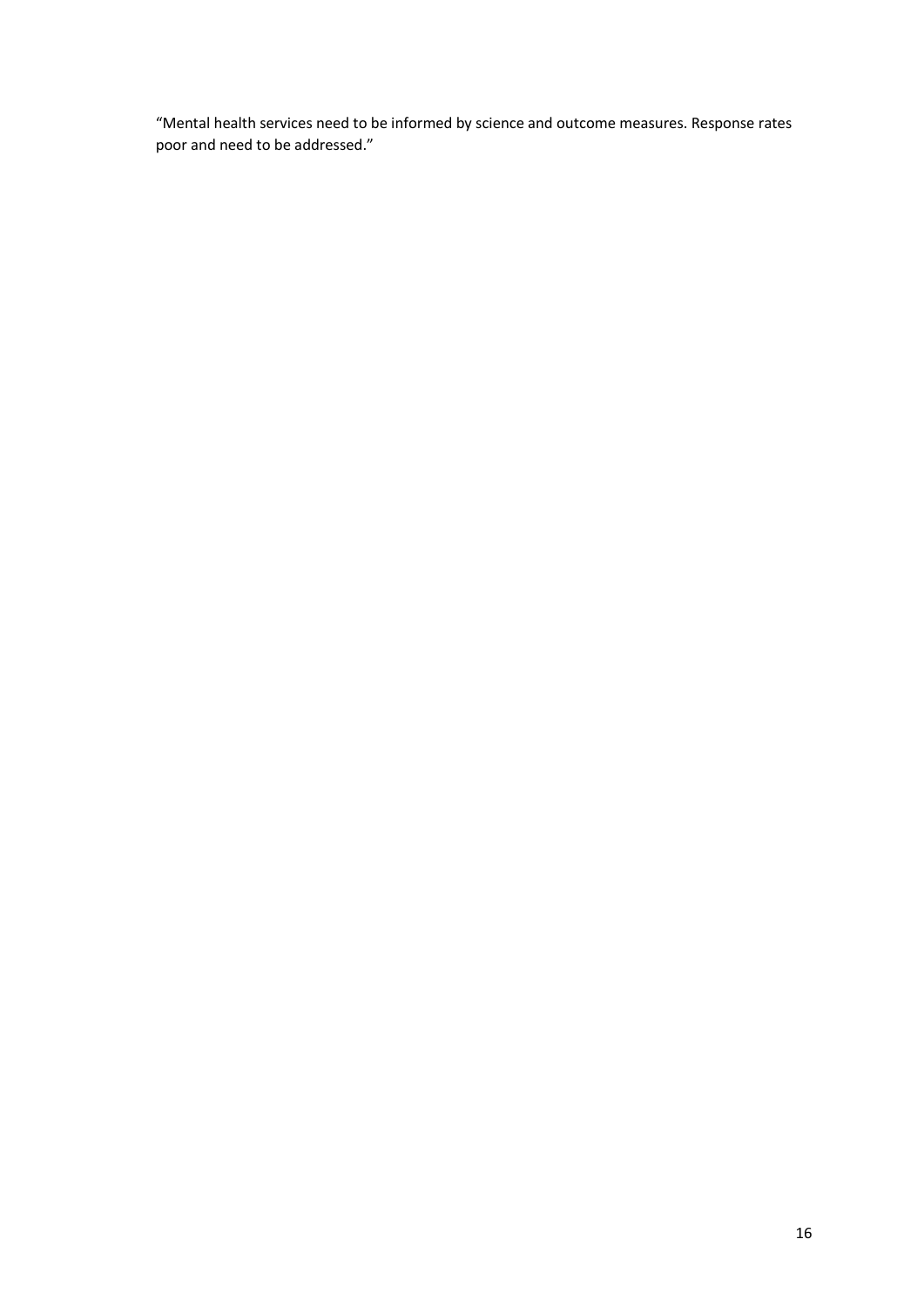# <span id="page-22-0"></span>**4. Discussion**

# <span id="page-22-1"></span>**4.1 Summary of findings**

To our knowledge, this is the first empirical study of the revised HoNOS glossary. A key finding was the strong consensus between experts that the HoNOS 2018 scales are important for determining overall clinical severity among adults in contact with mental health services. This is consistent with a previous study of the original HoNOS<sup>28</sup> and provides some reassurance that the glossary revisions have not altered this core aspect of content validity. The exception was Scale 11 (Problems with housing and living conditions) which had an I-CVI (0.71) slightly below the 0.75 threshold for acceptability, likely reflecting some concerns about its relevance to clinical severity and inpatient settings.

Evaluations of each scales' ability to capture change, comprehensiveness and comprehensibility were more variable, although the majority of experts rated most scales positively on these aspects of content validity. Thematic analysis revealed possible explanations for this variability. For example, one concern was that some scales combine multiple phenomena, which may result in ambiguity in item wording and discrimination challenges for raters. Indeed, several scales consistently met the criterion for excellent content validity. These scales were: Scale 4 (Cognitive problems), Scale 6 (Problems associated with hallucinations and /or delusions), Scale 7 (Problems with depressed mood), Scale 9 (Problems with relationships) and Scale 10 (Problems with activities of daily living). These scales tend to focus on a single phenomenon, or a relatively narrower range of phenomena.

Conversely, although the HoNOS review project aimed to increase the clarity and reduce the ambiguity of the measure, this may not have been completely achieved for some scales. For example, the scales that describe behavioural problems - Scale 1 (Overactive or aggressive or disruptive or agitated behaviour), Scale 2 (Non-accidental self-injury) and Scale 3 (Problem drinking or drug-taking) - were frequently noted by experts as entailing multiple phenomena and as being insufficiently illustrated with examples, which would make it challenging to determine a severity rating. This corresponded to lower I-CVIs for these scales on the survey questions about correspondence between the descriptors and severity levels (comprehensibility) and coverage of the descriptors (comprehensiveness).

Another theme was a perceived lack of fit between the intention of the ratings and usual clinical thinking for certain problems. For example, for Scale 2 (Non-accidental self-injury) several experts were concerned that the descriptors for the rating levels do not align with commonly used suicide risk paradigm of ideation, plan and attempt. For Scale 5 (Physical Illness or disability problems) some experts perceived the focus on activity restrictions to be too narrow and wanted an opportunity to include issues relating to chronic physical health problems (e.g., risk of future adverse consequences). For Scale 8 (Other mental and behavioural problems), several experts expressed a desire to rate multiple problems on whereas the intention of the scale is to rate only the most severe problem. This view has been reported previously,<sup>29,</sup> <sup>30</sup> but was out of scope for the HoNOS revisions as it would conflict with the 'rate the worst problem' rule.<sup>12</sup> The views expressed regarding Scale 5 and Scale 8 may reflect the growing recognition of the prevalence and outcomes of multi-morbidity among people with severe mental illness.<sup>31, 32</sup>

This study is a first step in examining the revised HoNOS 2018. In services where the HoNOS 2018 is already in use, the information obtained in this study could be used to refine training and support materials. For example, although the HoNOS 2018 includes additional guidance about incorporating cultural and contextual factors into ratings, $12$  some experts called for further explanation and examples in the glossary or via training. These comments underscore the importance of cultural competence as a broader framework to guide clinical practice, including HoNOS ratings. Training provides an opportunity to address identified assessment challenges – for example, distinguishing when to rate patient motivation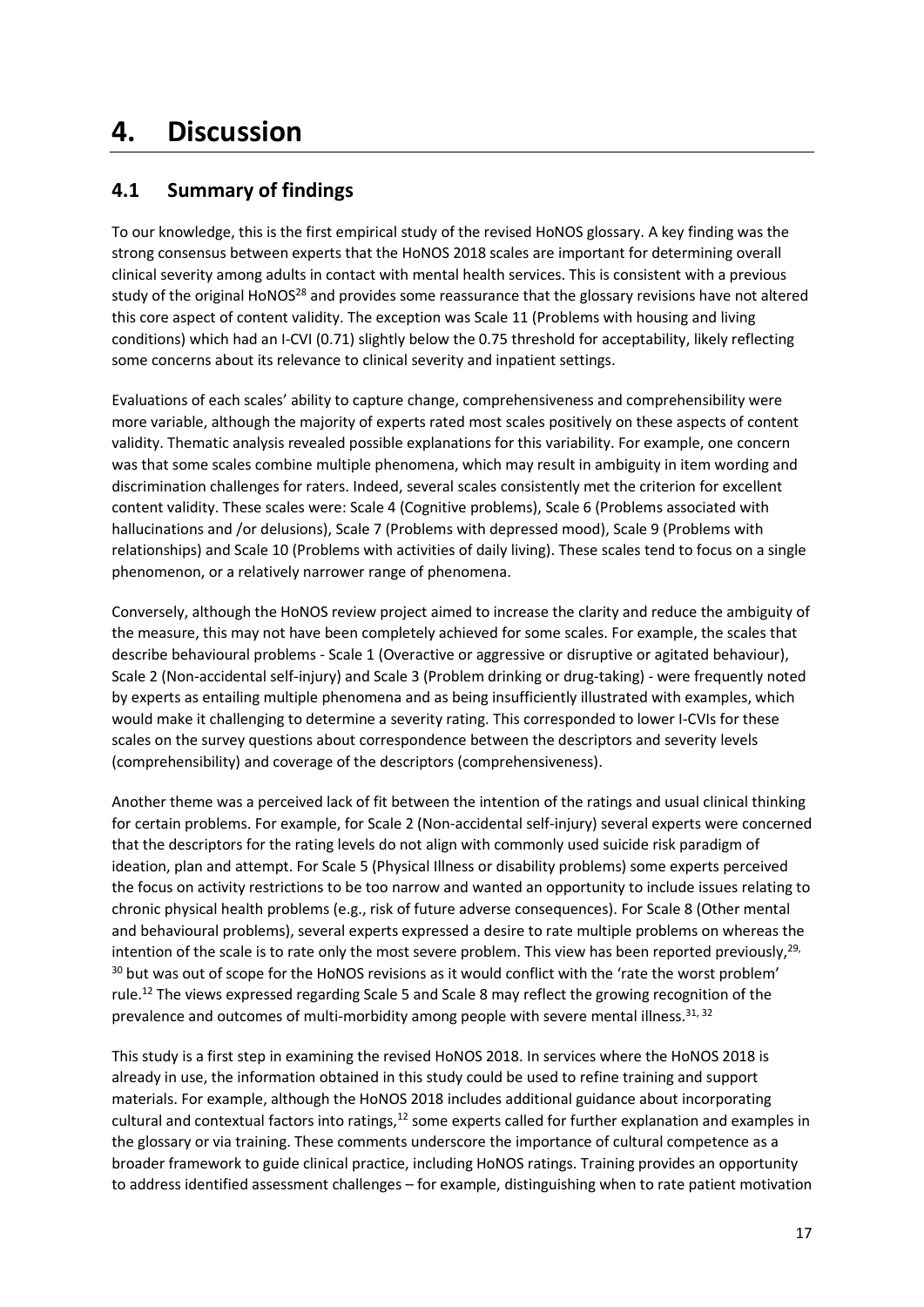versus opportunities in their environment, which is a difficult task that may require additional support materials.<sup>33</sup> Training also provides an opportunity to reinforce that, although the HoNOS 2018 permits a summary of assessments across a broad range of important constructs, it does not replace clinical judgement or preclude other clinical issues being documented.

This study provides evidence that may help inform decisions about HoNOS 2018 implementation in services where this is being considered. However, other information is also likely to be needed to guide such decisions, including evidence regarding inter-rater reliability and other measurement properties, evidence regarding clinical utility, as well as consideration of infrastructure costs and training implications. Findings may also assist in interpreting results from future studies of other measurement properties of the HoNOS 2018. 15

### <span id="page-23-0"></span>**4.2 Strengths and limitations**

A key strength of our study is the multi-site international design which incorporates 3 countries that have invested heavily in implementing the HoNOS in their national mental health outcome measurement efforts but have different service systems as well as HoNOS training materials and delivery. This increases the likelihood that our findings are applicable across a range of real-world mental health service contexts. Other strengths include the sample size; according to COSMIN, a sample size of 30 or greater is considered adequate for quantitative studies of content validity. We calculated inter-rater agreement statistics, which is an appropriate statistical approach according to COSMIN.<sup>14</sup>

Our study also included a qualitative component, from which we were able to identify several themes that facilitated a deeper understanding of experts' perspectives. The inclusion of experts from clinical, research and evaluation, and service development domains is consistent with the different uses of the HoNOS. It is also consistent with the range of opinions sought in the HoNOS revision project.<sup>12</sup>

Some limitations should be noted. First, it is possible that our findings reflect the specific mix of experts we recruited, and another study using a different set of experts might yield different results. In addition, approximately one-quarter of invited experts did not complete the survey. Non-completers may have held different views to completers; however, survey responses revealed a mix of positive and negative views among participating experts. The use of multiple strategies to identify experts may have mitigated potential selection biases and making the survey anonymous may have limited potential response bias. Second, while every effort was made to select appropriate experts, we did not conduct preselection interviews to verify expertise against stringent recruitment criteria. 17, 34 However, experts reported that they had worked with the HoNOS for many years, with the vast majority having expertise with HoNOS ratings, usually coupled with research or service-related expertise. Third, to reduce respondent burden, we only asked experts to elaborate on their 'negative' responses. This means the qualitative results emphasise concerns. Therefore, it is important that interpretation of the results of this study considers the quantitative results, which represent both positive and negative views, as well as the qualitative results.

### <span id="page-23-1"></span>**4.3 Comparison to previous studies and future directions**

The present study was not designed to compare the content validity of the original HoNOS and the HoNOS 2018. This was considered too onerous for an online survey but could be explored in future research using focus groups or other qualitative methods. However, some limited comparison with studies of the content validity of the original HoNOS can be made. For example, we found strong consensus between experts about the importance of the HoNOS 2018 scales for determining overall clinical severity, consistent with a previous study of the original HoNOS by our group.<sup>28</sup> This provides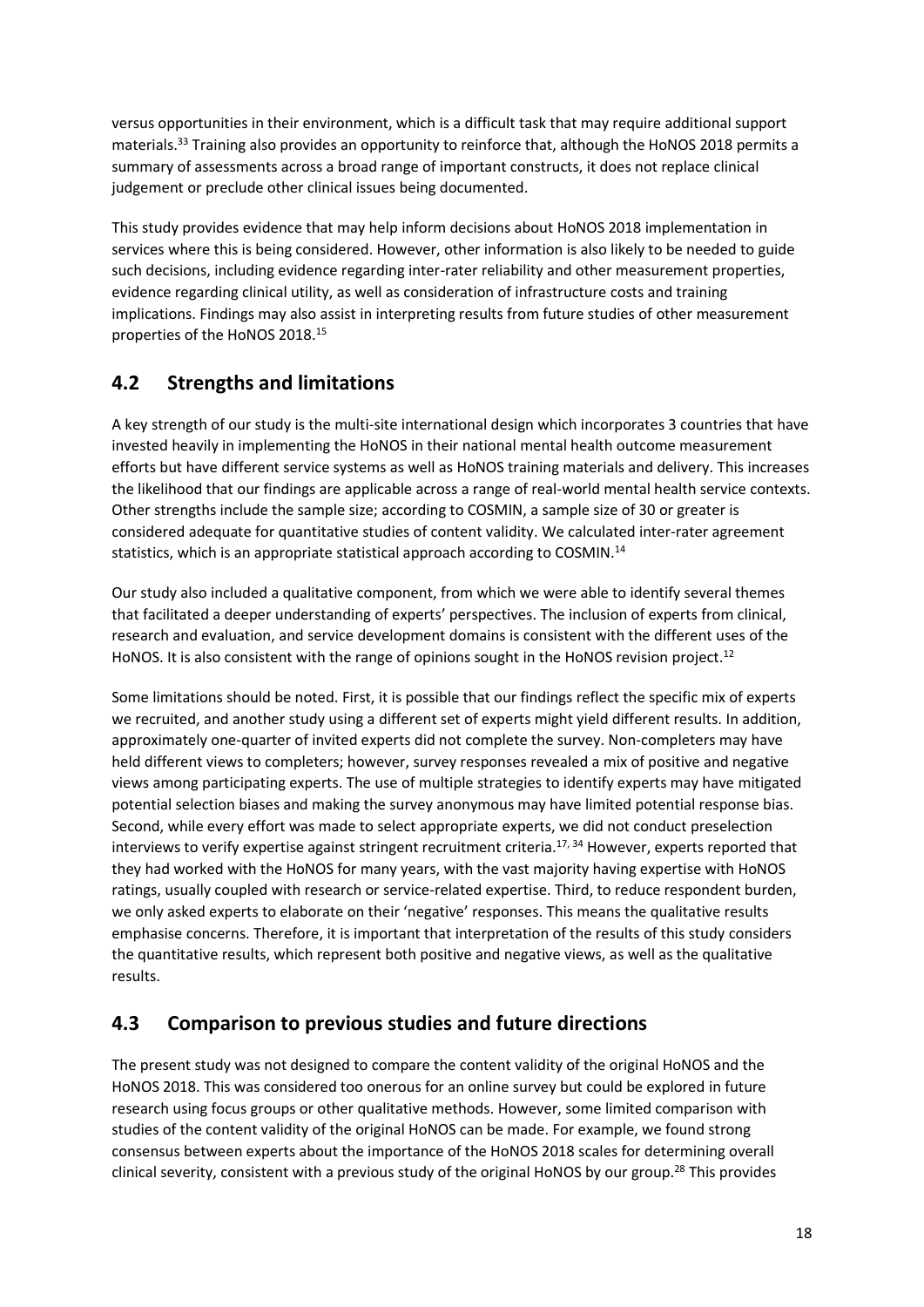some reassurance that the glossary revisions have not altered this core aspect of content validity. In the current study, experts identified some potential rating challenges that have also been identified in previous studies. One of these is that the availability of knowledge about a consumer's/patient's usual environment can be a challenge when rating Scale 11 (Problems with housing and living conditions).<sup>28</sup> As already noted, this may require additional support materials. <sup>33</sup> Another is the desire to rate multiple problems on Scale 8 (Other mental and behavioural problems).<sup>12, 29, 30</sup> This finding is unsurprising, as structural changes were outside the scope of revisions to the glossary. <sup>12</sup> Another is the need for additional guidance about incorporating cultural and contextual factors into ratings.<sup>12</sup> As noted earlier, this may be an area of focus for HoNOS 2018 training but, more broadly, reinforces that cultural competence is essential skill for good quality clinical assessment. 12

Although outside the scope of the current study, several experts expressed concerns about the clinical utility of the HoNOS 2018, regardless of the revisions. It is important to acknowledge that these concerns may, at least in part, reflect broader views about the value of routine outcome measurement, <sup>35-38</sup> as much as specific limitations of the HoNOS or HoNOS 2018. That said, information about the utility of the HoNOS 2018 has been identified as one of several pieces of information necessary for informing decisions about whether the HoNOS 2018 should be implemented in Australia and New Zealand. This information could be gathered in several ways. Experienced raters could be asked about their views of the utility of the HoNOS 2018 for different purposes (e.g., monitoring consumer/patient outcomes, evaluating service effectiveness), either on its own or in comparison to the original HoNOS. Another avenue could be to explore barriers and facilitators to using the HoNOS 2018 in clinical decision-making in places where it has been implemented. This could be done using surveys, case studies or service audits. This research would help fill a gap in knowledge about how the HoNOS is used by clinicians.<sup>39</sup> Previous research has shown that clinician perspectives about the utility of the original HoNOS are mixed,<sup>40</sup> but that some approaches (e.g., focusing case review meetings on all clinically significant HoNOS scores, integrating HoNOS scores into referral forms and care planning documents, and information technology systems) can improve the utility of the HoNOS in clinical settings.<sup>41 42</sup>

### <span id="page-24-0"></span>**4.4 Conclusions**

After 20 years of use in clinical practice, the HoNOS glossary was revised resulting in an updated measure known as the HoNOS 2018. In this study, there was strong consensus among experts that the HoNOS 2018 scales remain important for determining clinical severity of adults in contact with specialised mental health services. Although evidence on other aspects of content validity was more variable, the majority of experts who participated in this study viewed the scales' ability to capture change, comprehensiveness and comprehensibility of the HoNOS 2018 scales positively. Given the measure's breadth of content, findings reinforce the important role of training and support materials to address residual areas of ambiguity and encourage rating fidelity. Overall, findings are sufficiently encouraging to warrant further exploration of the inter-rater reliability and other measurement properties of the HoNOS 2018.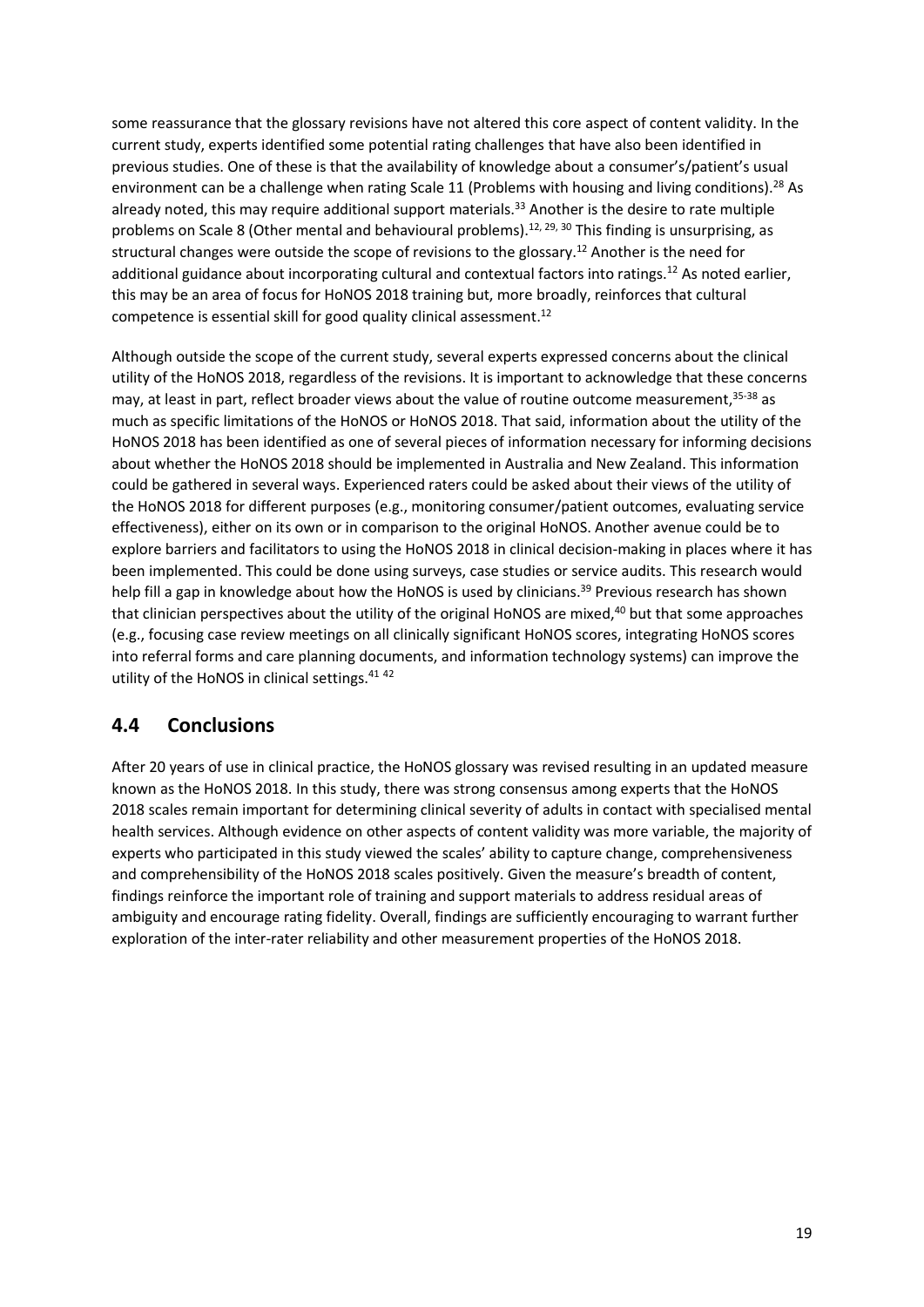# <span id="page-25-0"></span>**References**

- 1. Wing JK, Beevor AS, Curtis RH, Park SB, Hadden S, Burns A. Health of the Nation Outcome Scales (HoNOS). Research and development. Br J Psychiatry. 1998;172:11-8.
- 2. Burgess P, Pirkis J, Coombs T. Routine outcome measurement in Australia. Int Rev Psychiatry. 2015;27(4):264-75.
- 3. Holloway F. Outcome measurement in mental health--welcome to the revolution. Br J Psychiatry. 2002;181:1-2.
- 4. Macdonald AJ, Fugard AJ. Routine mental health outcome measurement in the UK. Int Rev Psychiatry. 2015;27(4):306-19.
- 5. Smith M, Baxendine S. Outcome measurement in New Zealand. Int Rev Psychiatry. 2015;27(4):276-85.
- 6. Delaffon V, Anwar Z, Noushad F, Ahmed AS, Brugha TS. Use of Health of the Nation Outcome Scales in psychiatry. Adv Psychiatr Treat. 2012;18(3):173-9.
- 7. Almanasreh E, Moles R, Chen TF. Evaluation of methods used for estimating content validity. Res Social Adm Pharm. 2019;15(2):214-21.
- 8. Yeomans D. Clustering in mental health payment by results: a critical summary for the clinician. Adv Psychiatr Treat. 2018;20(4):227-34.
- 9. Te Pou. The HoNOS Family of Measures: A technical review of their psychometric properties. Auckland: Te Pou o Te Whakaaro Nui, 2012.
- 10. Pirkis JE, Burgess PM, Kirk PK, Dodson S, Coombs TJ, Williamson MK. A review of the psychometric properties of the Health of the Nation Outcome Scales (HoNOS) family of measures. Health Qual Life Outcomes. 2005;3:76.
- 11. Burgess PM, Harris MG, Coombs T, Pirkis JE. A systematic review of clinician-rated instruments to assess adults' levels of functioning in specialised public sector mental health services. Aust N Z J Psychiatry. 2017;51(4):338-54.
- 12. James M, Painter J, Buckingham B, Stewart MW. A review and update of the Health of the Nation Outcome Scales (HoNOS). BJPsych Bull. 2018;42(2):63-68.
- 13. Royal College of Psychiatrists. Health of the Nation Outcome Scales (HoNOS) [Internet]. 2020 [cited 2020 24/07]. Available from[: https://www.rcpsych.ac.uk/events/in-house-training/health-of-nation](https://www.rcpsych.ac.uk/events/in-house-training/health-of-nation-outcome-scales)[outcome-scales.](https://www.rcpsych.ac.uk/events/in-house-training/health-of-nation-outcome-scales)
- 14. Terwee C, Prinsen C, Chiarotto A, de Vet H, Bouter L, Alonso J, et al. COSMIN methodology for assessing the content validity of PROMS. User manual version 1.0. February 2018 2018. Available from[: https://cosmin.nl/wp-content/uploads/COSMIN-methodology-for-content-validity-user](https://cosmin.nl/wp-content/uploads/COSMIN-methodology-for-content-validity-user-manual-v1.pdf)[manual-v1.pdf.](https://cosmin.nl/wp-content/uploads/COSMIN-methodology-for-content-validity-user-manual-v1.pdf)
- 15. Terwee CB, Prinsen CAC, Chiarotto A, Westerman MJ, Patrick DL, Alonso J, et al. COSMIN methodology for evaluating the content validity of patient-reported outcome measures: a Delphi study. Qual Life Res. 2018;27(5):1159-70.
- 16. Grant J, Kinney M, Guzzetta C. A methodology for validating nursing diagnoses. Adv Nurs Sci. 1990;12(3):65-74.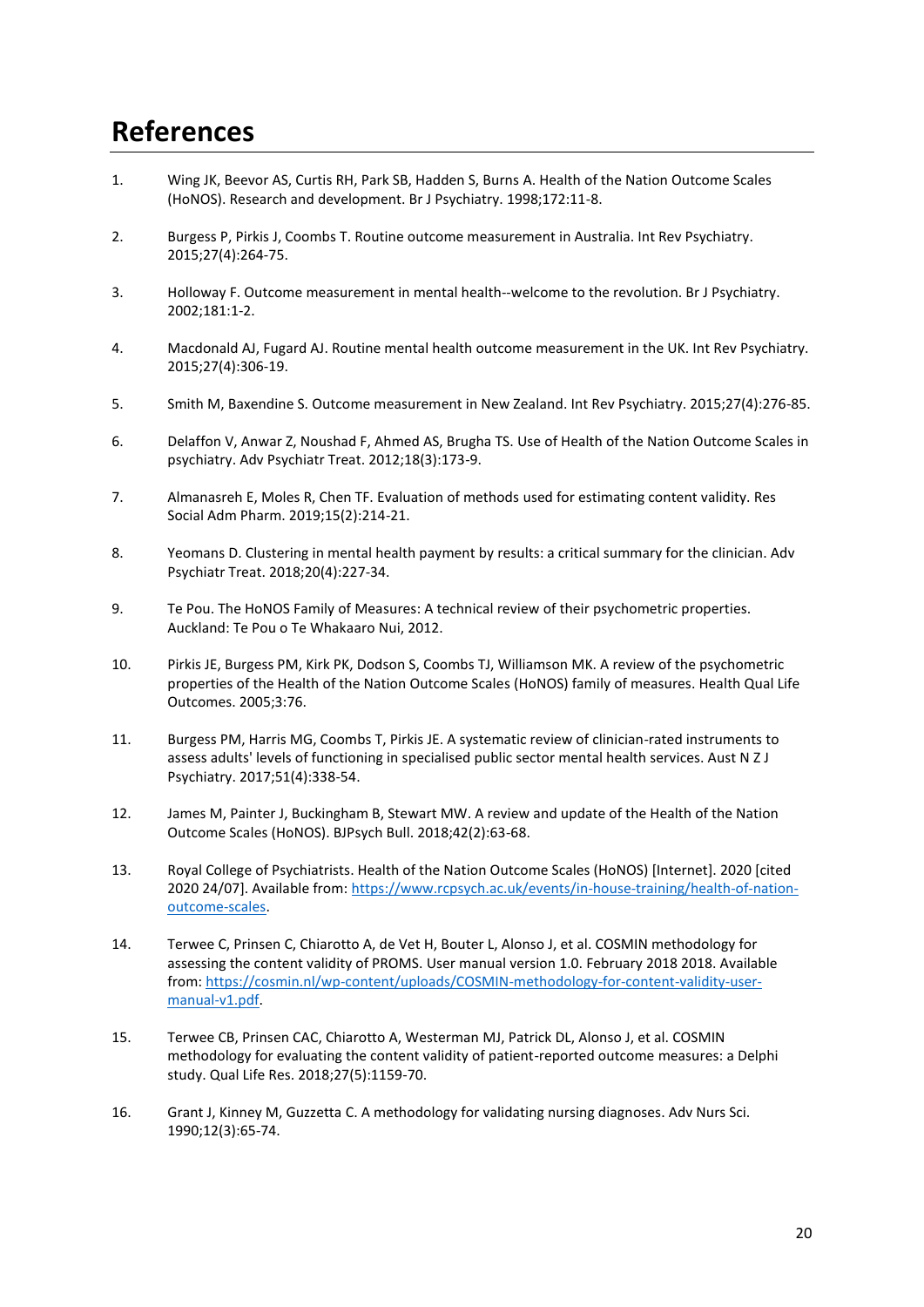- 17. Grant JS, Davis LL. Selection and use of content experts for instrument development. Res Nurs Health. 1997;20(3):269-74.
- 18. Grant JS, Kinney MR. Using the Delphi technique to examine the content validity of nursing diagnoses. Nurs Diagn. 1992;3(1):12-22.
- 19. Patrick DL, Burke LB, Gwaltney CJ, Leidy NK, Martin ML, Molsen E, et al. Content validity--establishing and reporting the evidence in newly developed patient-reported outcomes (PRO) instruments for medical product evaluation: ISPOR PRO good research practices task force report: part 1--eliciting concepts for a new PRO instrument. Value Health. 2011;14(8):967-77.
- 20. Lynn MR. Determination and quantification of content validity. Nurs Res. 1986;35(6):382-5.
- 21. Wynd CA, Schmidt B, Schaefer MA. Two quantitative approaches for estimating content validity. West J Nurs Res. 2003;25(5):508-18.
- 22. Patrick DL, Burke LB, Gwaltney CJ, Leidy NK, Martin ML, Molsen E, et al. Content validity--establishing and reporting the evidence in newly developed patient-reported outcomes (PRO) instruments for medical product evaluation: ISPOR PRO Good Research Practices Task Force report: part 2--assessing respondent understanding. Value Health. 2011;14(8):978-88.
- 23. Powers III JH, Patrick DL, Walton MK, Marquis P, Cano S, Hobart J, et al. Clinician-reported outcome assessments of treatment benefit: report of the ISPOR Clinical Outcome Assessment Emerging Good Practices Task Force. Value Health. 2017;20(1):2-14.
- 24. Polit DF, Beck CT, Owen SV. Is the CVI an acceptable indicator of content validity? Appraisal and recommendations. Res Nurs Health. 2007;30(4):459-67.
- 25. Polit DF, Beck CT. The content validity index: are you sure you know what's being reported? Critique and recommendations. Res Nurs Health. 2006;29(5):489-97.
- 26. Burke MJ, Dunlap WP. Estimating interrater agreement with the average deviation index: A user's guide. Organ Res Methods. 2002;5(2):159-72.
- 27. Smith-Crowe K, Burke MJ. Interpreting the Statistical Significance of Observed AD Interrater Agreement Values: Correction to Burke and Dunlap (2002). Organ Res Methods. 2016;6(1):129-31.
- 28. Burgess P, Trauer T, Coombs T, McKay R, Pirkis J. What does 'clinical significance' mean in the context of the Health of the Nation Outcome Scales? Australas Psychiatry. 2009;17:141-48.
- 29. McClelland R, Trimble P, Fox ML, Stevenson MR, Bell B. Validation of an outcome scale for use in adult psychiatric practice. Qual Health Care. 2000;9(2):98-105.
- 30. National Mental Health Information Development Expert Advisory Panel. Mental Health National Outcomes and Casemix Collection: NOCC Strategic Directions 2014 – 2024. Canberra: 2013.
- 31. Germack HD, Noor EAM, Wang X, Hanrahan N. Association of Comorbid Serious Mental Illness Diagnosis With 30-Day Medical and Surgical Readmissions. JAMA Psychiatry. 2019;76(1):96-98.
- 32. Firth J, Siddiqi N, Koyanagi A, Siskind D, Rosenbaum S, Galletly C, et al. The Lancet Psychiatry Commission: a blueprint for protecting physical health in people with mental illness. The Lancet Psychiatry. 2019;6(8):675-712.
- 33. Australian Mental Health Outcomes and Classification Network (AMHOCN). Frequently Asked Questions [Internet]. AMHOCN; 2020. Available from: [https://www.amhocn.org/resources/frequently-asked-questions.](https://www.amhocn.org/resources/frequently-asked-questions)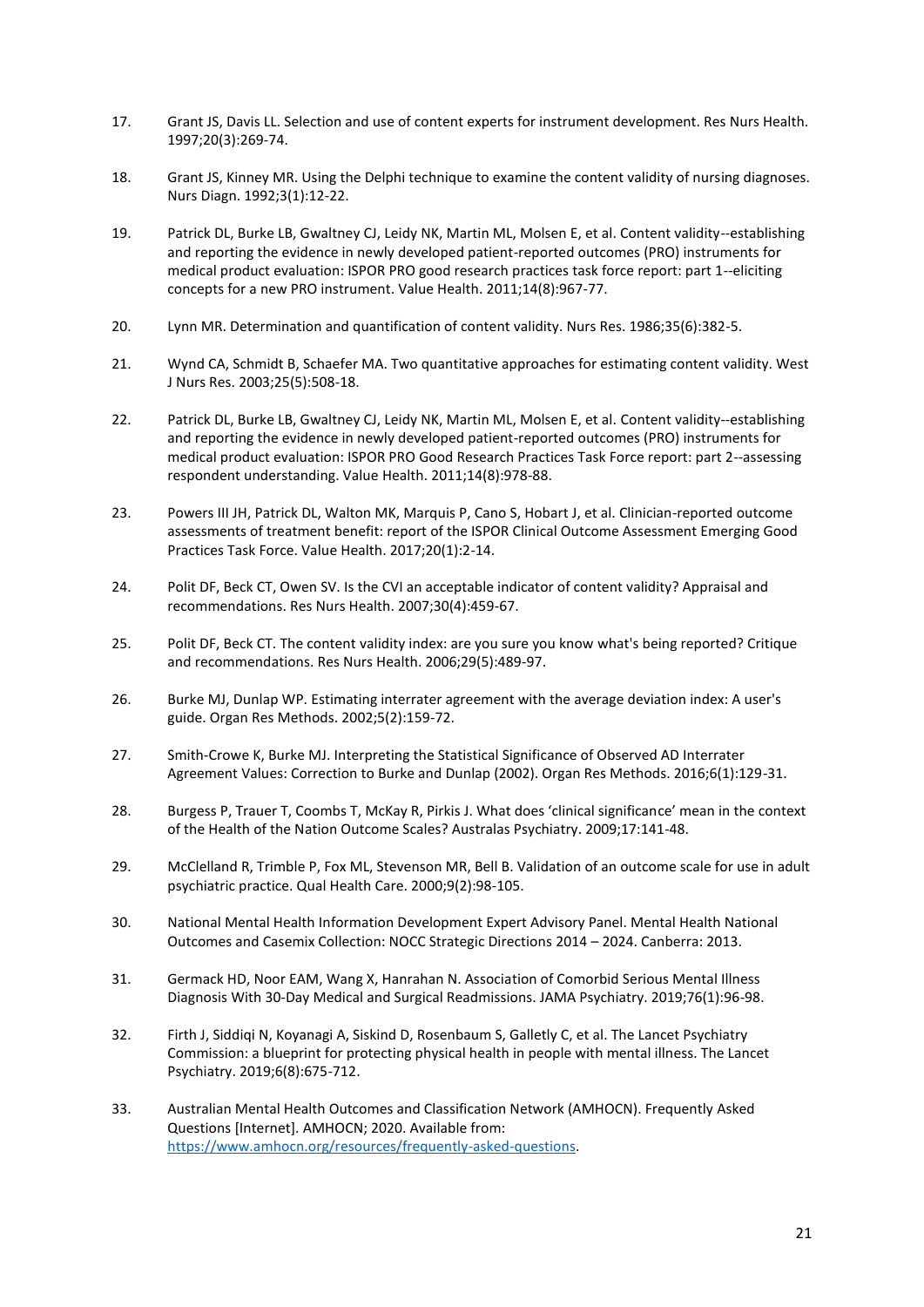- 34. Leyden KN, Hanneman SK. Validity of the Modified Richmond Agitation-Sedation Scale for use in sedated, mechanically ventilated swine. J Am Assoc Lab Anim Sci. 2012;51(1):63-68.
- 35. Gilbody SM, House AO, Sheldon TA. Psychiatrists in the UK do not use outcomes measures. National survey. Br J Psychiatry. 2002;180:101-3.
- 36. Duncan EA, Murray J. The barriers and facilitators to routine outcome measurement by allied health professionals in practice: a systematic review. BMC Health Serv Res. 2012;12:96.
- 37. Davison S, Hauck Y, Martyr P, Rock D. How mental health clinicians want to evaluate the care they give: a Western Australian study. Aust Health Rev. 2013;37(3):375-80.
- 38. Garland AF, Kruse M, Aarons GA. Clinicians and outcome measurement: what's the use? J Behav Health Serv Res. 2003;30(4):393-405.
- 39. Bender KG. The meagre outcomes of HoNOS. Australas Psychiatry. 2020;28(2):206-09.
- 40. Callaly T, Hyland M, Coombs T, Trauer T. Routine outcome measurement in public mental health: results of a clinician survey. Aust Health Rev. 2006;30(2):164-73.
- 41. Coombs T, Stapley K, Pirkis J. The multiple uses of routine mental health outcome measures in Australia and New Zealand: experiences from the field. Australas Psychiatry. 2011;19(3):247-53.
- 42. McKay R, Coombs T, Burgess P, Pirkis J, Christo J, delle-Vergini A. Development of clinical prompts to enhance decision support tools related to the National Outcomes and Casemix Collection. Version 1.0. Sydney, NSW: 2008.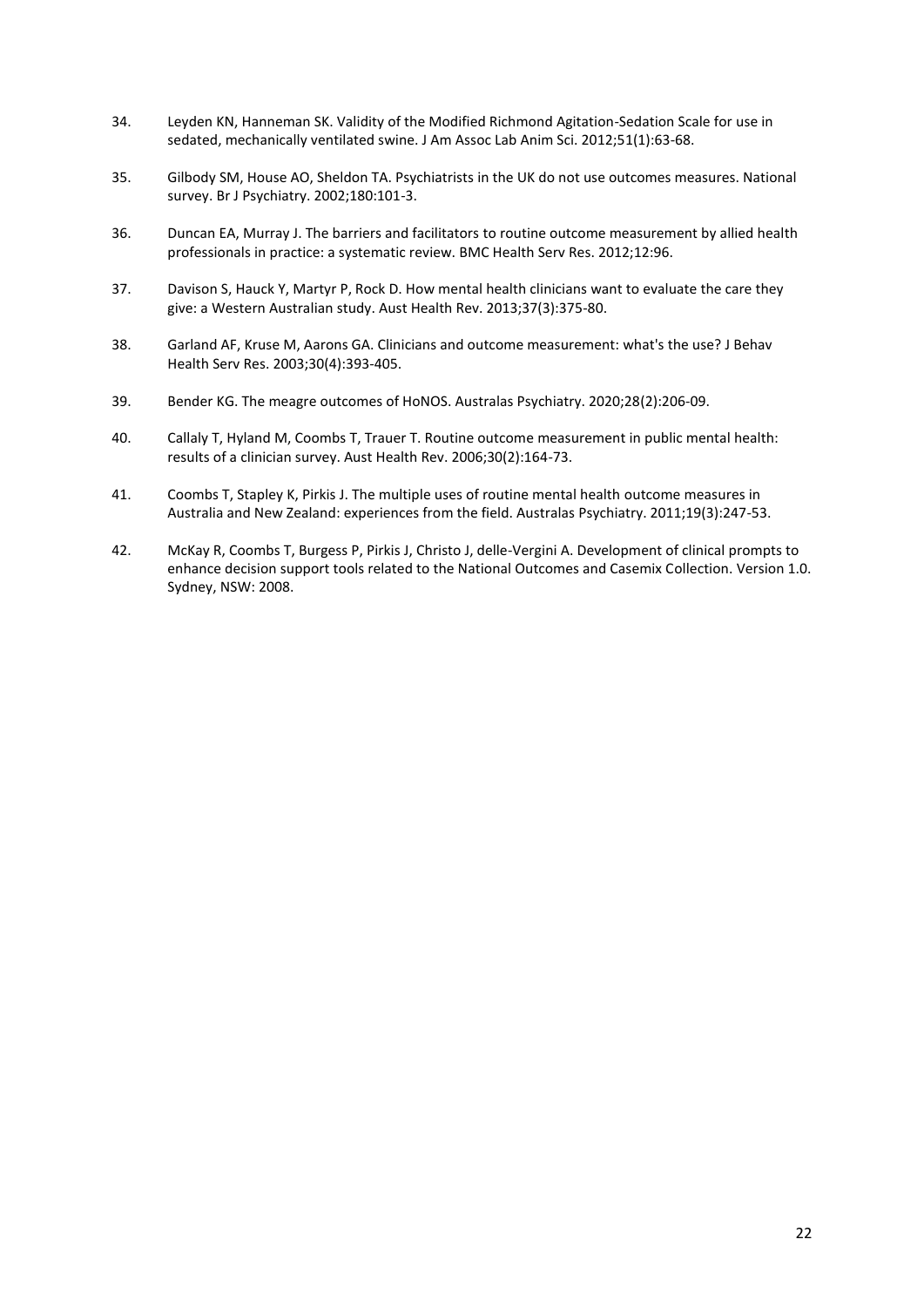# <span id="page-28-0"></span>**Appendix**

| Criteria  |                                                                                                   | <b>Addressed</b><br>in survey? | Reason                                                                                                                                                                                                                                                                                                                                                                         |
|-----------|---------------------------------------------------------------------------------------------------|--------------------------------|--------------------------------------------------------------------------------------------------------------------------------------------------------------------------------------------------------------------------------------------------------------------------------------------------------------------------------------------------------------------------------|
| Relevance |                                                                                                   |                                |                                                                                                                                                                                                                                                                                                                                                                                |
| 1.        | Are the included items relevant<br>for the construct of interest?                                 | Yes <sup>a</sup>               | Changes to content may have affected scales' relevance to<br>determining overall clinical severity                                                                                                                                                                                                                                                                             |
| 2.        | Are the included items relevant<br>for the target population of<br>interest?                      | No                             | No change to the number or title of the scales.                                                                                                                                                                                                                                                                                                                                |
| 3.        | Are the included items relevant<br>for the context of use of interest?                            | Yesa                           | Changes to content may have affected their relevance to<br>context of use (e.g., assessing change over time).                                                                                                                                                                                                                                                                  |
| 4.        | Are the response options<br>appropriate?                                                          | Yesa                           | The summary rating instructions were modified to improve<br>clarity about the meaning of the severity ratings in relation<br>to clinical significance.                                                                                                                                                                                                                         |
| 5.        | Is the recall period appropriate?                                                                 | Yes <sup>a</sup>               | The summary rating instructions were modified to improve<br>clarity about the rating period. Minor modifications to<br>Scales 11 and 12.                                                                                                                                                                                                                                       |
|           | Comprehensiveness                                                                                 |                                |                                                                                                                                                                                                                                                                                                                                                                                |
| 6.        | Are all key concepts included?                                                                    | Yes <sup>a</sup>               | Moderate changes were made to the rating instructions<br>and descriptions to some Scales (e.g., Scales 2, 3, 4, 8 and<br>9) to improve the coverage of behaviours/problems to be<br>rated.                                                                                                                                                                                     |
|           | Comprehensibility                                                                                 |                                |                                                                                                                                                                                                                                                                                                                                                                                |
| 7.        | Are the instructions understood<br>by the population of interest as<br>intended?                  | Yesa, b                        | The overarching rating guidelines were modified to<br>improve clarity about (a) what is to be taken into account<br>when making ratings and (b) the meaning of the severity<br>ratings.<br>The instructions and descriptions for several Scales (e.g.,<br>Scales 8, 11 and 12) were modified to improve clarity about<br>what is to be taken into account when making ratings. |
| 8.        | Are the items and response<br>options understood by the<br>population of interest as<br>intended? | Yes <sup>a</sup>               | Scale descriptions were modified to improve clarity<br>regarding the meaning of severity ratings across the<br>severity ratings and across Scales (e.g., Scales 3, 7 and 9-<br>$12$ ).                                                                                                                                                                                         |
| 9.        | Are the items appropriately<br>worded?                                                            | Yes <sup>a</sup>               | Some rewording of the rating descriptions was done to: (1)<br>remove any subjective aspects of the wording; and (2)<br>make language more contemporary and broadly applicable<br>(e.g. Scale 12 - "public baths and library" became "public<br>facilities", reference to "giro cheques" removed; Scale 6<br>"odd" changed to "unusual").                                       |
|           | 10. Do the response options match<br>the question?                                                | No                             | Format of response options (i.e., rating levels 0-4) was not<br>changed.                                                                                                                                                                                                                                                                                                       |

### **Appendix Table A.1.** COSMIN criteria for good content validity addressed in the survey

a Covered in 'core' questions asked about every scale; **b** Covered in section-specific questions.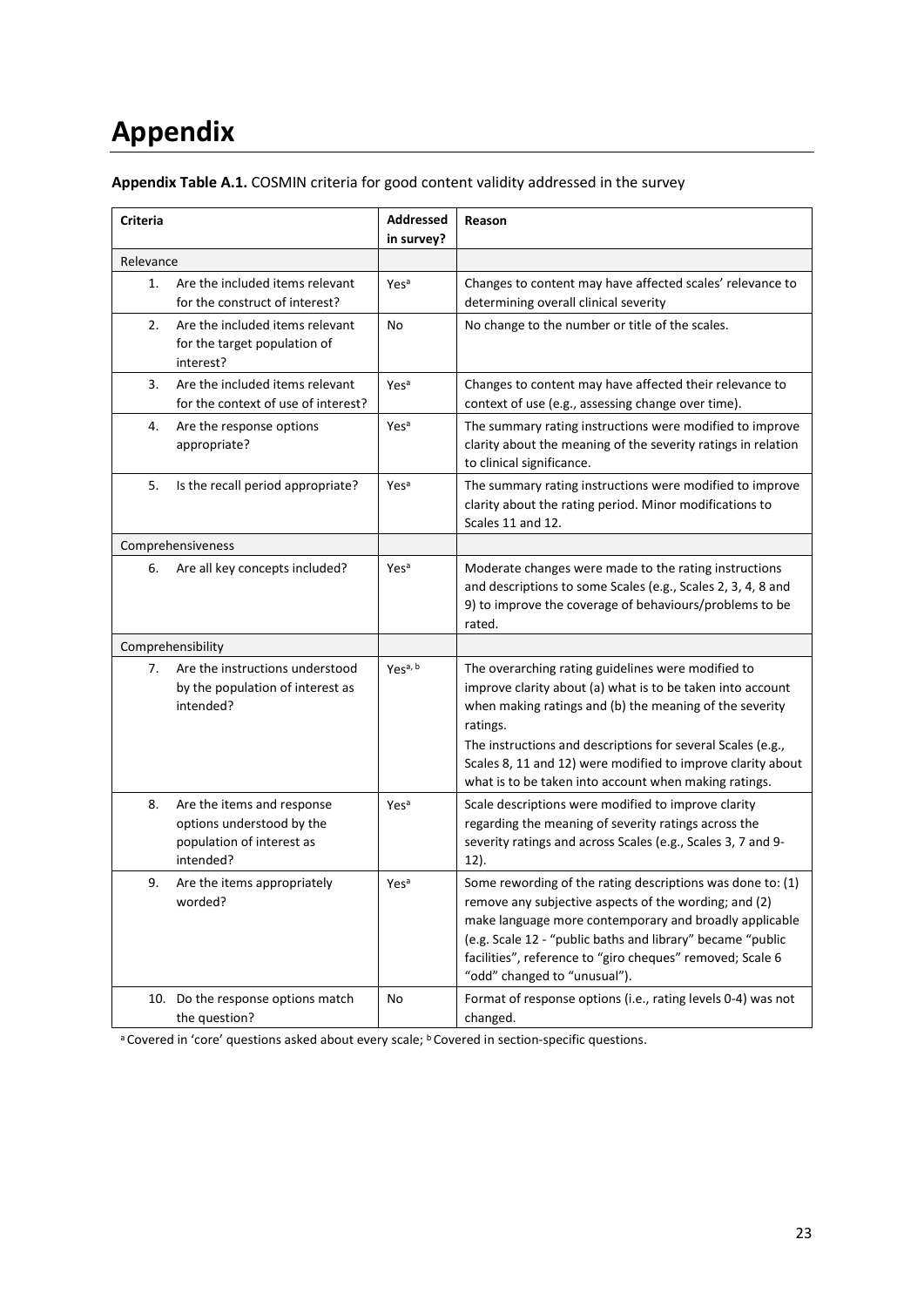|                                                                                                | Australia      |          | <b>England</b> |           |                | <b>New Zealand</b> |
|------------------------------------------------------------------------------------------------|----------------|----------|----------------|-----------|----------------|--------------------|
|                                                                                                | $(N = 13)$     |          | $(N = 10)$     |           | $(N = 9)$      |                    |
|                                                                                                | n              | %        | n              | %         | n              | %                  |
| Main professional background a                                                                 |                |          |                |           |                |                    |
| <b>Nurse</b>                                                                                   | $\overline{2}$ | 15       | $\mathbf{1}$   | 11        | 4              | 44                 |
| Psychologist                                                                                   | 2              | 15       | $\mathbf{1}$   | 11        | 0              | 0                  |
| Clinical psychologist                                                                          | 0              | 0        | 1              | 11        | $\mathbf{1}$   | 11                 |
| Social worker                                                                                  | 0              | 0        | 1              | 11        | 0              | 0                  |
| Psychiatrist                                                                                   | 8              | 62       | 5              | 56        | 3              | 33                 |
| Psychiatric registrar                                                                          | 0              | 0        | 0              | 0         | 0              | 0                  |
| Occupational therapist                                                                         | 0              | 0        | 0              | 0         | 0              | 0                  |
| Other                                                                                          | 1 <sup>b</sup> | 8        | 0              | 0         | 1 <sup>c</sup> | 11                 |
| Expertise with HoNOS <sup>d</sup>                                                              |                |          |                |           |                |                    |
| Rating HoNOS or reviewing HoNOS ratings made by others                                         | 11             | 85       | 8              | 80        | 8              | 89                 |
| Research in the measurement properties of the HoNOS<br>and/or measuring clinical effectiveness | 11             | 85       | 4              | 40        | 5              | 56                 |
| HoNOS staff training and/or using HoNOS results at a macro<br>level                            | 6              | 46       | 9              | 90        | 5              | 56                 |
| Mental health settings worked with HoNOS <sup>d</sup>                                          |                |          |                |           |                |                    |
| Inpatient                                                                                      | 9              | 69       | 7              | 70        | 6              | 67                 |
| Residential <sup>e</sup>                                                                       | $\overline{7}$ | 54       | $\bar{a}$      | ä,        | $\overline{a}$ |                    |
| Community                                                                                      | 12             | 92       | 10             | 100       | 8              | 89                 |
| Other, non-clinical setting                                                                    | $\overline{2}$ | 15       | $\mathbf{1}$   | 10        | $\mathbf{1}$   | 11                 |
| Aware of HoNOS 2018 prior to survey                                                            |                |          |                |           |                |                    |
| No, I was not aware of the HoNOS 2018 at all                                                   | $\overline{7}$ | 54       | 3              | 30        | $\overline{2}$ | 22                 |
| Yes, I was aware of the HoNOS 2018, but have not used it in<br>my work                         | 6              | 46       | 5              | 50        | 5              | 55                 |
| Yes, I have used the HoNOS 2018 in my work                                                     | 0              | 0        | 2              | 20        | $\mathbf{1}$   | 11                 |
| Not sure                                                                                       | 0              | 0        | 0              | 0         | 0              | 0                  |
| Other                                                                                          | 0              | 0        | 0              | 0         | 1 <sup>f</sup> | 11                 |
|                                                                                                | M (SD)         | Range    | M (SD)         | Range     | M (SD)         | Range              |
| Years worked in mental health <sup>g</sup>                                                     | 31(8)          | 12-43    | 24(7)          | 10-35     | 27(9)          | 16-42              |
| <b>Years worked with the HoNOS</b>                                                             | 14(5)          | $5 - 25$ | 14(4)          | $10 - 21$ | 16(5)          | $7 - 28$           |

#### **Appendix Table A.2.** Characteristics of experts who completed the survey, by country

HoNOS, Health of the Nation Outcome Scales. M, mean. N, number. SD, standard deviation.

<sup>a</sup> Missing data for one respondent (England, n = 9). <sup>b</sup>"Clinical epidemiologist". <sup>c</sup> "Consumer and Family Leader". <sup>d</sup> Categories not mutually exclusive. <sup>e</sup> 'Residential' category included only in the Australian version of the survey. <sup>f</sup> "I have not seen the revised HoNOS 2018".  $8$  Due to missing data, n=8 for New Zealand and n = 9 for England.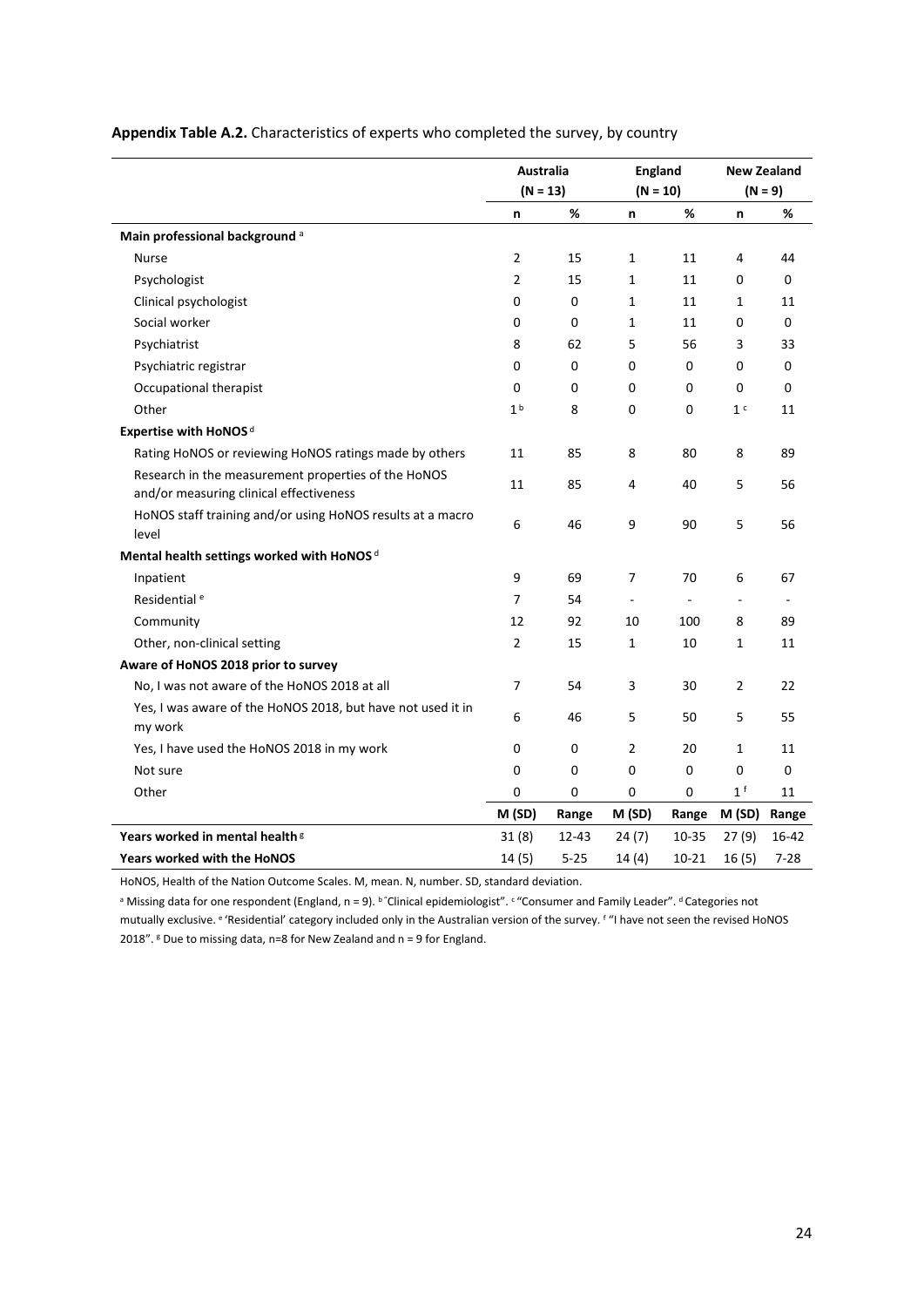|                                                                       |                                                                                                                                   |         |        | Relevance                                                                                                                                  | <b>Comprehensiveness</b> |         |                |                                                                                                                                                                                     |    |         |        |               |
|-----------------------------------------------------------------------|-----------------------------------------------------------------------------------------------------------------------------------|---------|--------|--------------------------------------------------------------------------------------------------------------------------------------------|--------------------------|---------|----------------|-------------------------------------------------------------------------------------------------------------------------------------------------------------------------------------|----|---------|--------|---------------|
|                                                                       | How important is this scale for<br>determining overall clinical severity<br>for adult mental health service<br>consumers/patients |         |        | How likely are repeat ratings on this<br>scale to capture change in [scale-specific<br>problems] during a period of mental<br>health care? |                          |         |                | How well do the descriptors for each<br>rating of 0-4 cover the range of [scale-<br>specific problems] typically seen<br>among adult mental health service<br>consumers/patients? a |    |         |        |               |
| HoNOS 2018 scale                                                      | n                                                                                                                                 | Range   | Median | %<br>positive                                                                                                                              | n                        | Range   | Median         | %<br>positive                                                                                                                                                                       | n  | Range   | Median | %<br>positive |
|                                                                       |                                                                                                                                   | $2 - 4$ | 3      | 75                                                                                                                                         | 12                       | $1 - 4$ | 3              | 58                                                                                                                                                                                  | 13 | $1 - 4$ | 3      | 77            |
| Scale 1. Overactive or aggressive or disruptive or agitated behaviour | 12                                                                                                                                |         |        |                                                                                                                                            |                          |         |                |                                                                                                                                                                                     |    |         |        |               |
| Scale 2. Non-accidental self-injury                                   | 13                                                                                                                                | $2 - 4$ | 3      | 85                                                                                                                                         | 13                       | $2 - 4$ | 3              | 62                                                                                                                                                                                  | 12 | $1 - 4$ | 3      | 75            |
| Scale 3. Problem drinking or drug-taking                              | 13                                                                                                                                | $2 - 4$ | 3      | 85                                                                                                                                         | 12                       | $2 - 3$ | $\overline{2}$ | 33                                                                                                                                                                                  | 12 | $1 - 4$ | 2.5    | 50            |
| Scale 4. Cognitive problems                                           | 13                                                                                                                                | $2 - 4$ | 3      | 85                                                                                                                                         | 13                       | $1 - 4$ | $\overline{2}$ | 46                                                                                                                                                                                  | 13 | $2 - 4$ | 3      | 92            |
| Scale 5. Physical illness or disability problems                      | 11                                                                                                                                | $2 - 4$ | 3      | 55                                                                                                                                         | 13                       | $1 - 3$ | $\overline{2}$ | 23                                                                                                                                                                                  | 13 | $1 - 4$ | 3      | 54            |
| Scale 6. Problems associated with hallucinations and /or delusions    | 12                                                                                                                                | $2 - 4$ | 3.5    | 92                                                                                                                                         | 13                       | $2 - 4$ | 3              | 92                                                                                                                                                                                  | 13 | $1 - 4$ | 3      | 77            |
| Scale 7. Problems with depressed mood                                 | 13                                                                                                                                | $2 - 4$ | 4      | 92                                                                                                                                         | 13                       | $2 - 4$ | 3              | 77                                                                                                                                                                                  | 13 | $2 - 4$ | 3      | 92            |
| Scale 8. Other mental and behavioural problems                        | 13                                                                                                                                | $2 - 3$ | 3      | 69                                                                                                                                         | 13                       | $1 - 3$ | 3              | 62                                                                                                                                                                                  | 13 | $2 - 4$ | 3      | 69            |
| Scale 9. Problems with relationships                                  | 13                                                                                                                                | $2 - 4$ | 3      | 85                                                                                                                                         | 13                       | $1 - 3$ | 3              | 77                                                                                                                                                                                  | 13 | $2 - 4$ | 3      | 92            |
| Scale 10. Problems with activities of daily living                    | 13                                                                                                                                | $2 - 4$ | 3      | 85                                                                                                                                         | 12                       | $2 - 3$ | 3              | 75                                                                                                                                                                                  | 12 | $1 - 4$ | 3      | 83            |
| Scale 11. Problems with housing and living conditions                 | 12                                                                                                                                | $1 - 4$ | 3      | 58                                                                                                                                         | 10                       | $1 - 3$ | 3              | 80                                                                                                                                                                                  | 13 | $1 - 3$ | 3      | 54            |
| Scale 12. Problems with occupation and activities                     | 11                                                                                                                                | $2 - 4$ | 3      | 73                                                                                                                                         | 13                       | $2 - 3$ | 3              | 77                                                                                                                                                                                  | 13 | $1 - 3$ | 3      | 62            |

**Appendix Table A.3.** Australian experts' ratings of the content validity of the HoNOS 2018 scales: relevance and comprehensiveness

% positive, percentage of ratings of 3 or 4. HoNOS, Health of the Nation Outcome Scales. n, number. <sup>a</sup> To fit the wording of Scale 8, the equivalent question for Scale 8 was: How well do problems A-O cover the range of ot mental and behavioural problems typically seen among adult mental health service patients?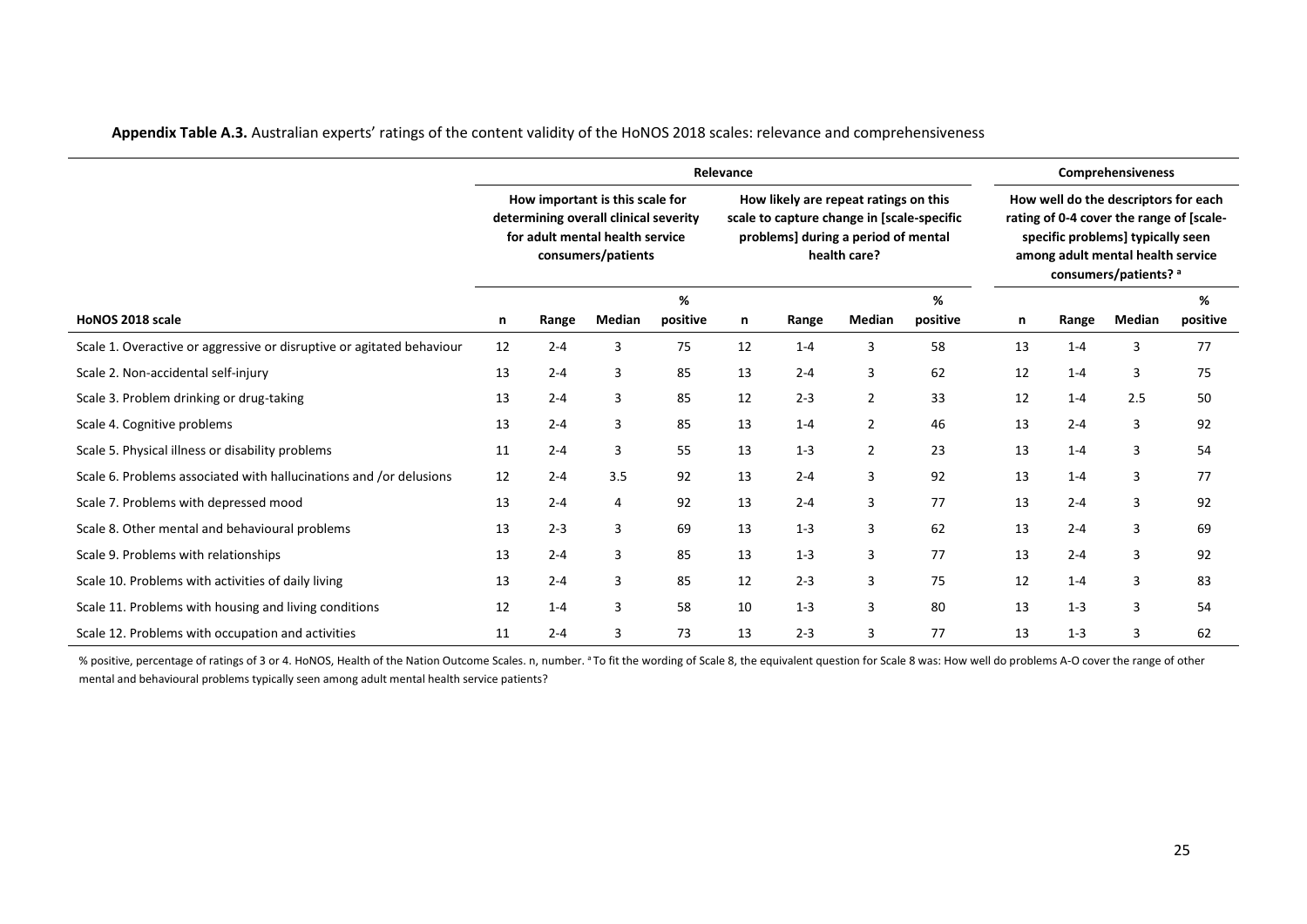|  |  | Appendix Table A.4. Australian experts' ratings of the content validity of the HoNOS 2018 scales: comprehensibility |
|--|--|---------------------------------------------------------------------------------------------------------------------|
|--|--|---------------------------------------------------------------------------------------------------------------------|

|                                                                       |                                                                                                               |         |                |               |    |                                                                                                                                          | Comprehensibility |               |    |                                                                                                                |                |               |  |
|-----------------------------------------------------------------------|---------------------------------------------------------------------------------------------------------------|---------|----------------|---------------|----|------------------------------------------------------------------------------------------------------------------------------------------|-------------------|---------------|----|----------------------------------------------------------------------------------------------------------------|----------------|---------------|--|
|                                                                       | How helpful is the glossary for<br>determining what to include when<br>rating [scale-specific problems]? a, b |         |                |               |    | How well do the descriptors for each<br>rating of 0-4 correspond to the different<br>levels of severity of [scale-specific<br>problems]? |                   |               |    | How consistent is the wording of the<br>glossary with language used in<br>contemporary mental health practice? |                |               |  |
| HoNOS 2018 scale                                                      | n                                                                                                             | Range   | Median         | %<br>positive | n  | Range                                                                                                                                    | Median            | %<br>positive | n  | Range                                                                                                          | Median         | %<br>positive |  |
| Scale 1. Overactive or aggressive or disruptive or agitated behaviour | 13                                                                                                            | $2 - 4$ | 3              | 92            | 13 | $2 - 4$                                                                                                                                  | 3                 | 62            | 12 | $2 - 4$                                                                                                        | 3              | 83            |  |
| Scale 2. Non-accidental self-injury                                   | 13                                                                                                            | $2 - 4$ | 3              | 85            | 13 | $1 - 4$                                                                                                                                  | 3                 | 54            | 13 | $2 - 4$                                                                                                        | 3              | 69            |  |
| Scale 3. Problem drinking or drug-taking                              | 13                                                                                                            | $2 - 4$ | 3              | 69            | 12 | $1 - 4$                                                                                                                                  | 2.5               | 50            | 13 | $1 - 4$                                                                                                        | 3              | 62            |  |
| Scale 4. Cognitive problems                                           | 13                                                                                                            | $2 - 4$ | 3              | 85            | 12 | $2 - 4$                                                                                                                                  | 3                 | 83            | 12 | $3 - 4$                                                                                                        | 3              | 100           |  |
| Scale 5. Physical illness or disability problems                      | 13                                                                                                            | $1 - 4$ | $\overline{2}$ | 23            | 13 | $1 - 4$                                                                                                                                  | $\overline{2}$    | 31            | 11 | $1 - 3$                                                                                                        | $\overline{2}$ | 45            |  |
| Scale 6. Problems associated with hallucinations and /or delusions    | 13                                                                                                            | $2 - 4$ | 3              | 92            | 13 | $2 - 4$                                                                                                                                  | 3                 | 92            | 13 | $2 - 4$                                                                                                        | 3              | 92            |  |
| Scale 7. Problems with depressed mood                                 | 13                                                                                                            | $2 - 4$ | 3              | 77            | 12 | $2 - 4$                                                                                                                                  | 3                 | 75            | 13 | $3 - 4$                                                                                                        | 3              | 100           |  |
| Scale 8. Other mental and behavioural problems                        | 13                                                                                                            | $2 - 4$ | 3              | 69            | 12 | $2 - 3$                                                                                                                                  | 3                 | 58            | 13 | $2 - 3$                                                                                                        | 3              | 69            |  |
| Scale 9. Problems with relationships                                  | 13                                                                                                            | $2 - 4$ | $\overline{3}$ | 77            | 13 | $2 - 4$                                                                                                                                  | 3                 | 85            | 12 | $2 - 3$                                                                                                        | 3              | 83            |  |
| Scale 10. Problems with activities of daily living                    | 13                                                                                                            | $2 - 4$ | 3              | 85            | 13 | $2 - 4$                                                                                                                                  | 3                 | 92            | 13 | $2 - 4$                                                                                                        | 3              | 92            |  |
| Scale 11. Problems with housing and living conditions                 | 13                                                                                                            | $2 - 3$ | 3              | 62            | 13 | $2 - 3$                                                                                                                                  | 3                 | 77            | 12 | $2 - 3$                                                                                                        | 3              | 67            |  |
| Scale 12. Problems with occupation and activities                     | 13                                                                                                            | $1 - 4$ | 3              | 54            | 13 | $1 - 3$                                                                                                                                  | 3                 | 77            | 13 | $2 - 4$                                                                                                        | 3              | 69            |  |

% positive, percentage of ratings of 3 or 4. HoNOS, Health of the Nation Outcome Scales. n, number. <sup>a</sup> Question text differed across scales; depending on the glossary, "what to rate and include" or "what to rate and consi was substituted for the phrase "what to include". <sup>b</sup> To fit the wording of Scale 8, the equivalent question for Scale 8 was: How helpful is the glossary for <u>determining which</u> other mental and behavioural problem to rate scale?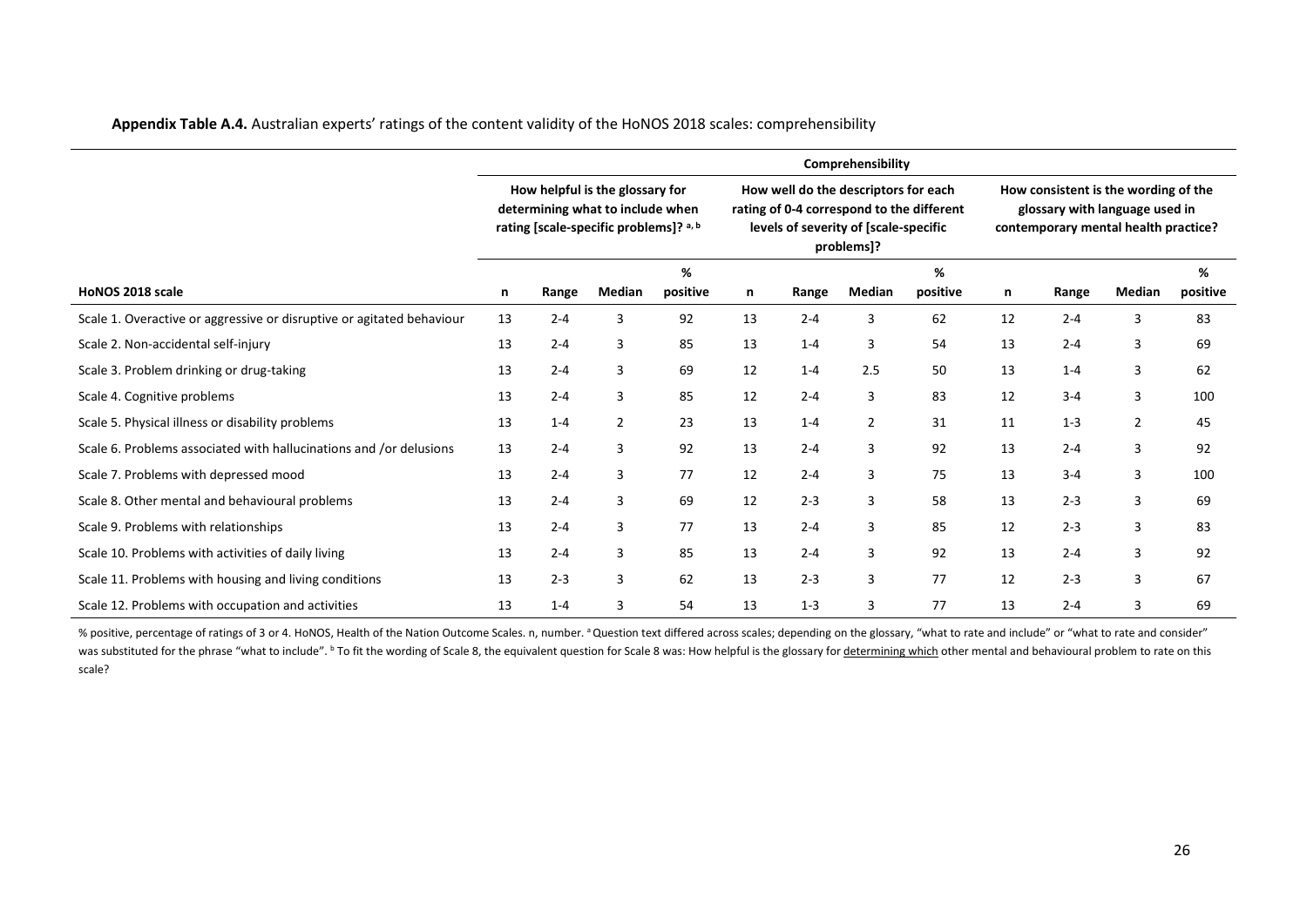|                                                                       |    |                                                                           |                                                                                                                                    | <b>Comprehensiveness</b> |    |         |                                                                                                                                             |       |        |               |                                                                                                                                                                                     |    |
|-----------------------------------------------------------------------|----|---------------------------------------------------------------------------|------------------------------------------------------------------------------------------------------------------------------------|--------------------------|----|---------|---------------------------------------------------------------------------------------------------------------------------------------------|-------|--------|---------------|-------------------------------------------------------------------------------------------------------------------------------------------------------------------------------------|----|
|                                                                       |    |                                                                           | How important is this scale for<br>determining overall clinical severity<br>for adult mental health service<br>consumers/patients? |                          |    |         | How likely are repeat ratings on this<br>scale to capture change in [scale-<br>specific problems] during a period of<br>mental health care? |       |        |               | How well do the descriptors for each<br>rating of 0-4 cover the range of [scale-<br>specific problems] typically seen among<br>adult mental health service<br>consumers/patients? a |    |
| HoNOS 2018 scale                                                      | n  | %<br>%<br>Median<br>Median<br>positive<br>positive<br>Range<br>Range<br>n |                                                                                                                                    |                          |    |         | n                                                                                                                                           | Range | Median | %<br>positive |                                                                                                                                                                                     |    |
| Scale 1. Overactive or aggressive or disruptive or agitated behaviour | 10 | $2 - 4$                                                                   | 3                                                                                                                                  | 80                       | 9  | $2 - 4$ | 3                                                                                                                                           | 56    | 10     | $2 - 4$       | 3                                                                                                                                                                                   | 60 |
| Scale 2. Non-accidental self-injury                                   | 9  | $2 - 4$                                                                   | 3                                                                                                                                  | 89                       | 10 | $2 - 4$ | 3                                                                                                                                           | 60    | 10     | $2 - 4$       | $\overline{2}$                                                                                                                                                                      | 30 |
| Scale 3. Problem drinking or drug-taking                              | 10 | $3 - 4$                                                                   | 3                                                                                                                                  | 100                      | 10 | $1 - 3$ | 2.5                                                                                                                                         | 50    | 10     | $1 - 4$       | 3                                                                                                                                                                                   | 60 |
| Scale 4. Cognitive problems                                           | 10 | $3 - 4$                                                                   | 3                                                                                                                                  | 100                      | 10 | $1 - 3$ | 3                                                                                                                                           | 70    | 10     | $2 - 3$       | 3                                                                                                                                                                                   | 80 |
| Scale 5. Physical illness or disability problems                      | 10 | $1 - 4$                                                                   | 3                                                                                                                                  | 80                       | 10 | $1 - 4$ | 3                                                                                                                                           | 70    | 10     | $1 - 4$       | 3                                                                                                                                                                                   | 80 |
| Scale 6. Problems associated with hallucinations and /or delusions    | 10 | $3 - 4$                                                                   | 3.5                                                                                                                                | 100                      | 10 | $2 - 4$ | 3                                                                                                                                           | 70    | 10     | $2 - 4$       | 3                                                                                                                                                                                   | 70 |
| Scale 7. Problems with depressed mood                                 | 10 | $3 - 4$                                                                   | 3.5                                                                                                                                | 100                      | 10 | $2 - 4$ | 3                                                                                                                                           | 70    | 10     | $1 - 4$       | 3                                                                                                                                                                                   | 90 |
| Scale 8. Other mental and behavioural problems                        | 10 | $3 - 4$                                                                   | 4                                                                                                                                  | 100                      | 10 | $1 - 4$ | 3                                                                                                                                           | 70    | 10     | $1 - 4$       | 3                                                                                                                                                                                   | 60 |
| Scale 9. Problems with relationships                                  | 9  | $2 - 4$                                                                   | 3                                                                                                                                  | 78                       | 10 | $1 - 3$ | 3                                                                                                                                           | 80    | 10     | $2 - 3$       | 3                                                                                                                                                                                   | 70 |
| Scale 10. Problems with activities of daily living                    | 10 | $2 - 4$                                                                   | 3                                                                                                                                  | 90                       | 10 | $1 - 4$ | 3                                                                                                                                           | 60    | 10     | $1 - 4$       | 3                                                                                                                                                                                   | 80 |
| Scale 11. Problems with housing and living conditions                 | 10 | $2 - 3$                                                                   | 3                                                                                                                                  | 70                       | 10 | $1 - 3$ | 3                                                                                                                                           | 70    | 10     | $1 - 3$       | 3                                                                                                                                                                                   | 60 |
| Scale 12. Problems with occupation and activities                     | 10 | $1 - 4$                                                                   | 3                                                                                                                                  | 70                       | 10 | $1 - 3$ | 3                                                                                                                                           | 60    | 10     | $1 - 4$       | 2.5                                                                                                                                                                                 | 50 |

**Appendix Table A.5.** England experts' ratings of the content validity of the HoNOS 2018 scales: relevance and comprehensiveness

% positive, percentage of ratings of 3 or 4. HoNOS, Health of the Nation Outcome Scales. n, number. <sup>a</sup> To fit the wording of Scale 8, the equivalent question for Scale 8 was: How well do problems A-O cover the range of ot mental and behavioural problems typically seen among adult mental health service consumers/patients?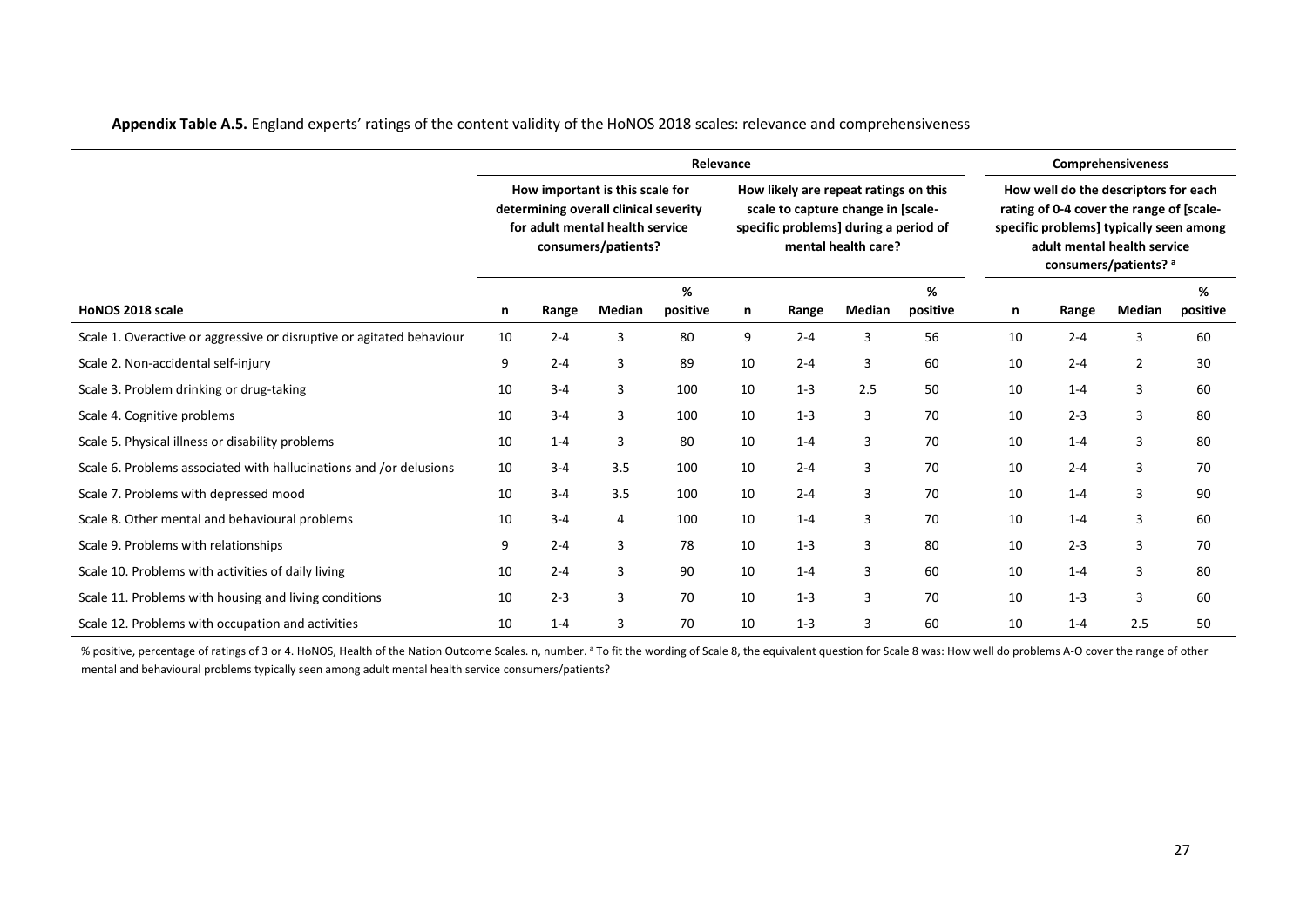| Appendix Table A.6. England experts' ratings of the content validity of the HoNOS 2018 scales: comprehensibility |
|------------------------------------------------------------------------------------------------------------------|
|------------------------------------------------------------------------------------------------------------------|

|                                                                       |      |                                                                                                               |        |               |    |         | Comprehensibility                                                                                                                         |               |    |                                                                                                                |        |               |
|-----------------------------------------------------------------------|------|---------------------------------------------------------------------------------------------------------------|--------|---------------|----|---------|-------------------------------------------------------------------------------------------------------------------------------------------|---------------|----|----------------------------------------------------------------------------------------------------------------|--------|---------------|
|                                                                       |      | How helpful is the glossary for<br>determining what to include when<br>rating [scale-specific problems]? a, b |        |               |    |         | How well do the descriptors for each<br>rating of 0-4 correspond to the<br>different levels of severity of [scale-<br>specific problems]? |               |    | How consistent is the wording of the<br>glossary with language used in<br>contemporary mental health practice? |        |               |
| HoNOS 2018 scale                                                      | n    | Range                                                                                                         | Median | %<br>positive | n  | Range   | Median                                                                                                                                    | %<br>positive | n  | Range                                                                                                          | Median | %<br>positive |
| Scale 1. Overactive or aggressive or disruptive or agitated behaviour | 10   | $2 - 4$                                                                                                       | 3      | 70            | 10 | $1 - 3$ | 2.5                                                                                                                                       | 50            | 10 | $1 - 4$                                                                                                        | 3      | 70            |
| Scale 2. Non-accidental self-injury                                   | 10   | $2 - 4$                                                                                                       | 3      | 70            | 10 | $1 - 3$ | 2                                                                                                                                         | 30            | 10 | $1 - 3$                                                                                                        | 3      | 70            |
| Scale 3. Problem drinking or drug-taking                              | 10   | $1 - 4$                                                                                                       | 3.5    | 70            | 10 | $1 - 4$ | 3                                                                                                                                         | 60            | 10 | $1 - 3$                                                                                                        | 3      | 60            |
| Scale 4. Cognitive problems                                           | 9    | $2 - 4$                                                                                                       | 3      | 89            | 9  | $2 - 4$ | 3                                                                                                                                         | 89            | 10 | $2 - 3$                                                                                                        | 3      | 80            |
| Scale 5. Physical illness or disability problems                      | $-c$ |                                                                                                               |        | $\sim$        | 10 | $2 - 4$ | 2.5                                                                                                                                       | 50            | 10 | $1 - 3$                                                                                                        | 3      | 70            |
| Scale 6. Problems associated with hallucinations and /or delusions    | 10   | $2 - 4$                                                                                                       | 3      | 80            | 10 | $2 - 4$ | 3                                                                                                                                         | 80            | 10 | $2 - 4$                                                                                                        | 3      | 80            |
| Scale 7. Problems with depressed mood                                 | 10   | $1 - 4$                                                                                                       | 3      | 70            | 10 | $2 - 4$ | 3                                                                                                                                         | 90            | 10 | $1 - 3$                                                                                                        | 3      | 80            |
| Scale 8. Other mental and behavioural problems                        | 10   | $2 - 4$                                                                                                       | 3      | 80            | 10 | $2 - 4$ | 3                                                                                                                                         | 80            | 10 | $1 - 3$                                                                                                        | 3      | 90            |
| Scale 9. Problems with relationships                                  | 10   | $2 - 3$                                                                                                       | 3      | 80            | 10 | $2 - 3$ | 3                                                                                                                                         | 80            | 10 | $1 - 3$                                                                                                        | 3      | 80            |
| Scale 10. Problems with activities of daily living                    | 10   | $2 - 4$                                                                                                       | 3      | 80            | 10 | $1 - 4$ | 3                                                                                                                                         | 90            | 10 | $2 - 4$                                                                                                        | 3      | 90            |
| Scale 11. Problems with housing and living conditions                 | 10   | $1 - 4$                                                                                                       | 2.5    | 50            | 9  | $1 - 3$ | 3                                                                                                                                         | 67            | 10 | $1 - 3$                                                                                                        | 3      | 80            |
| Scale 12. Problems with occupation and activities                     | 10   | $1 - 3$                                                                                                       | 3      | 60            | 10 | $1 - 4$ | 3                                                                                                                                         | 60            | 10 | $1 - 3$                                                                                                        | 3      | 60            |

% positive, percentage of ratings of 3 or 4. HoNOS, Health of the Nation Outcome Scales. n, number. <sup>a</sup> Question text differed across scales; depending on the glossary, "what to rate and include" or "what to rate and consi substituted for the phrase "what to include". <sup>b</sup> To fit the wording of Scale 8, the equivalent question for Scale 8 was: How helpful is the glossary for <u>determining which</u> other mental and behavioural problem to rate on Question was inadvertently omitted from the England survey.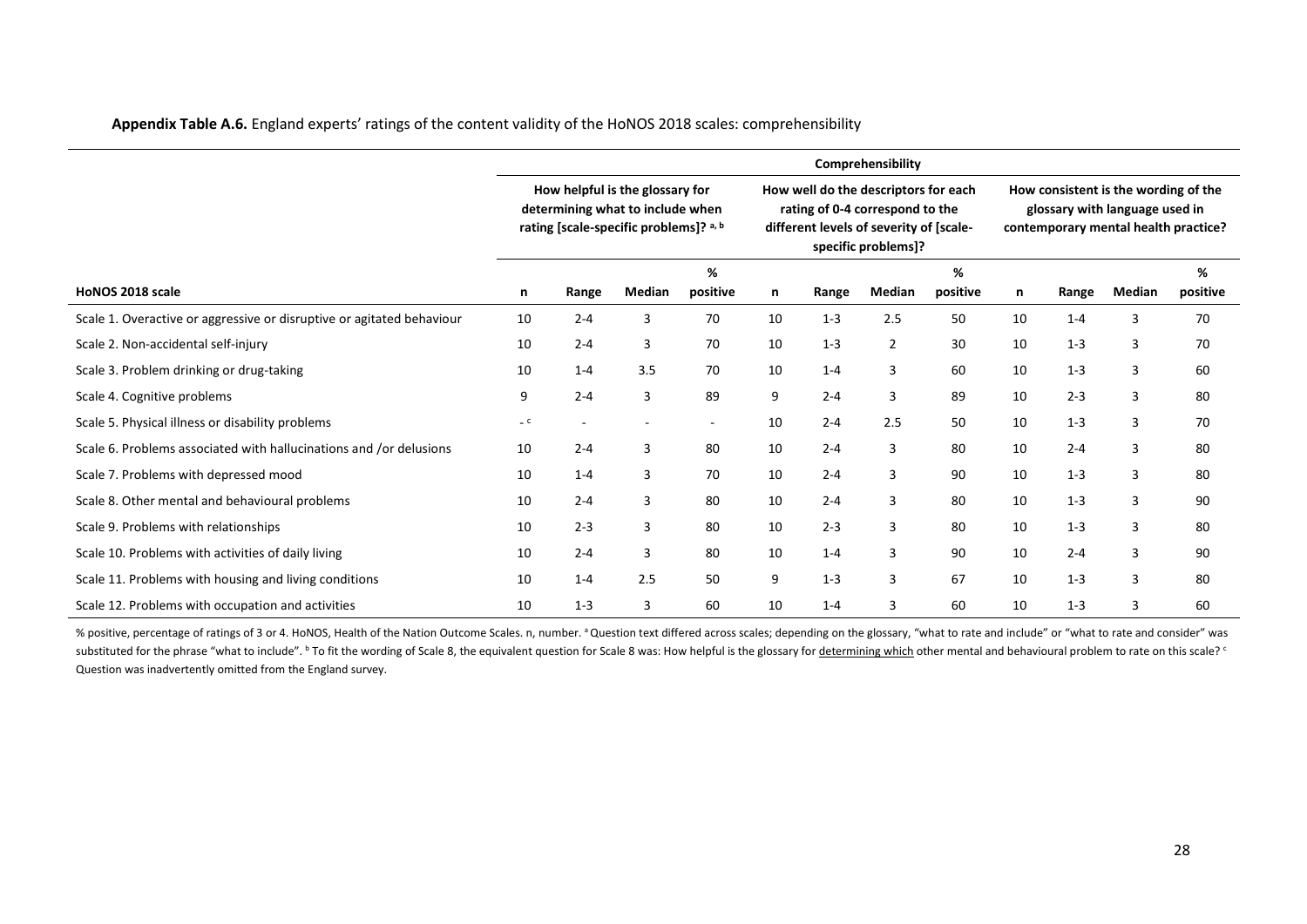|                                                                       | Relevance |                                                                                                                                    |                   |               |   |                                                                                                                            |              |               |   | <b>Comprehensiveness</b> |                                                                                                                                                                                     |               |  |  |
|-----------------------------------------------------------------------|-----------|------------------------------------------------------------------------------------------------------------------------------------|-------------------|---------------|---|----------------------------------------------------------------------------------------------------------------------------|--------------|---------------|---|--------------------------|-------------------------------------------------------------------------------------------------------------------------------------------------------------------------------------|---------------|--|--|
|                                                                       |           | How important is this scale for<br>determining overall clinical severity<br>for adult mental health service<br>consumers/patients? |                   |               |   | How likely are repeat ratings on this<br>scale to capture change in [scale-specific<br>problems] during a period of mental | health care? |               |   |                          | How well do the descriptors for each<br>rating of 0-4 cover the range of [scale-<br>specific problems] typically seen among<br>adult mental health service<br>consumers/patients? a |               |  |  |
| HoNOS 2018 scale                                                      | n         | Range                                                                                                                              | <b>Media</b><br>n | %<br>positive | n | Range                                                                                                                      | Median       | %<br>positive | n | Range                    | Median                                                                                                                                                                              | %<br>positive |  |  |
|                                                                       |           |                                                                                                                                    |                   |               |   |                                                                                                                            |              |               |   |                          |                                                                                                                                                                                     |               |  |  |
| Scale 1. Overactive or aggressive or disruptive or agitated behaviour | 9         | $2 - 4$                                                                                                                            | 3                 | 89            | 9 | $2 - 4$                                                                                                                    | 3            | 89            | 9 | $2 - 4$                  | 3                                                                                                                                                                                   | 78            |  |  |
| Scale 2. Non-accidental self-injury                                   | 9         | $3 - 4$                                                                                                                            | 3                 | 100           | 9 | $2 - 4$                                                                                                                    | 3            | 78            | 9 | $2 - 4$                  | 3                                                                                                                                                                                   | 89            |  |  |
| Scale 3. Problem drinking or drug-taking                              | 9         | $3 - 4$                                                                                                                            | $\overline{4}$    | 100           | 9 | $2 - 4$                                                                                                                    | 3            | 89            | 9 | $2 - 4$                  | 3                                                                                                                                                                                   | 89            |  |  |
| Scale 4. Cognitive problems                                           | 9         | $2 - 4$                                                                                                                            | 3                 | 89            | 9 | $1 - 4$                                                                                                                    | 3            | 89            | 9 | $1 - 4$                  | 3                                                                                                                                                                                   | 89            |  |  |
| Scale 5. Physical illness or disability problems                      | 9         | $3 - 4$                                                                                                                            | 3                 | 100           | 9 | $2 - 4$                                                                                                                    | 3            | 89            | 8 | $1 - 3$                  | 3                                                                                                                                                                                   | 88            |  |  |
| Scale 6. Problems associated with hallucinations and /or delusions    | 9         | $3 - 4$                                                                                                                            | 4                 | 100           | 9 | $3 - 4$                                                                                                                    | 4            | 100           | 9 | $3 - 4$                  | 3                                                                                                                                                                                   | 100           |  |  |
| Scale 7. Problems with depressed mood                                 | 9         | $3 - 4$                                                                                                                            | 3                 | 100           | 9 | $3 - 4$                                                                                                                    | 3            | 100           | 9 | $2 - 4$                  | 3                                                                                                                                                                                   | 78            |  |  |
| Scale 8. Other mental and behavioural problems                        | 9         | $3 - 4$                                                                                                                            | 3                 | 100           | 9 | $1 - 3$                                                                                                                    | 3            | 78            | 9 | $2 - 3$                  | 3                                                                                                                                                                                   | 78            |  |  |
| Scale 9. Problems with relationships                                  | 9         | $3 - 4$                                                                                                                            | 3                 | 100           | 9 | $1 - 4$                                                                                                                    | 3            | 89            | 9 | $1 - 4$                  | 3                                                                                                                                                                                   | 67            |  |  |
| Scale 10. Problems with activities of daily living                    | 9         | $3 - 4$                                                                                                                            | 3                 | 100           | 9 | $1 - 4$                                                                                                                    | 3            | 89            | 9 | $1 - 3$                  | 3                                                                                                                                                                                   | 78            |  |  |
| Scale 11. Problems with housing and living conditions                 | 9         | $2 - 4$                                                                                                                            | 3                 | 89            | 9 | $1 - 4$                                                                                                                    | 3            | 89            | 9 | $1 - 4$                  | 3                                                                                                                                                                                   | 89            |  |  |
| Scale 12. Problems with occupation and activities                     | 9         | $2 - 4$                                                                                                                            |                   | 89            | 9 | $2 - 4$                                                                                                                    |              | 89            | 9 | $1 - 4$                  | 3                                                                                                                                                                                   | 89            |  |  |

**Appendix Table A.7.** New Zealand experts' ratings of the content validity of the HoNOS 2018 scales: relevance and comprehensiveness

% positive, percentage of ratings of 3 or 4. HoNOS, Health of the Nation Outcome Scales. n, number. <sup>a</sup> To fit the wording of Scale 8, the equivalent question for Scale 8 was: How well do problems A-O cover the range of ot mental and behavioural problems typically seen among adult mental health service patients?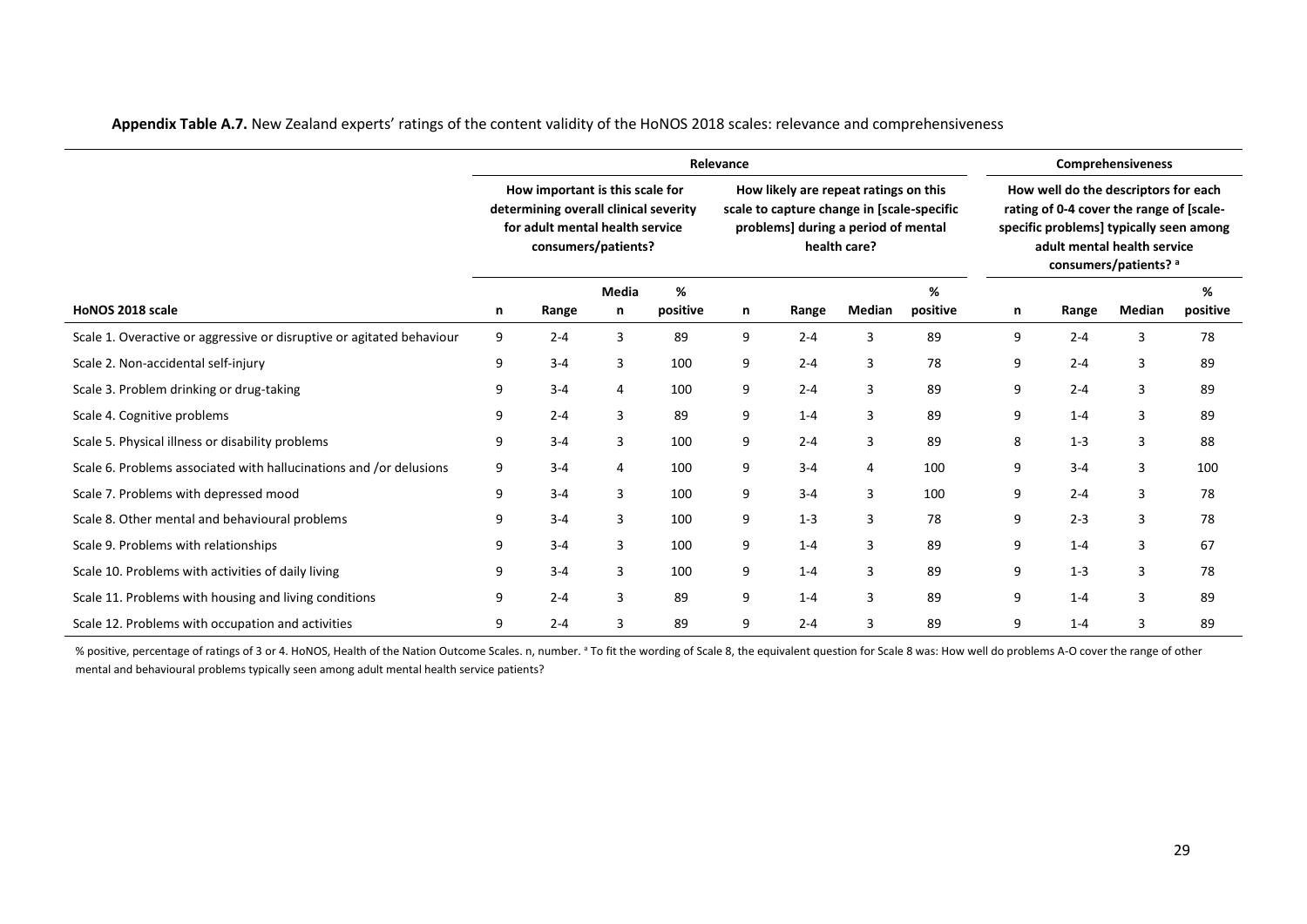| Appendix Table A.8. New Zealand experts' ratings of the content validity of the HoNOS 2018 scales: comprehensibility |  |  |
|----------------------------------------------------------------------------------------------------------------------|--|--|
|----------------------------------------------------------------------------------------------------------------------|--|--|

|                                                                       |                                                                                                               |         |        |          |                                                                                                                                          |         | Comprehensibility |          |                                                                                                                |         |        |          |
|-----------------------------------------------------------------------|---------------------------------------------------------------------------------------------------------------|---------|--------|----------|------------------------------------------------------------------------------------------------------------------------------------------|---------|-------------------|----------|----------------------------------------------------------------------------------------------------------------|---------|--------|----------|
|                                                                       | How helpful is the glossary for<br>determining what to include when<br>rating [scale-specific problems]? a, b |         |        |          | How well do the descriptors for each<br>rating of 0-4 correspond to the different<br>levels of severity of [scale-specific<br>problems]? |         |                   |          | How consistent is the wording of the<br>glossary with language used in<br>contemporary mental health practice? |         |        |          |
|                                                                       |                                                                                                               |         |        | %        |                                                                                                                                          |         |                   | %        |                                                                                                                |         |        | %        |
| HoNOS 2018 scale                                                      | n                                                                                                             | Range   | Median | positive | n                                                                                                                                        | Range   | Median            | positive | n                                                                                                              | Range   | Median | positive |
| Scale 1. Overactive or aggressive or disruptive or agitated behaviour | 9                                                                                                             | $2 - 4$ | 3      | 67       | 9                                                                                                                                        | $2 - 4$ | 3                 | 67       | 8                                                                                                              | $2 - 4$ | 3      | 88       |
| Scale 2. Non-accidental self-injury                                   | 8                                                                                                             | $2 - 4$ | 3      | 88       | 9                                                                                                                                        | $2 - 4$ | 3                 | 67       | 9                                                                                                              | $2 - 4$ | 3      | 89       |
| Scale 3. Problem drinking or drug-taking                              | 9                                                                                                             | $2 - 3$ | 3      | 89       | 9                                                                                                                                        | $1 - 4$ | 3                 | 89       | 9                                                                                                              | $1 - 4$ | 3      | 89       |
| Scale 4. Cognitive problems                                           | 9                                                                                                             | $2 - 4$ | 3      | 78       | 9                                                                                                                                        | $1 - 3$ | 3                 | 89       | 8                                                                                                              | $1 - 4$ | 3      | 63       |
| Scale 5. Physical illness or disability problems                      | 9                                                                                                             | $1 - 4$ | 3      | 78       | 9                                                                                                                                        | $1 - 4$ | 3                 | 78       | 9                                                                                                              | $1 - 4$ | 3      | 89       |
| Scale 6. Problems associated with hallucinations and /or delusions    | 9                                                                                                             | $2 - 4$ | 3      | 89       | 9                                                                                                                                        | $2 - 4$ | 3                 | 89       | 9                                                                                                              | $2 - 4$ | 3      | 89       |
| Scale 7. Problems with depressed mood                                 | 9                                                                                                             | $2 - 4$ | 3      | 89       | 9                                                                                                                                        | $2 - 4$ | 3                 | 78       | 9                                                                                                              | $2 - 4$ | 3      | 56       |
| Scale 8. Other mental and behavioural problems                        | 9                                                                                                             | $2 - 4$ | 3      | 89       | 9                                                                                                                                        | $2 - 3$ | 3                 | 67       | 9                                                                                                              | $2 - 3$ | 3      | 89       |
| Scale 9. Problems with relationships                                  | 9                                                                                                             | $2 - 4$ | 3      | 67       | 9                                                                                                                                        | $2 - 4$ | 3                 | 67       | 9                                                                                                              | $1 - 4$ | 3      | 67       |
| Scale 10. Problems with activities of daily living                    | 9                                                                                                             | $3 - 4$ | 3      | 100      | 9                                                                                                                                        | $2 - 4$ | 3                 | 89       | 9                                                                                                              | $2 - 4$ | 3      | 78       |
| Scale 11. Problems with housing and living conditions                 | 9                                                                                                             | $3 - 4$ | 3      | 100      | 9                                                                                                                                        | $1 - 4$ | 3                 | 78       | 9                                                                                                              | $2 - 4$ | 3      | 89       |
| Scale 12. Problems with occupation and activities                     | 9                                                                                                             | $1 - 3$ | 3      | 67       | 9                                                                                                                                        | $1 - 3$ | 3                 | 89       | 9                                                                                                              | $1 - 4$ | 3      | 78       |

% positive, percentage of ratings of 3 or 4. HoNOS, Health of the Nation Outcome Scales. n, number. <sup>a</sup> Question text differed across scales; depending on the glossary, "what to rate and include" or "what to rate and consi substituted for the phrase "what to include". <sup>b</sup> To fit the wording of Scale 8, the equivalent question for Scale 8 was: How helpful is the glossary for <u>determining which</u> other mental and behavioural problem to rate on